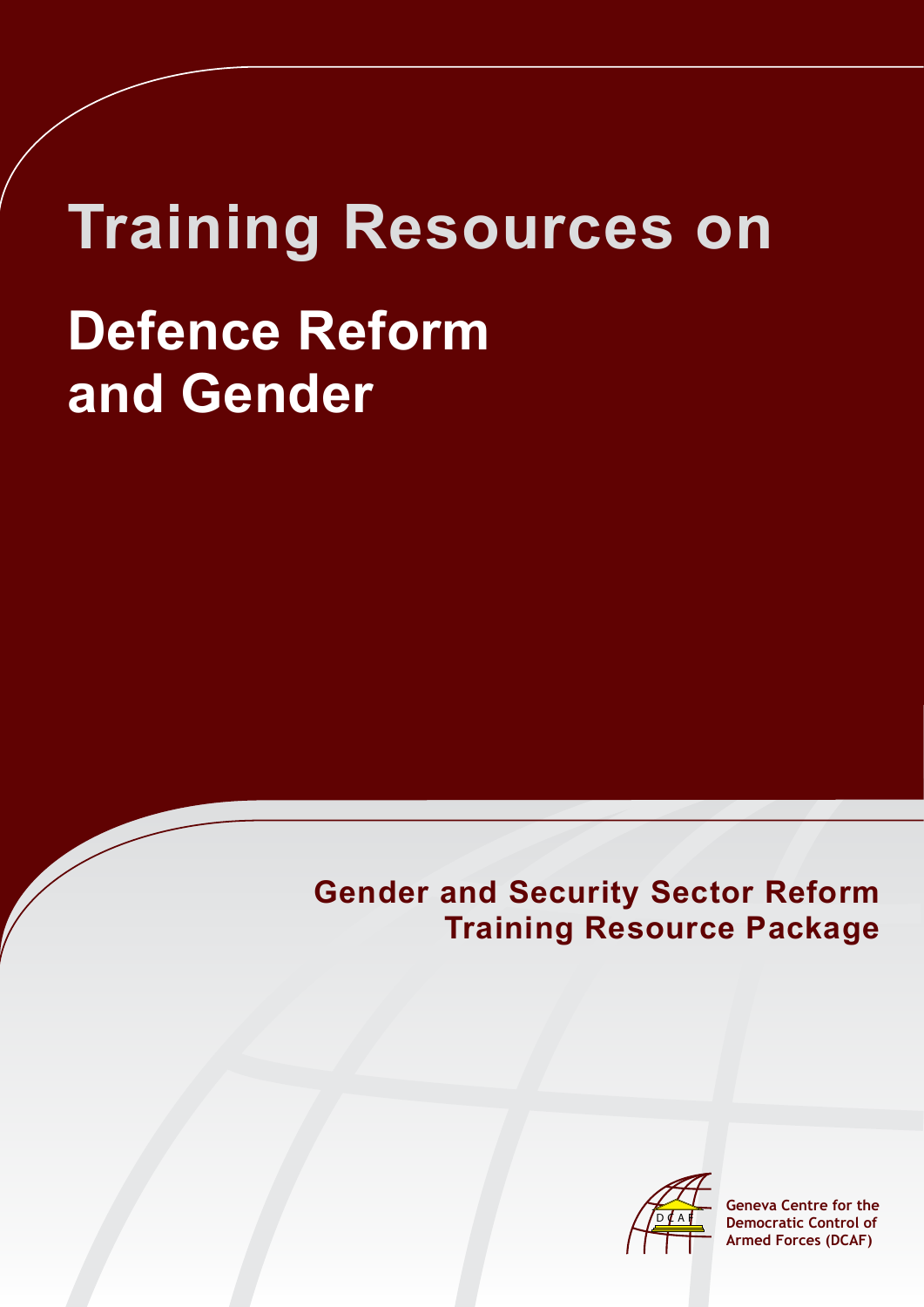#### **Authors**

The *Gender and SSR Training Resource Package* was edited by Megan Bastick and Kristin Valasek of DCAF.

The Training Exercises and Topics for Discussion were developed by Agneta M. Johannsen. Agneta M. Johannsen has extensive experience in peacebuilding, gender and post-conflict transition. Agneta worked as advisor, staff and consultant with several international organisations, including the United Nations Development Programme, the United Nations High Commissioner for Refugees, the United Nations Population Fund, the United Nations Human Settlements Programme and the Japan International Cooperation Agency. She was Deputy to the Director of the War-torn Societies Project at the United Nations Research Institute for Social Development and led a research, training and evaluation team for the project's successor organisation, WSP International. She has also worked for several non-governmental organisations.

Agneta has also been Faculty Member at Webster University in Geneva and is a psychological counsellor. Combining her interests in international relations, psychology and anthropology, Agneta's professional orientation has recently focused on cross-cultural communication, learning/training and trauma response.

The Examples from the Ground were compiled by Beatrice Mosello of DCAF.

#### **Acknowledgements**

DCAF would like to thank the following members of the Gender and SSR Training Resource Package Project Advisory Board for their contributions to these training resources: Lesley Abdela (Shevolution), Maria Ela Atienza (Institute for Strategic and Development Studies), Annick Bergmans (Belgian Defence Forces), Colonel Kani Coulibaly Diabaté (Mali Armed Forces), Sarah Farnsworth (InterAction), Cheryl Hendricks and Lauren Hutton (Institute for Security Studies), Linda Ohman (OSCE ODIHR), Tobias Pietz (Centre for International Peace Operations, Berlin), Albrecht Schnabel (DCAF) and Helena Vazquez (Folke Bernadotte Academy).

In addition, we would like to thank Benjamin Buckland for editing assistance.

Graphic design by Alice Lake-Hammond.

#### **The Gender and Security Sector Reform Training Resource Package**

The Gender and Security Sector Reform Training Resource Package is a companion to the *Gender and SSR Toolkit* (DCAF, OSCE/ODIHR and UN-INSTRAW, 2008). Copies of the *Gender and SSR Toolkit* can be downloaded or ordered at<http://www.dcaf.ch/gssrtoolkit>

The Gender and SSR Training Resource Package is a series of practical training materials to help trainers integrate gender in SSR training, and to deliver effective gender training to SSR audiences.

The first part of the Training Package is a "Guide to Integrating Gender in SSR Training", which provides useful information on how to take into account gender issues throughout the SSR training cycle.

The rest of the Training Resource Package is focused on particular SSR topics:

- **[Security Sector Reform and Gender](http://www.gssrtraining.ch/index.php?option=com_content&view=article&id=19&Itemid=23&lang=en)**
- [Police Reform and Gender](http://www.gssrtraining.ch/index.php?option=com_content&view=article&id=129&Itemid=24&lang=en)
- **[Defence Reform and Gender](http://www.gssrtraining.ch/index.php?option=com_content&view=article&id=34&Itemid=25&lang=en)**
- [Parliamentary Oversight of the Security Sector and Gender](http://www.gssrtraining.ch/index.php?option=com_content&view=article&id=116&Itemid=29&lang=en)
- [Civil Society Oversight of the Security Sector and Gender](http://www.gssrtraining.ch/index.php?option=com_content&view=article&id=17&Itemid=31&lang=en)
- [National Security Policy-Making and Gender](http://www.gssrtraining.ch/index.php?option=com_content&view=article&id=102&Itemid=30&lang=en)
- [Justice Reform and Gender](http://www.gssrtraining.ch/index.php?option=com_content&view=article&id=75&Itemid=26&lang=en)
- SSR Assessment, Monitoring and Evaluation and Gender
- [Border Management and Gender](http://www.gssrtraining.ch/index.php?option=com_content&view=article&id=151&Itemid=28&lang=en)
- [Penal Reform and Gender](http://www.gssrtraining.ch/index.php?option=com_content&view=article&id=150&Itemid=27&lang=en)

DCAF gratefully acknowledges the support of the French Ministry of Foreign and European Affairs and the Norwegian Ministry of Foreign Affairs for the production of the *Gender and SSR Training Resource Package.*

#### **DCAF**

The Geneva Centre for the Democratic Control of Armed Forces (DCAF) promotes good governance and reform of the security sector. The Centre conducts research on good practices, encourages the development of appropriate norms at the national and international levels, makes policy recommendations and provides in-country advice and assistance programmes. DCAF's partners include governments, parliaments, civil society, international organisations and security sector actors such as police, judiciary, intelligence agencies, border security services and the military.



 © DCAF, 2009. All rights reserved. ISBN 978-92-9222-100-3

Cite as: Agneta M. Johannsen. "Training Resources on Defence Reform and Gender." In *Gender and Security Sector Reform Training Resource Package*, edited by Megan Bastick and Kristin Valasek. Geneva: DCAF, 2009.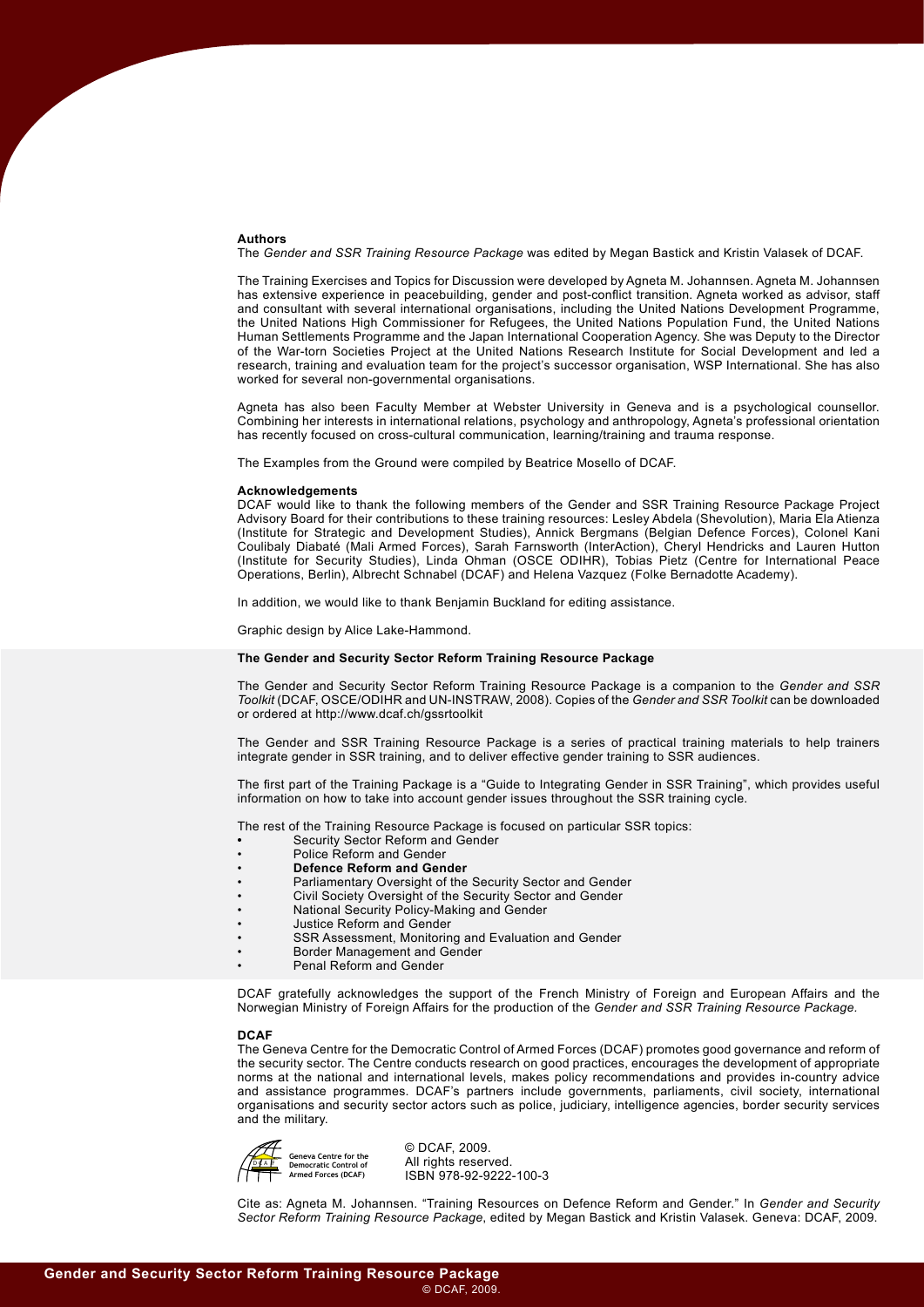

# **Contents**

| USING THE GENDER AND SSR TRAINING RESOURCE PACKAGE  1 |                                                                                |  |
|-------------------------------------------------------|--------------------------------------------------------------------------------|--|
|                                                       |                                                                                |  |
|                                                       |                                                                                |  |
| Exercise 1                                            |                                                                                |  |
| Exercise 2                                            | Applying key recommendations in defence institutions  8                        |  |
| Exercise 3                                            | Action plan: Integrating gender into the political level of defence reform  15 |  |
| Exercise 4                                            |                                                                                |  |
| Exercise 5                                            |                                                                                |  |
| Exercise 6                                            |                                                                                |  |
| Exercise 7                                            |                                                                                |  |
| Exercise 8                                            |                                                                                |  |
| Exercise 9                                            | Role play: women's integration into the armed forces  38                       |  |
|                                                       | Exercise 10 Integration of gender into defence policies in South Africa  40    |  |
|                                                       |                                                                                |  |
|                                                       |                                                                                |  |
|                                                       |                                                                                |  |
|                                                       |                                                                                |  |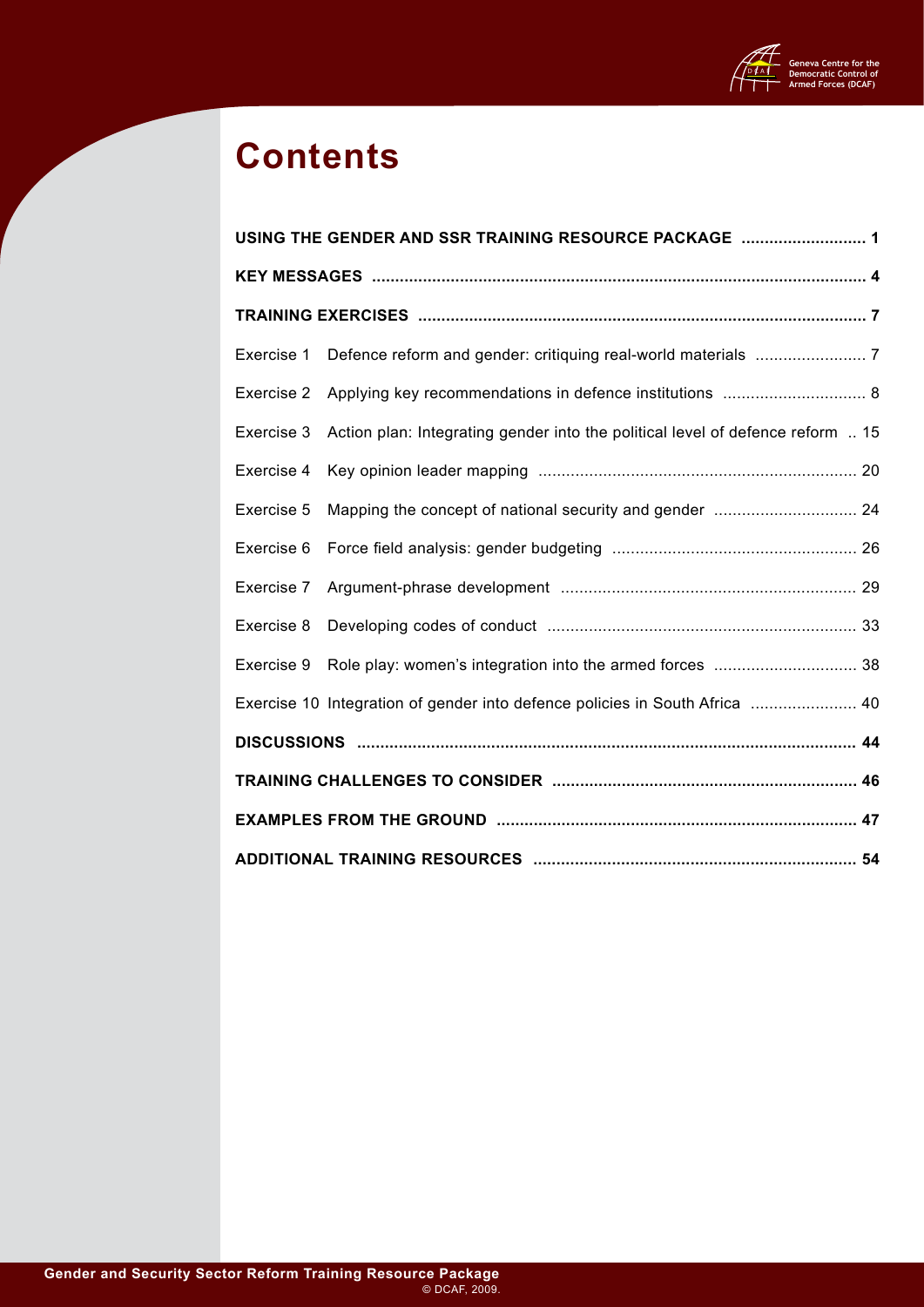

# <span id="page-3-0"></span>**Using the Gender and SSR Training Resource Package**

A gender-responsive defence reform process seeks to:

- » Respond to the different security needs of women and men, boys and girls
- » Create capacity to address gender issues, including gender-based violence, in operations
- » Achieve the full integration of women in the armed forces, defence ministries and defence oversight bodies
- » End any discrimination or human rights violations by armed forces personnel
- » Strengthen relations between the armed forces and civil society
- » Comply with international and regional laws, instruments and norms concerning security and gender, such as the Beijing Platform for Action and UN Security Council Resolutions 1325 and 1820

Security sector reform (SSR) transforms security policies, institutions and programmes. The integration of gender issues in SSR—by taking into consideration the different security and justice needs of women, men, boys and girls and strengthening the participation of women and men in security decision-making—is increasingly being recognised as key to operational effectiveness, local ownership and oversight. As a result, countries undergoing SSR, as well as donor nations and international organisations supporting SSR processes, have committed to implementing SSR in a gender-responsive way.

In order to support gender-responsive SSR, DCAF, OSCE/ODIHR and UN-INSTRAW published, in 2008, the **Gender and Security Sector Reform Toolkit**.\* The Toolkit is a practical introduction to gender and SSR issues for policymakers and practitioners. It sets out why gender is important to SSR processes and gives concrete recommendations and examples. The Toolkit is composed of 12 Tools and 12 Practice Notes on different SSR topics, such as police reform, defence reform, parliamentary oversight and civil society oversight.

The publication of the *Gender and SSR Toolkit* prompted a strong demand for materials to support training on gender and SSR issues. This **Gender and SSR Training Resource Package** has thus been developed as a companion to the *Gender and SSR Toolkit*. The *Training Resource Package* is a series of practical training materials to help trainers integrate gender in SSR training, and deliver effective gender training to SSR audiences.

### **The Training Resource Package**

The first part of the *Gender and SSR Training Resource Package* is the **Guide to Integrating Gender in SSR Training**. This Guide provides useful information on how to take into account gender issues throughout the SSR training cycle: in training needs assessment, learning objectives, design and development of training, implementation, monitoring, evaluation and follow up.

The rest of the *Gender and SSR Training Resource Package* is divided into sets of resources focused on particular SSR topics:

- **Security Sector Reform and Gender**
- **Police Reform and Gender**
- **Defence Reform and Gender**
- **Parliamentary Oversight of the Security Sector and Gender**
- **Civil Society Oversight of the Security Sector and Gender** 
	- **National Security Policy-Making and Gender** 
		- **Justice Reform and Gender**
	- **Border Management and Gender**
	- **SSR Assessment, Monitoring and Evaluation and Gender**

Copies of the *Gender and SSR Toolkit* can be downloaded or ordered, on CD ROM or in print, at: [http://www.dcaf.ch/](http://www.dcaf.ch/gssrtoolkit) [gssrtoolkit](http://www.dcaf.ch/gssrtoolkit)

\* DCAF is the Geneva Centre for the Democratic Control of Armed Forces

\* OSCE/ODIHR is the Organization for Security and Co-operation in Europe Office for Democratic Institutions and Human Rights

\* UN-INSTRAW is the United Nations International Research and Training Institution for the Advancement of Women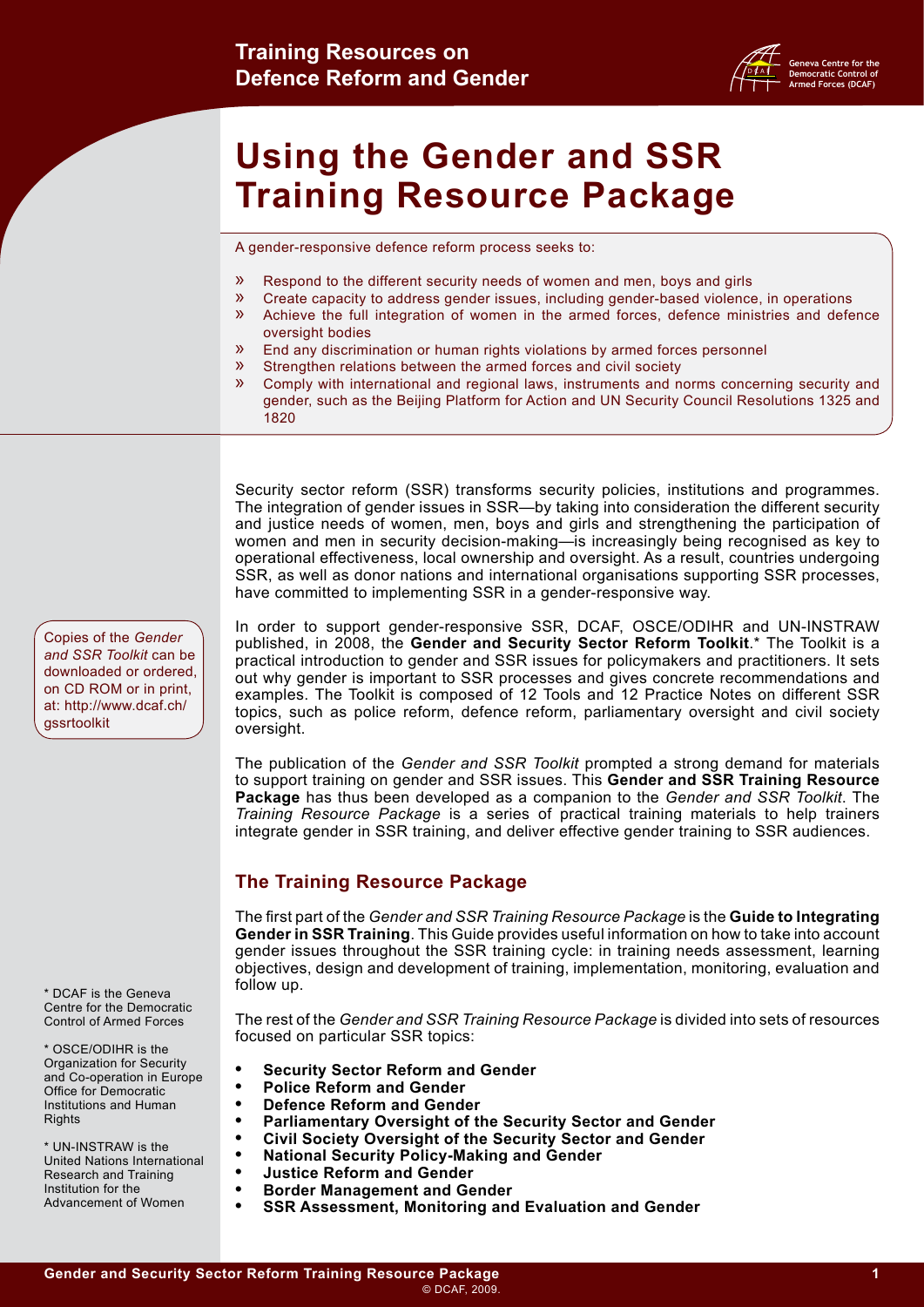

# **Using the Gender and SSR Training Resource Package**

Each set of training resources contains the following:

**Key messages:** taken from the companion tool in the *Gender and SSR Toolkit.*

**Training exercises:** 10–19 exercises covering a range of possible subjects, methodologies, audiences and durations. Each exercise is organised under the following headings:

- *Type of exercise*
- *• Audience*
- *Time required*
- *Intended group size*
- *• Supplies*
- *• Guidance to trainers*
- *Learning objectives*
- *Exercise instructions*
- *Handouts, worksheets and trainer's cheat sheets (if applicable)*
- *• Possible variations (if applicable)*

**Examples from the ground:** short case studies that can be used as a resource for training.

**Discussions:** possible gender and SSR discussion topics, and tips on how to make discussions effective.

**Training challenges to consider:** additional challenges to those discussed in the Guide to Integrating Gender in SSR Training.

**Additional training resources.**

#### **The trainees**

These training resources take into account the many different types of audiences for SSR training. Your trainees might be from a country undergoing SSR or a donor country supporting SSR, or from different countries. They may be from the same institution or from many. They may be experienced in SSR or not.

Your SSR trainees might include, for example, representatives of:

- Ministries of Defence, Justice, Interior or Foreign Affairs
- Security sector institutions, e.g., police services, armed forces, border management services, justice and penal institutions
- Parliaments, including both parliamentarians and parliamentary staff
- Security sector oversight bodies, e.g., office of the ombudsperson and national security advisory bodies
- Civil society organisations (CSOs), including international, national and local organisations and research institutions that focus on security sector oversight and/or gender, including women's organisations
- Donors, international and regional organisations such as the United Nations, Organization for Security and Co-operation in Europe, European Union or African Union

Each set of training resources contains exercises suitable for different types of audience. Many of the training exercises can also be adapted to fit your specific group of trainees.

#### **Using the training exercises**

The greater part of the *Gender and SSR Training Resource Package* is made up of training exercises. These exercises are designed to help you to deliver training on gender and SSR issues in an engaging and interactive manner. You will find exercises in the form of action planning, role plays, stakeholder analysis, SWOT analysis, case studies, gaps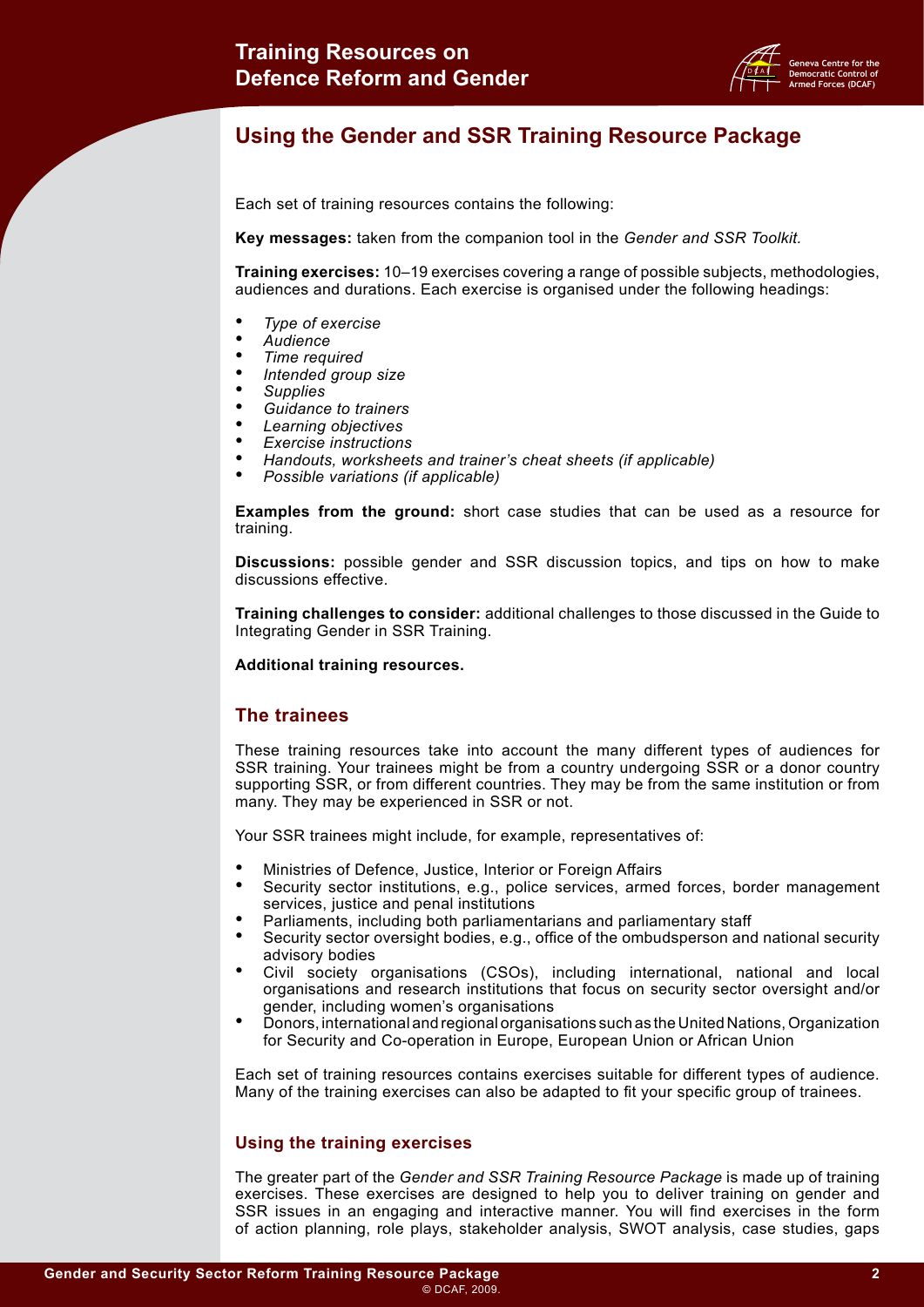

# **Using the Gender and SSR Training Resource Package**

identification, mapping, and many other formats. Icebreakers, energisers and introductory exercises on gender are in the *Training Resources on SSR and Gender*.

The exercises focus on either one or a number of SSR issues. Some focus on particular gender issues (such as recruitment of women or addressing gender-based violence). Others are on general SSR issues in which skills to integrate gender are needed (such as consultation or project planning). The exercises can therefore be used either in a:

- Gender and SSR training session, e.g., Police Reform & Gender, Parliamentary Oversight of the Security Sector & Gender; or
- SSR training session not explicitly focused on gender.

A sample outline of a gender and SSR session and a sample schedule for a two day gender and SSR training are included in the *Guide to Integrating Gender in SSR Training.*

The exercise formats are not designed to be prescriptive but to spark your creativity as a trainer. We encourage you to adapt them to meet your training objectives, audience, subject matter emphasis, available time and your own needs. You can use the *Gender and SSR Toolkit* to provide background information on a wide range of gender and SSR-related topics.

The exercises are not designed to be used "in order" or as a "module." Instead, the *Training Resource Package* is designed to provide you with a diverse set of exercises that you can combine and adapt to suit the particular needs of your training.

When selecting an exercise, keep in mind:

- What are your learning objectives? Which exercise best meets these objectives?
- Who are your trainees? How many are there? Is this exercise appropriate for their level of experience?
- Does this exercise fit your timeframe?
- How could you modify the exercise to better fit your learning objectives, trainees and available time?

The exercises are organised in three categories: (1) application-in-context, (2) conceptual and (3) topic-specific.

- *• Application-in-context exercises* are designed to allow trainees to apply the principles of SSR and gender to their own real world organisations, or to real or simulated cases that are used as learning aids. In general, these exercises are best suited to audiences with broad policy-level responsibilities and experience; however, depending on the subject matter and training needs and objectives, any audience could benefit from participation in these exercise formats. From a pedagogical viewpoint they are probably the most effective exercises (fastest learning), as the primary goal of each exercise is to allow trainees to explore and internalise key concepts by applying them to their own contexts.
- *• Conceptual exercises* focus on wider concepts and theories, aiming for a broad understanding of the key message being pursued. These exercises are best suited to audiences with detailed programme-level responsibilities and experience (in order to broaden their perspective), or those with more senior-level policy responsibilities.
- *Topic-specific exercises* focus on a particular key point which requires training. These types of exercises would be best suited to an audience that has a specific training need or is composed largely of trainees who are new to the concepts of gender and SSR.

The point of this *Training Resource Package* is to help you to improve your gender and SSR training while being creative with the materials presented. Used together with the *Gender and SSR Toolkit*, we hope that it will encourage you to include gender as a key aspect of all your SSR training.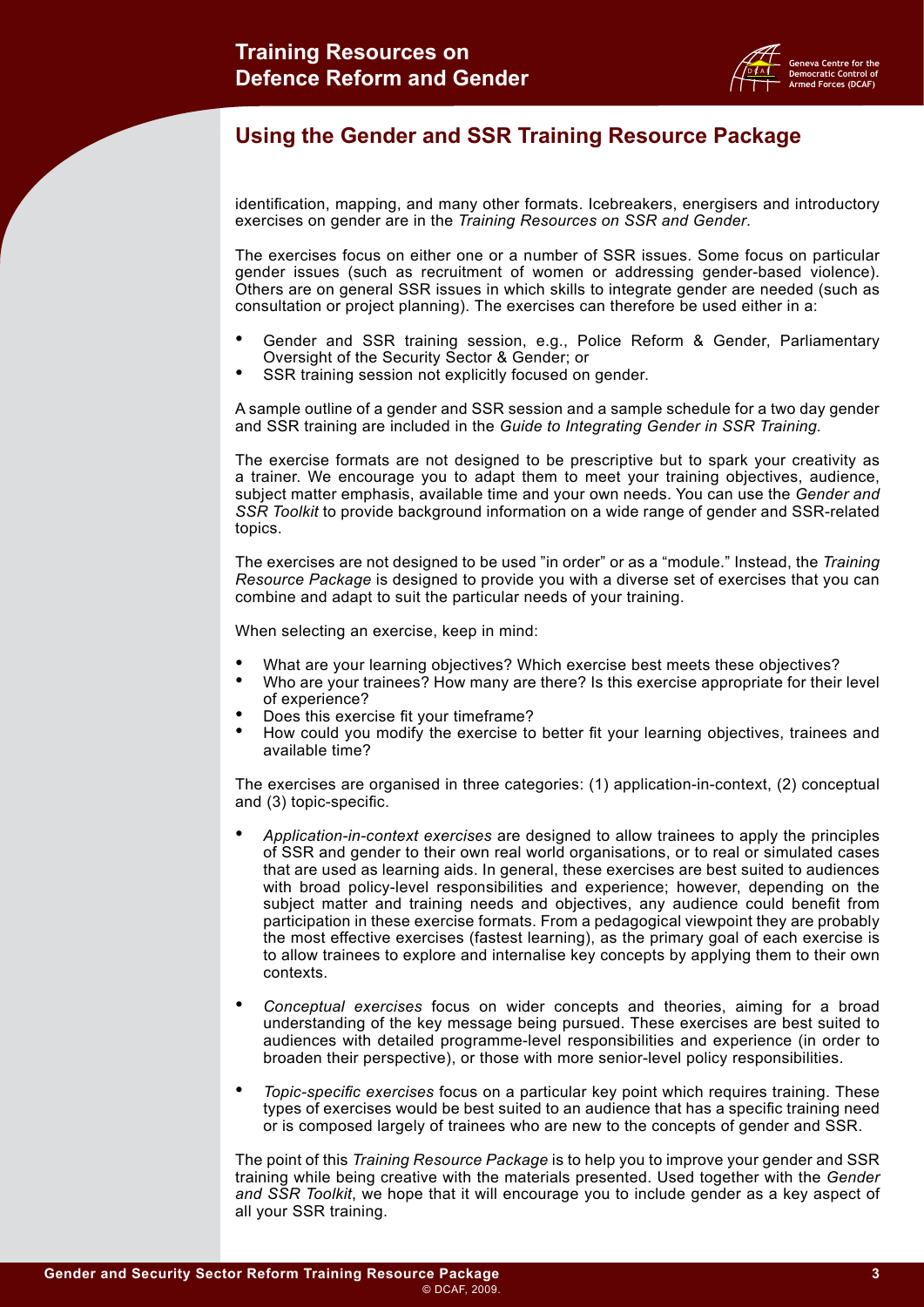

# <span id="page-6-0"></span>**Key messages**

As a trainer you must consider how best to provide essential content to your audience. Any training exercise will generally need to be preceded by a brief lecture conveying key points and ensuring that all in your audience share the required knowledge base. Refer to the sample session outlines in the *Guide to Integrating Gender in SSR Training.*

The following key messages are drawn from the *Defence Reform and Gender Tool.* In planning your session, consider selecting a few key messages and re-phrasing and shortening them to PowerPoint slides or some other form of learning aid.

These key messages are designed to help you formulate training content. They do not substitute for reading the companion tool itself. Each trainee must be encouraged to read the *Defence Reform and Gender Tool* and/or *Practice Note* before undergoing the training in question.

#### **Why gender is important to defence reform**

The integration of gender into the defence sector involves bringing the experience, knowledge and interests of women and men into policies and structures for national defence. This will produce better, stronger, more responsive policies and structures.

#### *Respond to different security needs within society*

- Defence reform must respond to the needs of both the state and its people. To be comprehensive and sustainable, defence reform must meet the diverse security needs of people—which depend upon factors such as sex, ethnicity, age, physical ability, sexual orientation, economic status, religion and citizenship status. Addressing gender is a necessary part of this.
- Gender-based violence (GBV) remains a significant threat to human security worldwide. Ensuring the protection of men, women, girls and boys from GBV both during and after armed conflict should be a priority for any defence reform agenda.
- Members of the armed forces are at times perpetrators of GBV against civilians and/ or other members of the armed forces. An approach to human rights promotion that takes gender into account, for example through gender sensitivity training and the enforcement of codes of conduct, can strengthen prevention, comprehensive response and accountability.

#### *Respond to the changing needs of the defence sector*

- Many defence forces are involved in complex peacekeeping and reconstruction missions which require skills such as communication, facilitation and cooperation with civilians. Diversity in force composition and gender mainstreaming in operations enables the defence sector to better perform the new tasks required of it.
- In certain contexts, the inclusion of women in defence forces is an operational imperative. As well as tasks that both men and women perform, women can carry out critical tasks that men can only take on with difficulty, if at all. In the context of multidimensional peacekeeping operations, these include:
	- Screening of female ex-combatants
	- Widening the net of intelligence gathering
	- Searching of women
	- Assisting in the aftermath of sexual violence

Anecdotal evidence also points to women peacekeepers as better able to:

- Gain the trust of civilians
- Engage and work towards the full involvement of local women
- Exercise communication and crowd control skills

See: *Defence Reform and Gender Tool,* pages 3-4.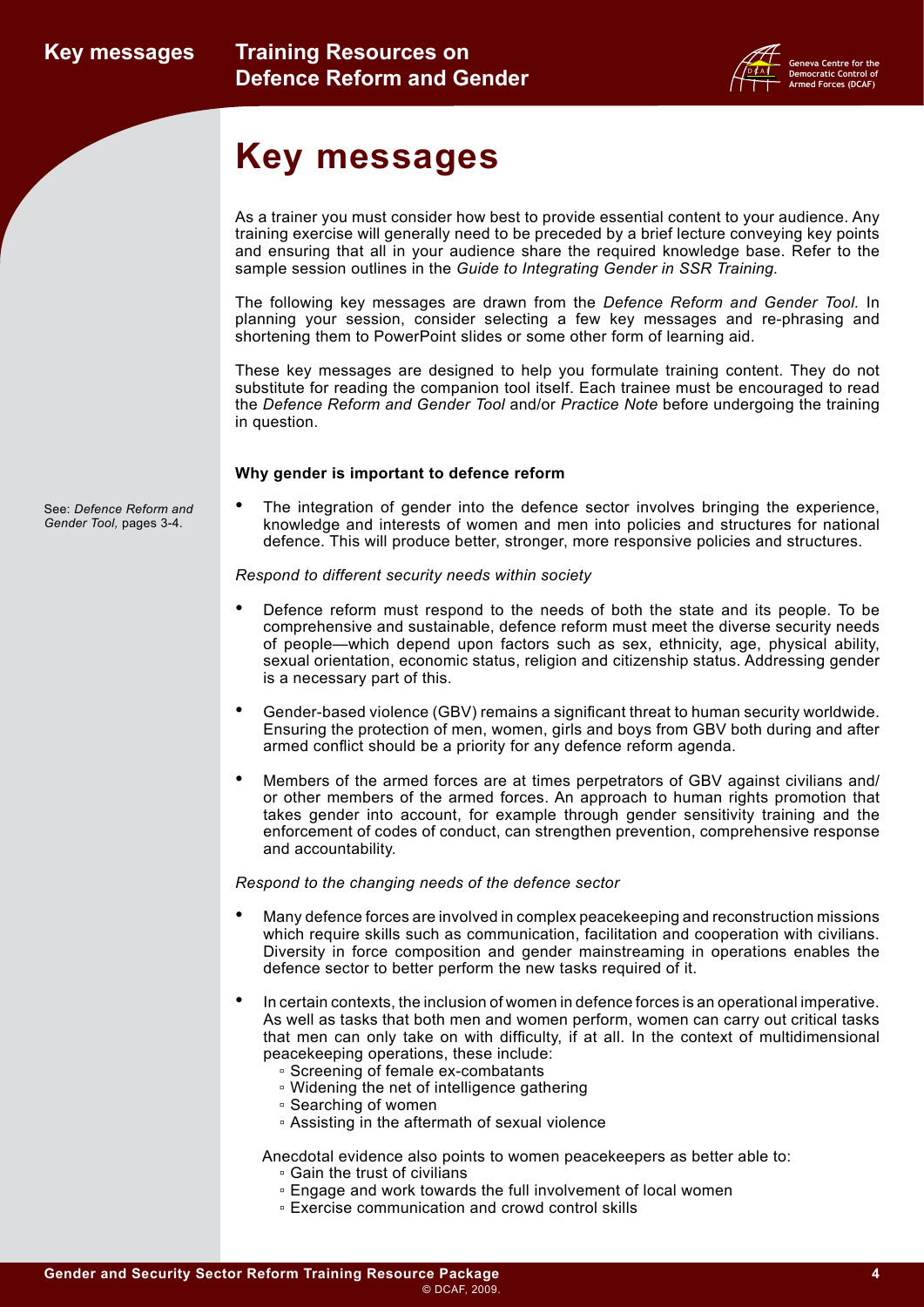

### **Key messages**

See: *Defence Reform and Gender Tool,* pages 5–6.

- Defence forces should be representative of the society they serve. Women are underrepresented in armed forces, defence ministries and defence oversight bodies. Even without formal barriers, there are often ceilings to women's career advancement.
- The full integration of women into the armed forces maximises the military's ability to fulfil its role of protecting democratic societies, including the defence of core values such as citizenship and equality.

#### *Strengthen democratic, civil oversight of the defence forces*

*Create representative defence forces and security institutions*

• A key aspect of defence reform is increased civilian oversight. Including women and gender experts in defence oversight bodies can help to ensure that defence policies and programmes respond to the particular needs of men and women, boys and girls. Women's civil society organisations can bring a holistic understanding of security to civilian oversight processes.

#### *Meet international obligations*

• International laws and instruments, such as the Convention on the Elimination of Discrimination Against Women (CEDAW) and the Beijing Platform for Action, commit states to reform their institutions—including defence institutions—to ensure equality between women and men. United Nations Security Council Resolution 1325 asks states to address gender issues in a number of specific areas of defence reform. National gender equality laws and policies also provide the legal authority and mandate for efforts to reform the defence sector so that the defence institutions more effectively guarantee equality between men and women

### **Strategies for the integration of gender in defence reform**

*At the political level of defence reform*

- Gender-responsive defence review: Defence review bodies must include individuals with gender expertise.
- *Participatory defence review processes:* Civil society organisations (including women's organisations) should be trained in defence policy issues and security sector oversight, to increase their capacity to participate in defence reform processes.
- *• Civil society and parliamentary engagement:* Consultations with civil society, engagement with the media and parliamentary hearings are opportunities to stimulate debate on a new vision of defence and security.

#### *At the institutional level of defence reform*

- Include women and gender experts in defence oversight bodies. Gender-based civil society organisations can bring a new and strategic understanding of security needs.
- Remove any limitations on the participation of women or men in armed forces, e.g. from combat roles.
- Actively recruit women.
- Provide support structures around such recruitment and advancement: e.g. familyfriendly policies, associations for female personnel.
- Integrate human rights and gender responsiveness into military training and education.

See: *Defence Reform and Gender Tool,* pages 7–11.

See: *Defence Reform and Gender Tool,* page 12-17.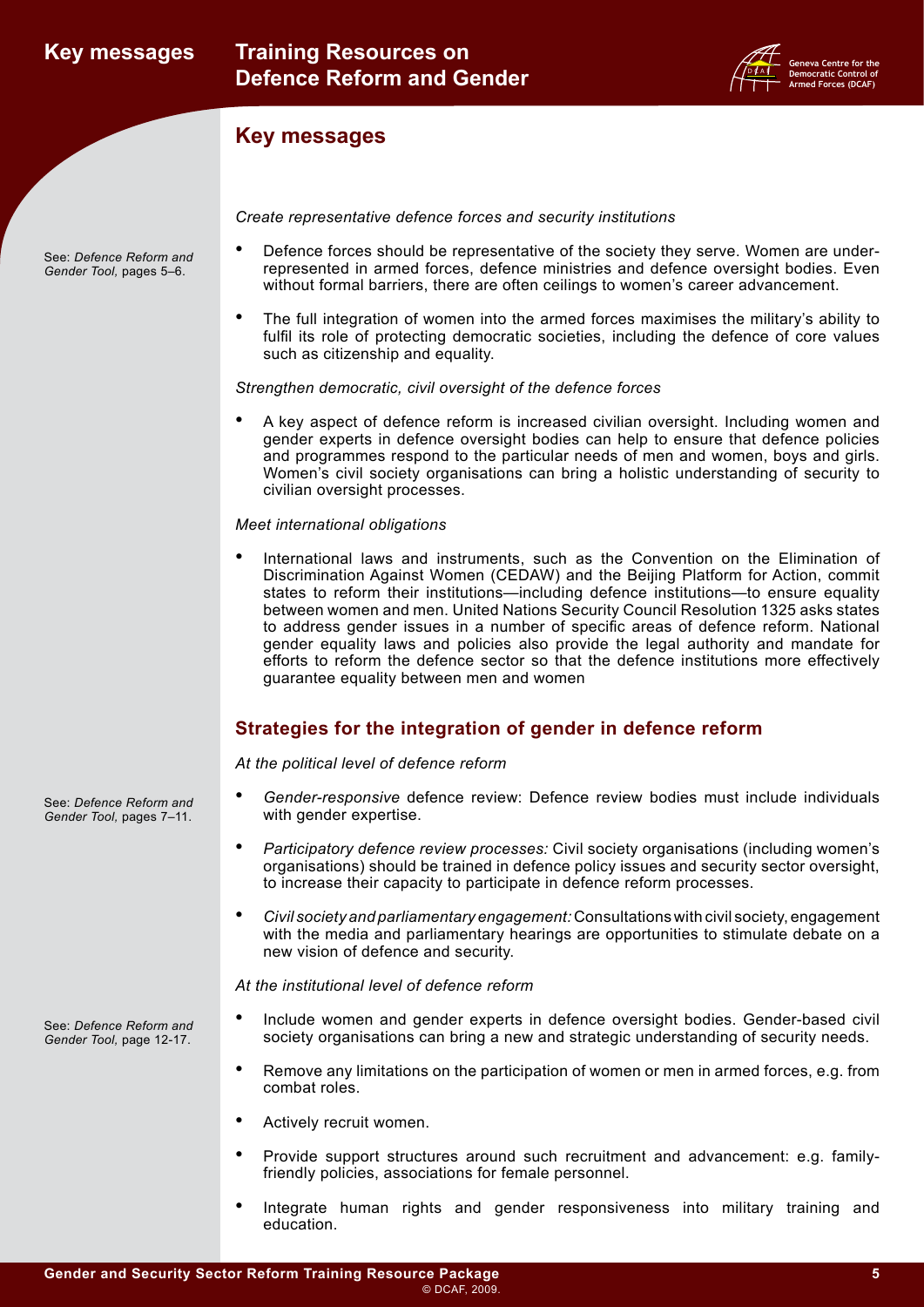

### **Key messages**

- Develop, enforce and monitor codes of conduct prohibiting sexual discrimination, harassment, exploitation and abuse by defence forces personnel.
- Focus on changing the organisational culture of defence institutions to create gender awareness and responsiveness.

*At the economic level of defence reform*

• Conduct gender analysis of defence budgets, including capacity-building of those who can conduct such analysis.

*At the societal level of defence reform*

- Work towards more positive attitudes toward women in defence forces, and more positive stereotypes and role models for men in defence forces.
- Build collaborative relationships with civil society, including women's organisations.

### **In post-conflict contexts**

- Consult with women's groups and others with gender expertise throughout SSR, so that the particular needs and roles of women and girls are adequately noticed and responded to. Include analysis of masculinities, especially male patterns of violence.
- Women's groups should especially be included in peace processes, DDR and vetting processes.

See: *Defence Reform and Gender Tool*, pages 11–12.

See: *Defence Reform and Gender Tool*, page 17.

See: *Defence Reform and Gender Tool*, pages 17–18.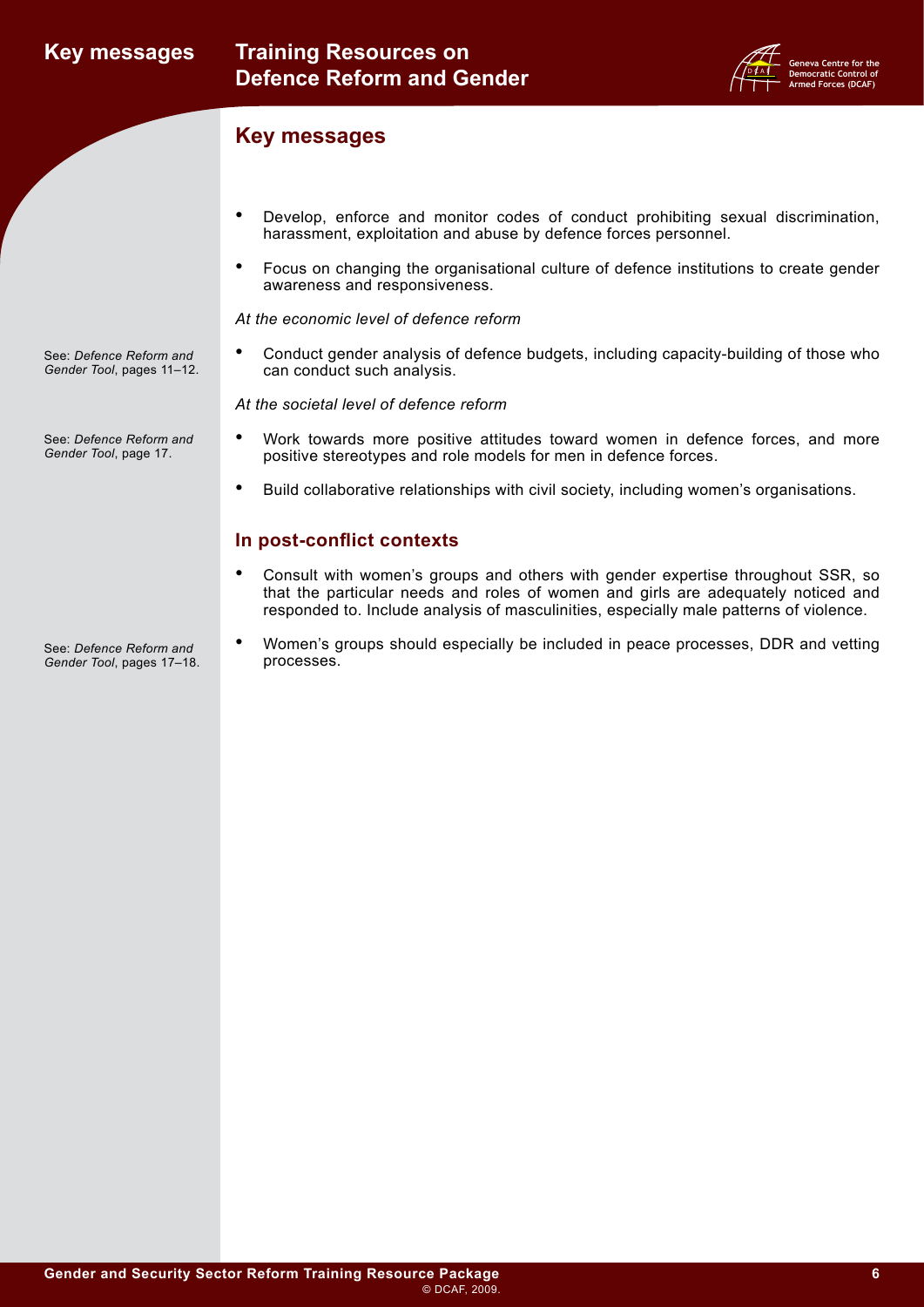<span id="page-9-0"></span>**Exercise 1**





# **Defence reform and gender: 1 critiquing real-world materials**

| Type of exercise:<br>Audience:<br>Time required: | Conceptual<br>Audiences not yet very familiar with the subject matter<br>10 to 15 minutes                                                                                                                                                                                                                                                                                                                                                                                                                                                                                                       |
|--------------------------------------------------|-------------------------------------------------------------------------------------------------------------------------------------------------------------------------------------------------------------------------------------------------------------------------------------------------------------------------------------------------------------------------------------------------------------------------------------------------------------------------------------------------------------------------------------------------------------------------------------------------|
| Intended group size                              | Any                                                                                                                                                                                                                                                                                                                                                                                                                                                                                                                                                                                             |
| <b>Supplies</b>                                  | A stack of brochures/application materials from professional armed forces recruitment<br>services around the world. If available, use video clips.                                                                                                                                                                                                                                                                                                                                                                                                                                              |
| <b>Guidance to trainers</b>                      | This exercise immediately connects the trainee with the subject matter, since it uses<br>visual materials taken from the real world. It is not meant to lead to arguments on how<br>to best advertise service in the armed forces, but rather to uncover the way stereotypes<br>of masculinity and femininity are used and/or challenged in advertising materials. Ensure<br>that there is opportunity for voicing emotional reactions to these stereotypes. Given its<br>focus on visual imagery and the short time that is required, this exercise works well as an<br>introductory exercise. |
| <b>Learning objectives</b>                       | After completing this exercise, trainees will be able to:<br>Uncover stereotypical presentation of masculinity and femininity in advertising materials<br>٠<br>of the armed forces.                                                                                                                                                                                                                                                                                                                                                                                                             |
| <b>Exercise instructions</b>                     | Show the material to the group and invite comments/critique on the stereotypical presentation<br>of masculinity and femininity in the armed forces. Invite a loose discussion. Focus on the<br>group's emotional reaction and how easily stereotypes are generated. Assure the group<br>that there will be follow-up to whatever emotions were voiced by providing more opportunity<br>for in-depth discussion of the subject matter in later sessions.                                                                                                                                         |
| <b>Possible variations</b>                       | Instead of brochures you can use ten to twenty stereotypical statements on masculinity and<br>femininity in the armed forces. You could use the "walkabout" format in Exercise 7 of the<br>Training Resources on SSR and Gender to discuss these stereotypes.                                                                                                                                                                                                                                                                                                                                   |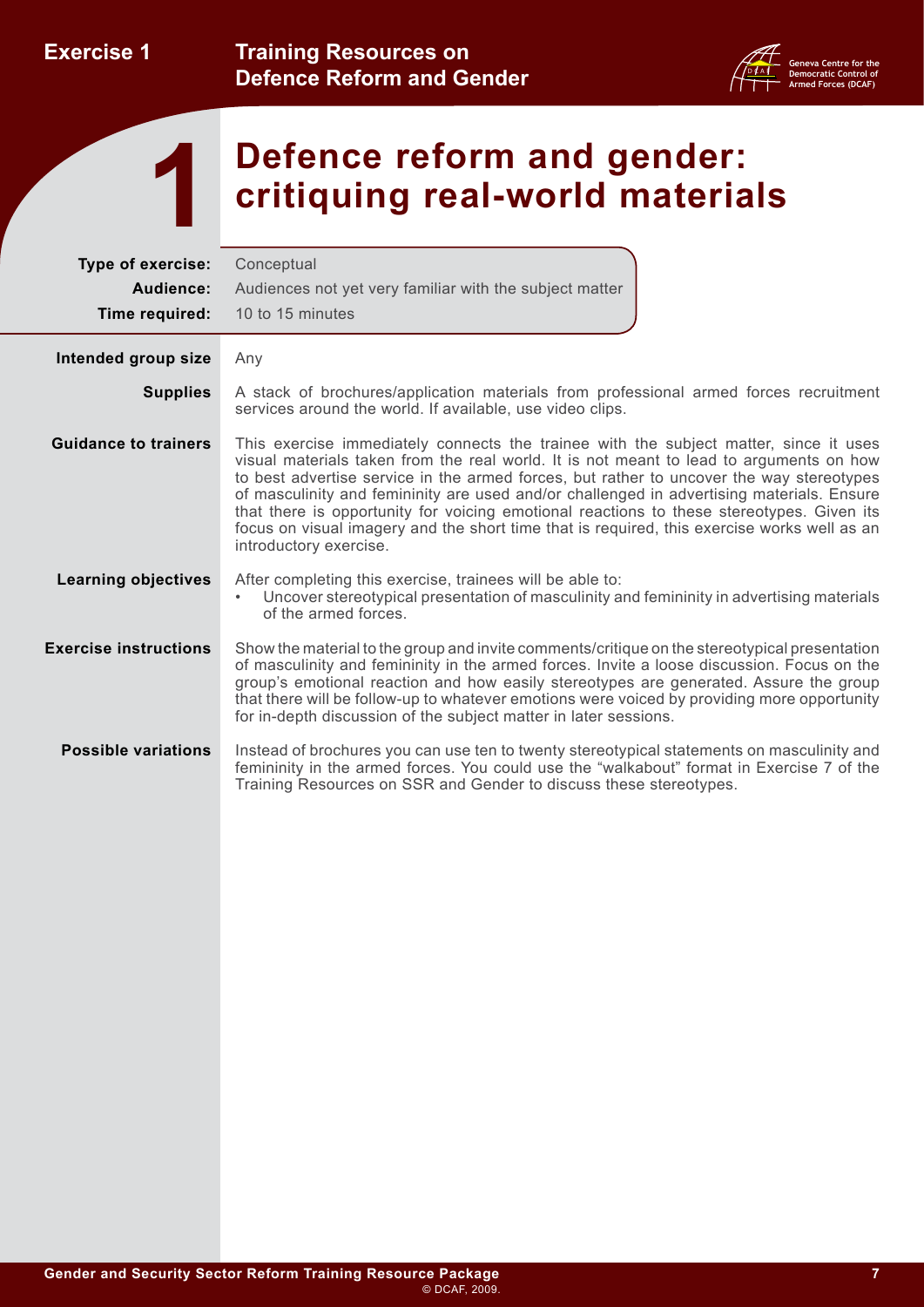<span id="page-10-0"></span>**Exercise 2**





# **Applying key recommendations 2 in defence institutions**

| Type of exercise:<br>Audience: | Application-in-context<br>Programme staff                                                                                                                                                                                                                                                                                                                                                                                                                                                                                                                                                                                                                                                                                                                                                                               |
|--------------------------------|-------------------------------------------------------------------------------------------------------------------------------------------------------------------------------------------------------------------------------------------------------------------------------------------------------------------------------------------------------------------------------------------------------------------------------------------------------------------------------------------------------------------------------------------------------------------------------------------------------------------------------------------------------------------------------------------------------------------------------------------------------------------------------------------------------------------------|
| Time required:                 | About 70 minutes                                                                                                                                                                                                                                                                                                                                                                                                                                                                                                                                                                                                                                                                                                                                                                                                        |
| Intended group size            | Any group size if broken down to smaller groups (four to six trainees) [Can be modified for<br>a large group format. A group of twenty trainees would be ideal; thirty trainees could be<br>accommodated at maximum.]                                                                                                                                                                                                                                                                                                                                                                                                                                                                                                                                                                                                   |
| <b>Supplies</b>                | Flipchart and markers<br>Trainees' handouts<br>Companion Defence Reform and Gender Tool<br>(Break-out rooms required)                                                                                                                                                                                                                                                                                                                                                                                                                                                                                                                                                                                                                                                                                                   |
| <b>Guidance to trainers</b>    | This exercise would be an excellent discussion starter, as it challenges trainees to consider<br>the key recommendations from the Defence Reform and Gender Tool by applying them<br>to their own real-world context. Before you start the exercise itself, ensure that trainees<br>understand the key recommendations. If your trainee group is quite familiar with the content<br>of the tool, quickly check their understanding of each key recommendation. Otherwise,<br>explain each recommendation by giving an example for each or showing their significance<br>in another way that is meaningful to your trainees. During the exercise, gaps in trainees'<br>understanding of the recommendations may be discovered, which would need further<br>follow-up during the ensuing training event.                  |
|                                | This exercise works less well with a mixed group of trainees (e.g. just one representative<br>per institution). In such a case and if you are a small group, you would have each person<br>work individually.                                                                                                                                                                                                                                                                                                                                                                                                                                                                                                                                                                                                           |
| <b>Learning objectives</b>     | After completing this exercise, trainees will be able to:<br>Demonstrate understanding of the key defence reform and gender recommendations<br>$\bullet$<br>Identify gaps in the integration of gender in their own defence context<br>٠<br>Recognise benefits and challenges of each recommendations as applied to their own<br>٠<br>organisations<br>Produce benefits and challenges that reflect an understanding of the core rationales<br>$\bullet$<br>underlying the integration of gender into defence reform: to respond to different security<br>needs within society; to respond to the changing needs of the defence sector; to<br>improve operational effectiveness; to create representative defence forces and security<br>organisations; to strengthen democratic, civil oversight of the defence forces |
| <b>Exercise instructions</b>   | Provide all trainees with the attached handout, which includes the "Key recommendations"<br>from page 21 of the Defence Reform and Gender Tool. In small groups of trainees from<br>the same organisation, trainees discuss each recommendation as applied in their own<br>context (e.g. their own ministry, defence institution, military academy or national security<br>committee). Each group will first determine whether the recommendation can be turned into<br>an objective for its organisation (i.e. "does it fit?"). Secondly, the group will decide whether<br>the objective would be achievable (i.e. "what are the odds of getting it implemented in our<br>organisation?").                                                                                                                             |
|                                | Ask each group to designate a facilitator to lead group discussions and a rapporteur to<br>record the group findings on the attached handout. Allow forty-five minutes for filling out<br>the handout. Debrief using peer group review: pair up different groups, each debriefing<br>challenges and benefits to each other (fifteen minutes). Use ten minutes at the end to have<br>each group list their most important challenge and, if possible, one step toward overcoming<br>this challenge.                                                                                                                                                                                                                                                                                                                      |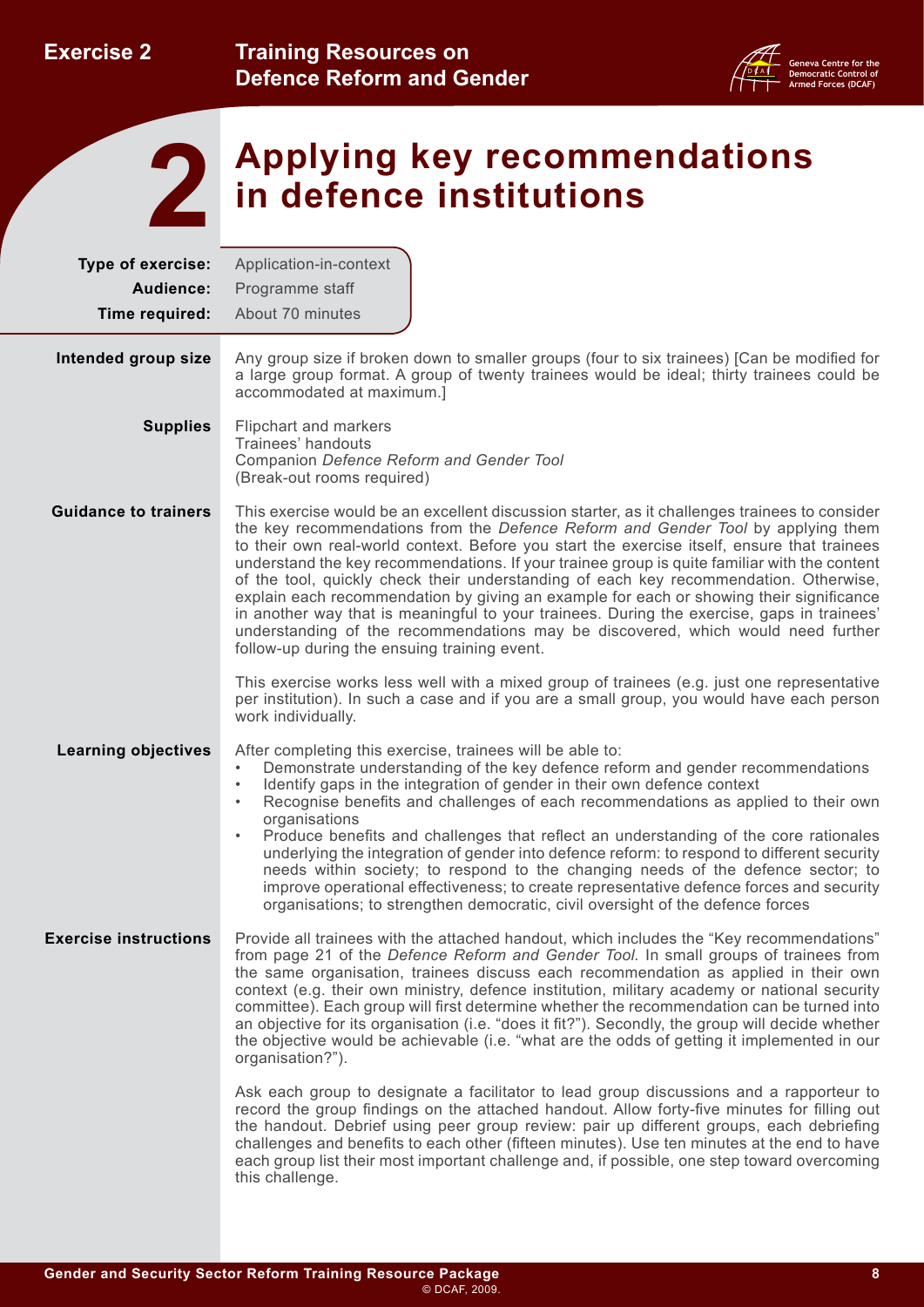

# **Applying key recommendations in defence institutions**

**Possible variations** To modify for a large group format, ask all trainees to work independently and produce individual findings on the attached handout. In this case, determine the range and spread of the full group's findings on each item by a show of hands or other tallying method. Facilitate a discussion on the three most difficult challenges, find out why they were chosen and focus on some ideas for how to overcome them.

> The "Key Recommendations" exercise format can be easily applied to any existing set of tips, recommendations, or sample plans of action in order to prompt discussion or reinforce learning material through application-in-context. Potential "Key Recommendations" exercises include:

- *Integrate gender into the defence review process (from "4.1 Integrating gender into the* political level of defence reform", page 8)
- *Design a gender-responsive pre-deployment training plan for peacekeeping* **(from** "Codes of conduct", page 17)
- *Integrate gender into democratic defence governance (from "4.1 Integrating gender* into the political level of defence reform", page 9)

If for some reason your audience is not willing or able to analyse their own organisation or context, it is possible to design a hypothetical scenario to which the recommendations should be applied.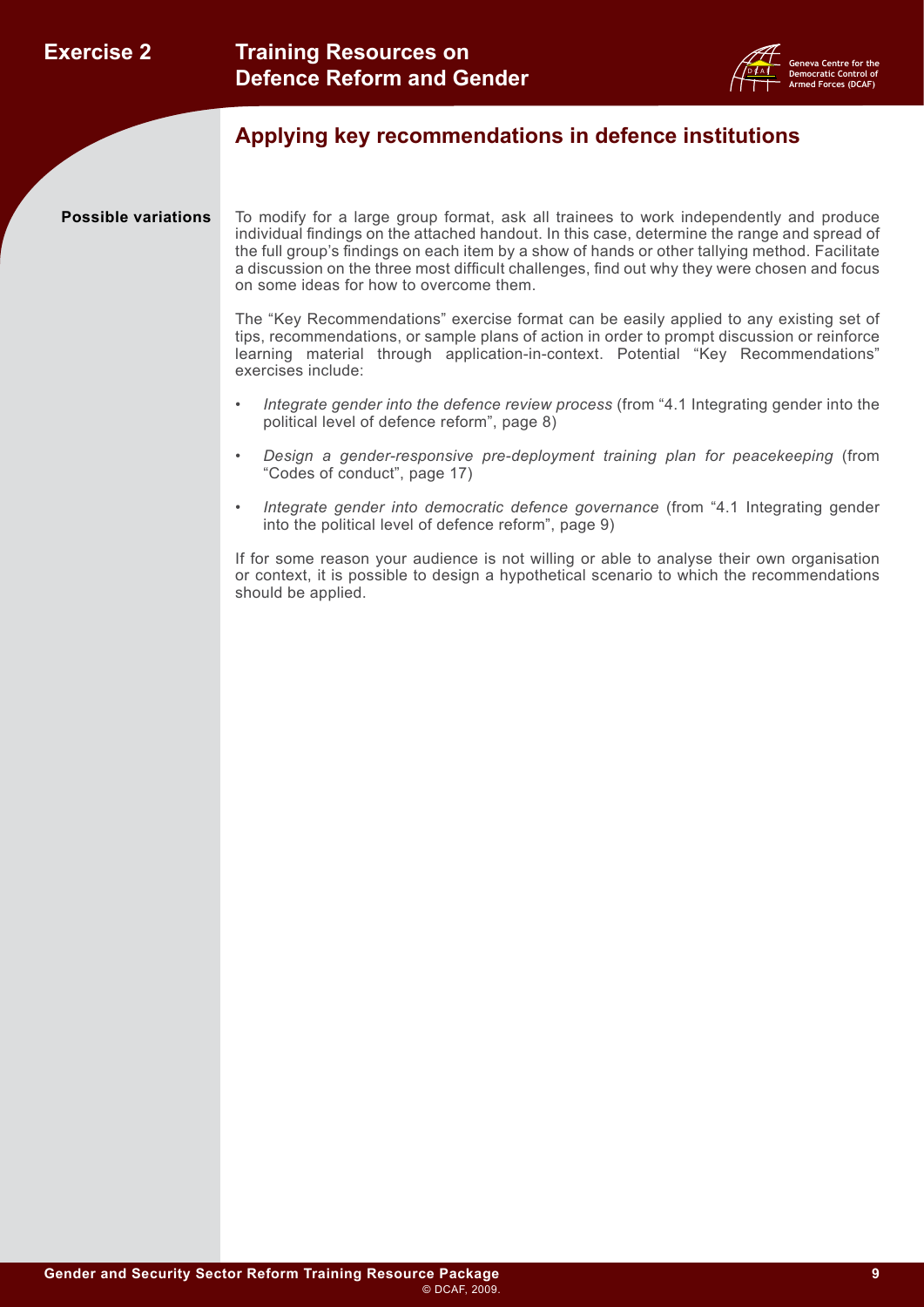

## **HANDOUT Applying key recommendations in defence institutions**

Key recommendations for gender-responsive defence reform from page 21 of the *Defence Reform and Gender Tool:*

- **1. Ensure defence reform promotes gender equality:** Ensure that defence reform reflects the democratic character of the society and encompasses measures to promote equal gender relations through, for example, recruiting more women and maximising both their potential and contribution to the defence forces.
- **2. Have an inclusive defence review:** Utilise the defence review process to formulate a democratic vision for the security forces. Include a wide range of stakeholders, such as women's groups and others working on gender issues.
- **3. Integrate women into defence forces and security institutions:** Actively recruit women into defence structures and ensure that women are represented in defence decision-making bodies. Set targets, monitor the integration of women and address obstacles to their retention and advancement.
- **4. Mainstream gender in defence forces:** Include gender training at all levels and for all defence force personnel. Recognise the equal rights and different needs of men, women and lesbian and gay people, both within defence forces and in the communities they serve.
- **5. Prevent and punish gender-based violence by defence force personnel:** Develop a code of conduct that prohibits sexual discrimination, sexual harassment and sexual exploitation and abuse. Ensure that there is no impunity for such conduct.
- **6. Strengthen parliamentary oversight of gender issues in defence reform:** Parliaments should monitor defence departments' annual reports, deployments for peacekeeping, and ensure that there are policies and mechanisms in place to create gender equality. Include gender-sensitive women and men in parliamentary standing committees on defence.
- **7. Strengthen civil society oversight of gender issues in defence reform:** Foster the capacity of civil society organisations, including women's groups and others working on gender issues, to engage meaningfully in defence debates. Ensure their inclusion in defence reform processes.
- **8. Conduct gender analysis of the defence budget:** Improve parliamentary and civil society capacity to interrogate defence budgets and to scrutinise for adequate gender budgeting.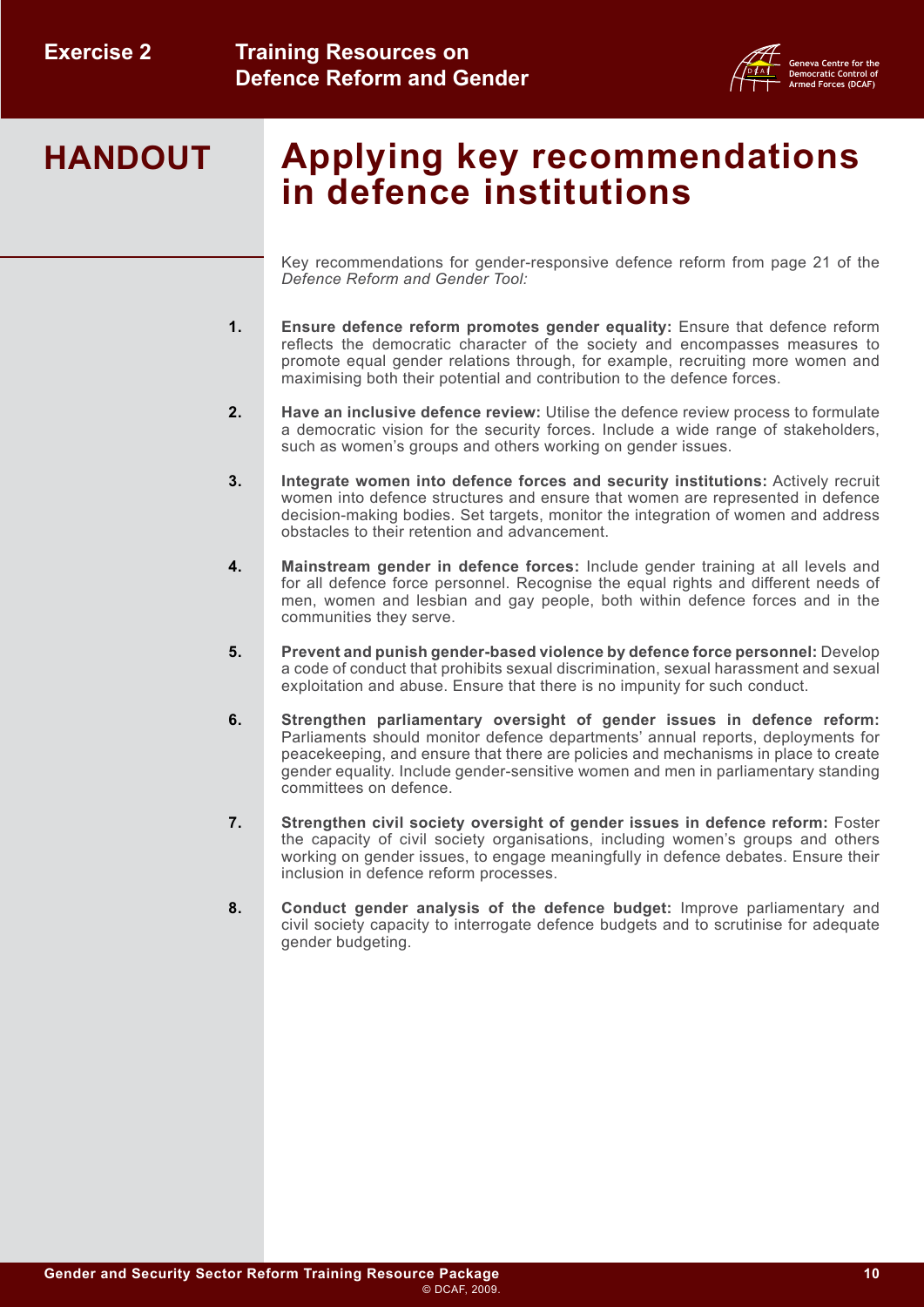

# **Applying key recommendations in defence institutions**

**Group members:**

#### **Organisation name:**

| Date: |  |
|-------|--|
|       |  |

| <b>Instructions</b> | Consider each Defence Reform and Gender key recommendation in the context of<br>your organisation.                                                                                                                                                                                                 |
|---------------------|----------------------------------------------------------------------------------------------------------------------------------------------------------------------------------------------------------------------------------------------------------------------------------------------------|
|                     | If an item is a fitting objective in your context, mark the corresponding checkmark.                                                                                                                                                                                                               |
|                     | If an item is an achievable objective in your context, mark the corresponding<br>checkmark.                                                                                                                                                                                                        |
|                     | On a scale of 1-5, assess current level of implementation in your organisation.<br>(1 = Objective is both fitting and achievable, but no decisive action has yet been<br>taken; 5 = Objective has been completely and successfully implemented). Circle the<br>corresponding number for each item. |
|                     | In the space provided, identify potential benefits and challenges each item would<br>produce if implemented.                                                                                                                                                                                       |
|                     | If a recommendation is not fitting or not achievable in your organisation, talk about<br>why and, if applicable, note any challenges to implementation.                                                                                                                                            |
|                     |                                                                                                                                                                                                                                                                                                    |
|                     |                                                                                                                                                                                                                                                                                                    |
|                     |                                                                                                                                                                                                                                                                                                    |
|                     |                                                                                                                                                                                                                                                                                                    |
|                     |                                                                                                                                                                                                                                                                                                    |
|                     |                                                                                                                                                                                                                                                                                                    |
|                     |                                                                                                                                                                                                                                                                                                    |
|                     |                                                                                                                                                                                                                                                                                                    |
|                     |                                                                                                                                                                                                                                                                                                    |
|                     |                                                                                                                                                                                                                                                                                                    |
|                     |                                                                                                                                                                                                                                                                                                    |
|                     |                                                                                                                                                                                                                                                                                                    |
|                     |                                                                                                                                                                                                                                                                                                    |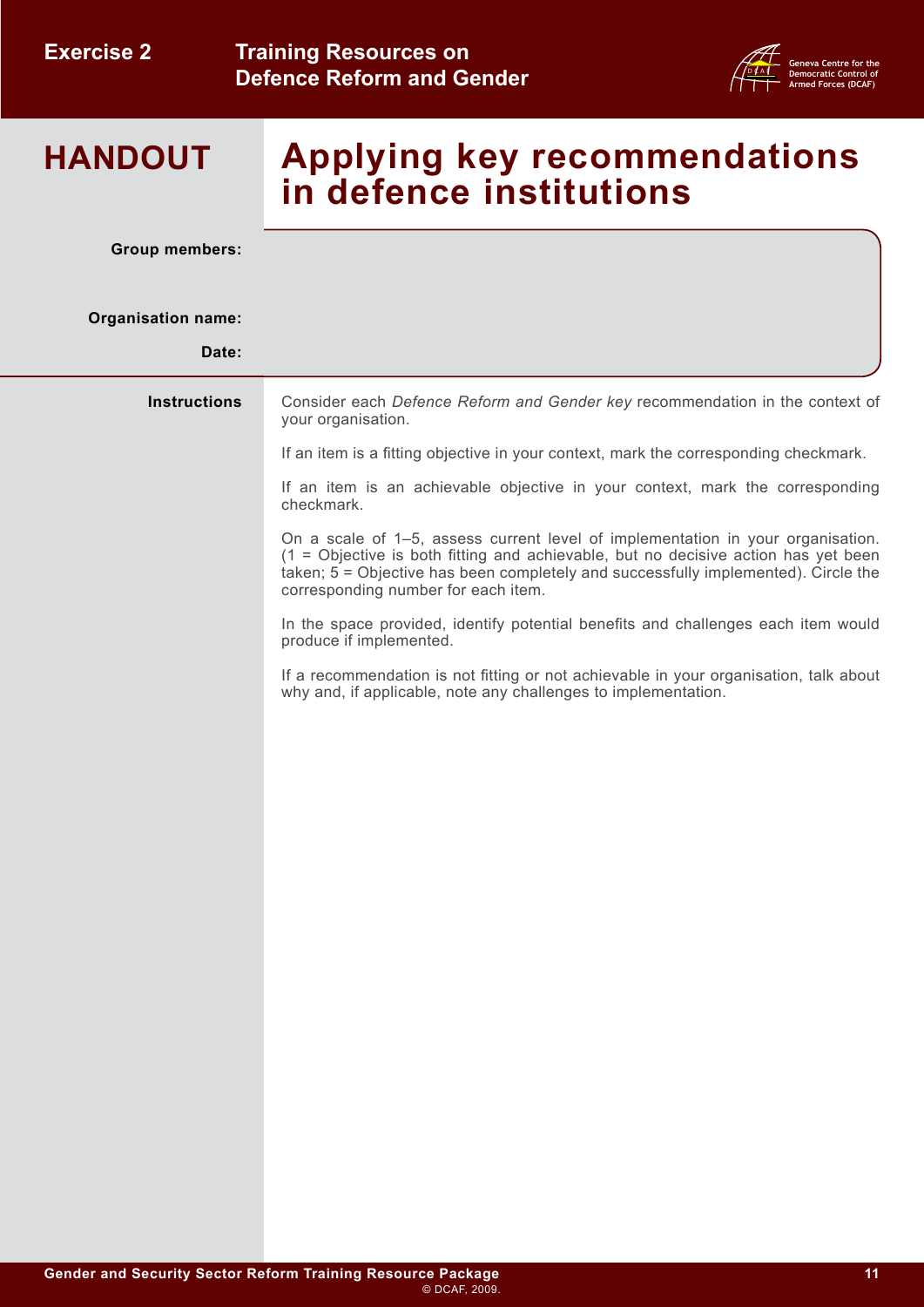|  | <b>Exercise 2</b> |  |
|--|-------------------|--|
|--|-------------------|--|

**Training Resources on Defence Reform and Gender**



| <b>HANDOUT</b>                                                          | Applying key recommendations in defence institutions |
|-------------------------------------------------------------------------|------------------------------------------------------|
| 1. Ensure defence<br>reform promotes<br>gender equality:                | <b>Benefits</b>                                      |
| Fitting                                                                 |                                                      |
| Achievable                                                              |                                                      |
| Current level of<br>implementation:                                     | Challenges                                           |
| $2^{\circ}$<br>$\mathbf{3}$<br>$\overline{4}$<br>5<br>$\mathbf{1}$      |                                                      |
|                                                                         |                                                      |
| 2. Have an inclusive<br>defence review:                                 | <b>Benefits</b>                                      |
| Fitting                                                                 |                                                      |
| Achievable                                                              |                                                      |
| Current level of<br>implementation:                                     | Challenges                                           |
| 2<br>$\mathbf{3}$<br>$\mathbf{1}$<br>$\overline{4}$<br>$5\phantom{.0}$  |                                                      |
|                                                                         |                                                      |
|                                                                         |                                                      |
| 3. Integrate women                                                      | <b>Benefits</b>                                      |
| into defence forces and<br>security institutions:                       |                                                      |
| Fitting                                                                 |                                                      |
| Achievable                                                              |                                                      |
| Current level of<br>implementation:                                     | Challenges                                           |
| 2 <sup>1</sup><br>$\mathbf{3}$<br>$\overline{4}$<br>$\overline{5}$<br>1 |                                                      |
|                                                                         |                                                      |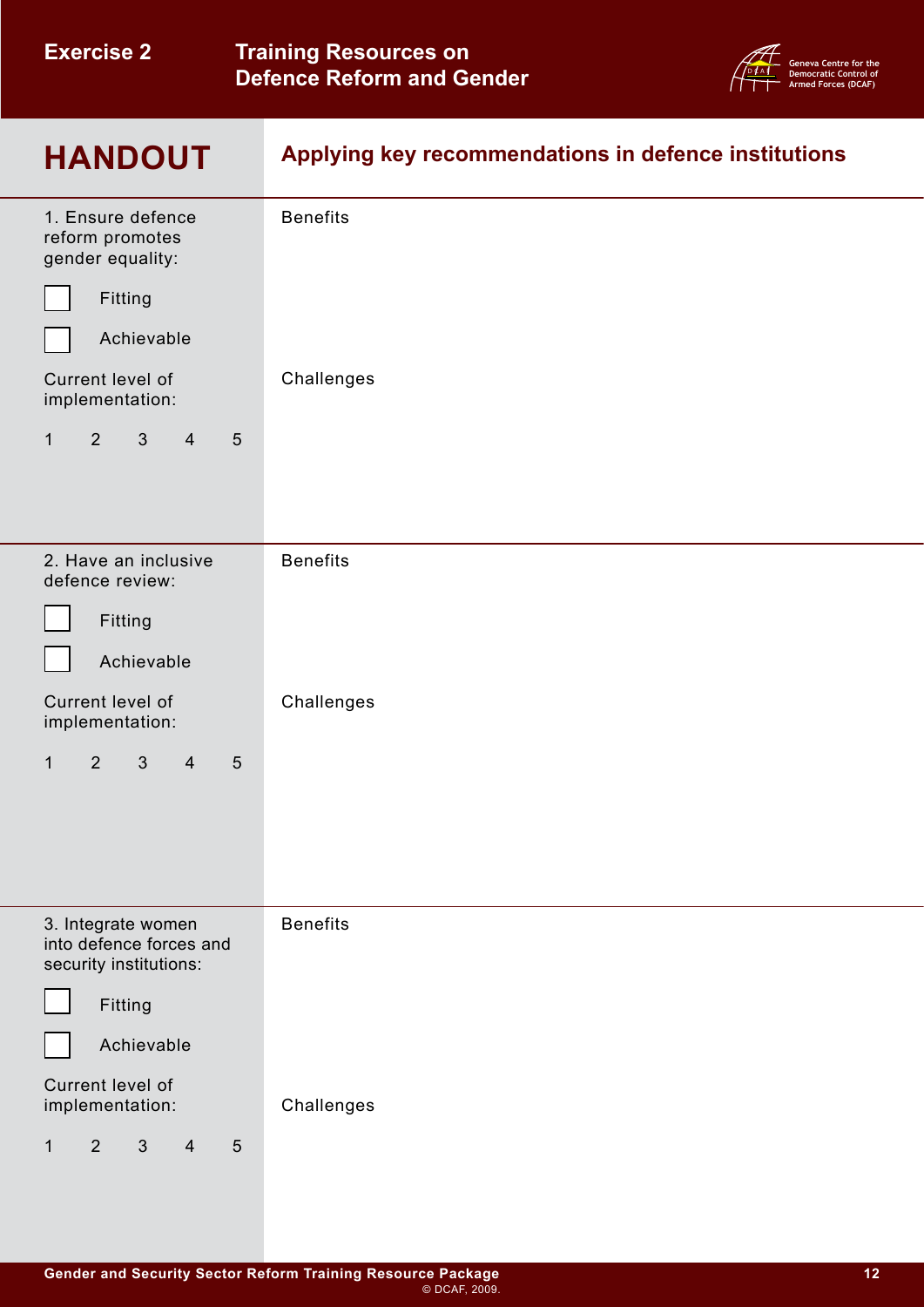|  | <b>Exercise 2</b> |  |
|--|-------------------|--|
|--|-------------------|--|

**Training Resources on Defence Reform and Gender**



| <b>HANDOUT</b>                                                                                                  | Applying key recommendations in defence institutions |
|-----------------------------------------------------------------------------------------------------------------|------------------------------------------------------|
| 4. Mainstream gender<br>in defence forces:<br>Fitting<br>Achievable<br>Current level of<br>implementation:      | <b>Benefits</b><br>Challenges                        |
| 2 <sup>1</sup><br>$\mathbf{3}$<br>$5\phantom{.}$<br>$\mathbf{1}$<br>$\overline{4}$                              |                                                      |
| 5. Prevent and punish<br>gender-based violence<br>by defence force<br>personnel:<br>Fitting                     | <b>Benefits</b>                                      |
| Achievable<br>Current level of<br>implementation:                                                               | Challenges                                           |
| $\mathbf{3}$<br>$2^{\circ}$<br>5<br>$\mathbf{1}$<br>$\overline{4}$                                              |                                                      |
| 6. Strengthen<br>parliamentary oversight<br>of gender issues in<br>defence reform:                              | <b>Benefits</b>                                      |
| Fitting<br>Achievable                                                                                           |                                                      |
| Current level of<br>implementation:<br>2 <sup>2</sup><br>$\mathbf{3}$<br>$5\phantom{.0}$<br>$\overline{4}$<br>1 | Challenges                                           |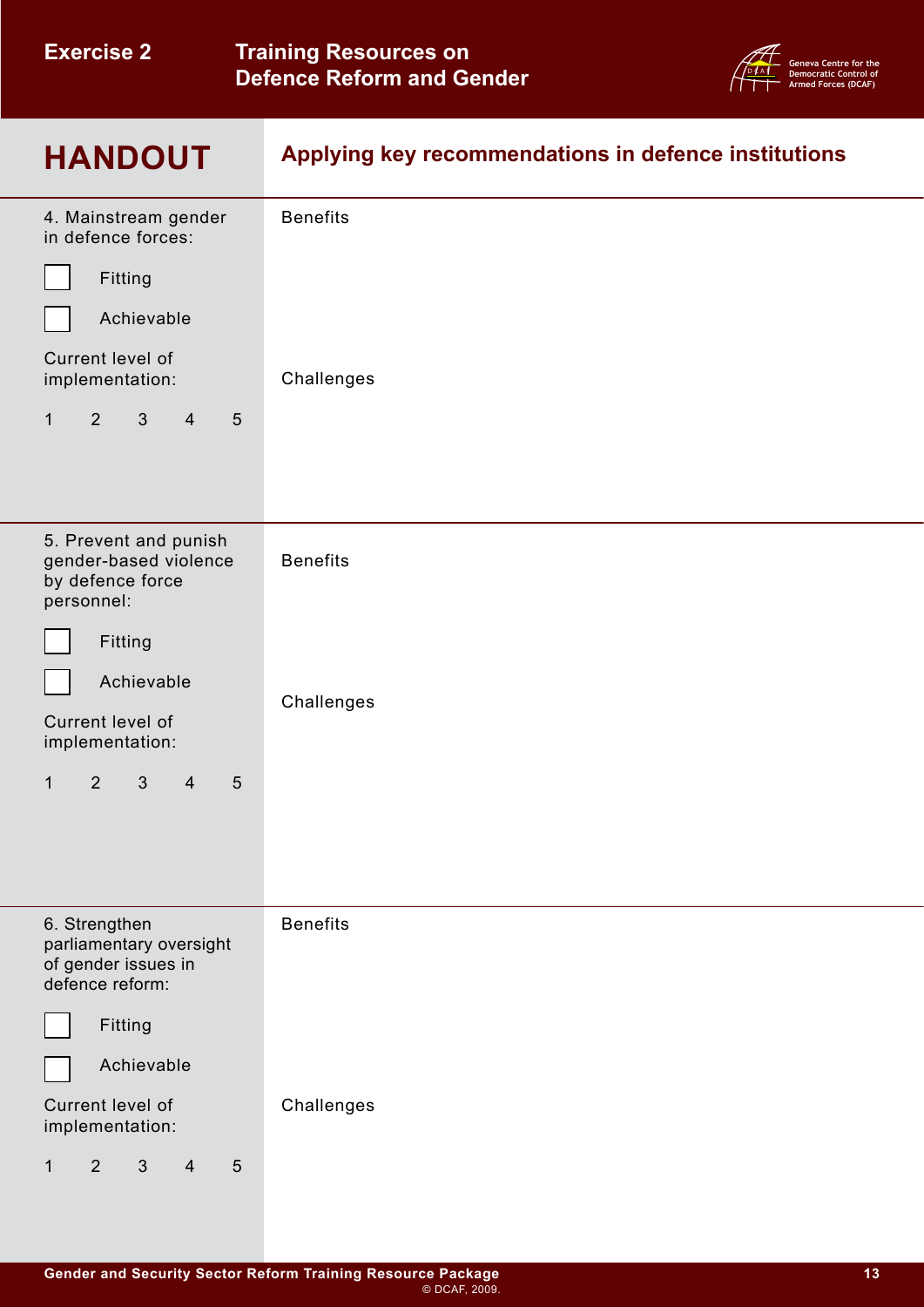| <b>Exercise 2</b> |  |
|-------------------|--|
|                   |  |

**Training Resources on Defence Reform and Gender**



| <b>HANDOUT</b>                                                                                              | Applying key recommendations in defence institutions |
|-------------------------------------------------------------------------------------------------------------|------------------------------------------------------|
| 7. Strengthen civil<br>society oversight<br>of gender issues in<br>defence reform:<br>Fitting<br>Achievable | <b>Benefits</b><br>Challenges                        |
| Current level of<br>implementation:                                                                         |                                                      |
| $\mathbf{3}$<br>$2^{\circ}$<br>$\overline{4}$<br>$5\phantom{.0}$<br>$\mathbf{1}$                            |                                                      |
| 8. Conduct gender<br>analysis of the defence<br>budget:                                                     | <b>Benefits</b>                                      |
| Fitting                                                                                                     |                                                      |
| Achievable                                                                                                  |                                                      |
| Current level of<br>implementation:                                                                         | Challenges                                           |
| $2^{\circ}$<br>$\mathbf{3}$<br>$5\phantom{.}$<br>$\mathbf{1}$<br>$\overline{4}$                             |                                                      |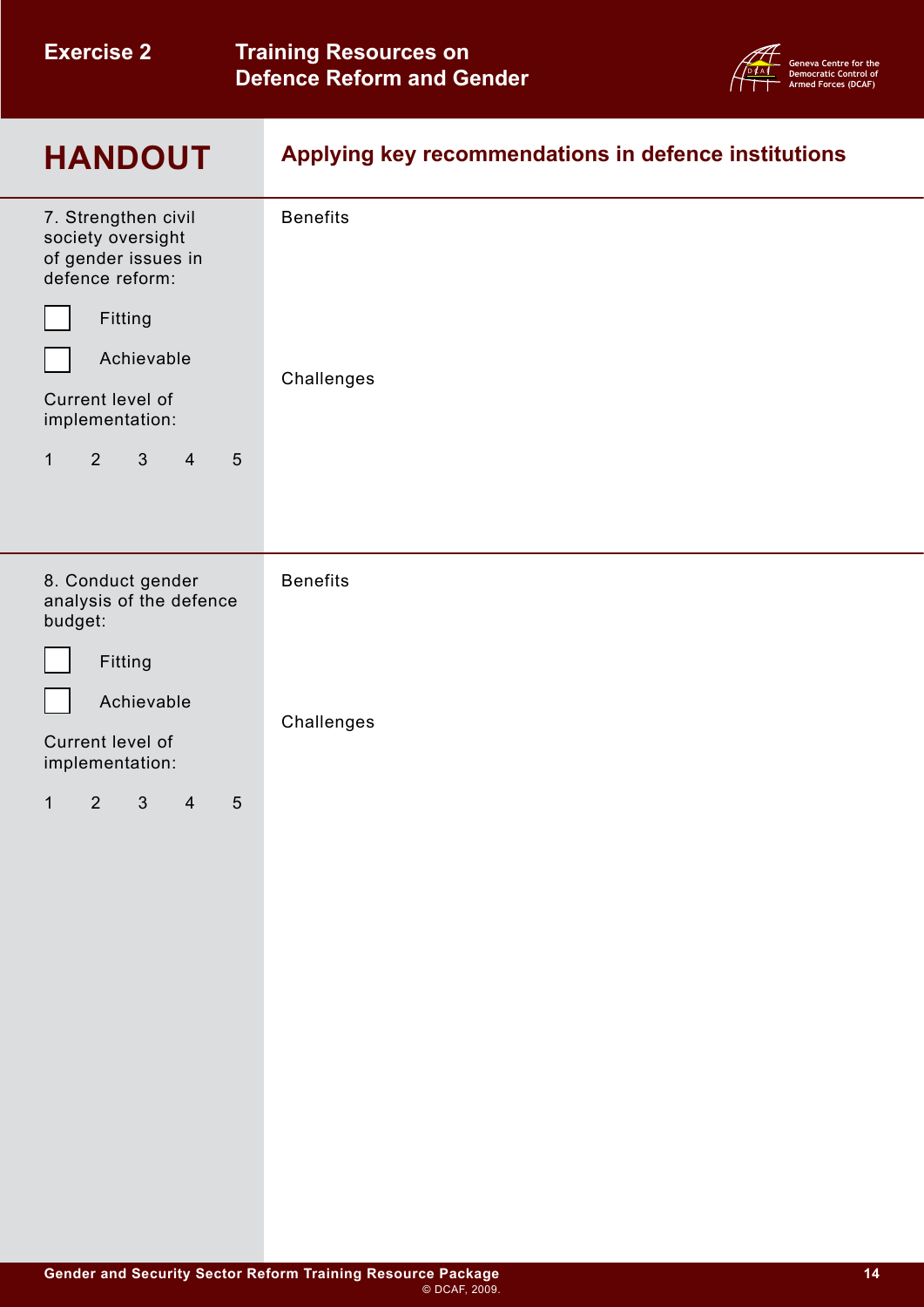<span id="page-17-0"></span>**Exercise 3**





# **Action plan: Integrating gender into 3 the political level of defence reform**

| Type of exercise:            | Application-in-context                                                                                                                                                                                                                                                                                                                                                                                                                                                                                                                                                                                                                                                                                                                                                                                                                                                                                                                                                           |
|------------------------------|----------------------------------------------------------------------------------------------------------------------------------------------------------------------------------------------------------------------------------------------------------------------------------------------------------------------------------------------------------------------------------------------------------------------------------------------------------------------------------------------------------------------------------------------------------------------------------------------------------------------------------------------------------------------------------------------------------------------------------------------------------------------------------------------------------------------------------------------------------------------------------------------------------------------------------------------------------------------------------|
| Audience:                    | Any                                                                                                                                                                                                                                                                                                                                                                                                                                                                                                                                                                                                                                                                                                                                                                                                                                                                                                                                                                              |
| Time required:               | About 75 minutes                                                                                                                                                                                                                                                                                                                                                                                                                                                                                                                                                                                                                                                                                                                                                                                                                                                                                                                                                                 |
| Intended group size          | Any group size if broken down to smaller groups (four to six trainees), ideally of people from<br>the same organisation                                                                                                                                                                                                                                                                                                                                                                                                                                                                                                                                                                                                                                                                                                                                                                                                                                                          |
| <b>Supplies</b>              | Flipcharts and markers<br>Trainees' handouts<br>Companion Defence Reform and Gender Tool<br>(Break-out rooms required)                                                                                                                                                                                                                                                                                                                                                                                                                                                                                                                                                                                                                                                                                                                                                                                                                                                           |
| <b>Guidance to trainers</b>  | The development of an action plan is a good open-ended exercise for any audience and can<br>be used to illustrate/explore policy and implementation issues related to defence reform and<br>gender. Action plans produced by policy staff will be more broad-based, likely referencing<br>types of actions and actors; whereas action plans produced by programme-level staff will<br>be more specific, likely referencing detailed actions and actors by name.                                                                                                                                                                                                                                                                                                                                                                                                                                                                                                                  |
|                              | This exercise can be paired with other relevant exercises and exercise formats so that<br>trainees can develop more complex and realistic action plans by building upon the findings<br>of prior application-in-context exercises. For instance, trainees could:<br>Evaluate the Defence Reform and Gender Tool's recommendations on reforming<br>training to be gender-responsive (see page 17 of the tool)<br>Use the "Key Recommendations" exercise format in Exercise 2 to determine appropriate<br>$\bullet$<br>and achievable strategies for their own organisations<br>Conduct force field analyses, as described in Exercise 6, to determine relevant helpful<br>$\bullet$<br>and hindering forces<br>Develop an action plan (using the recommendations identified as appropriate and<br>$\bullet$<br>achievable based on "Key Recommendations") within the context of helpful and limiting<br>forces (identified in force field analyses) to accomplish the objectives. |
| <b>Learning objectives</b>   | After completing this exercise, trainees will be able to:<br>Demonstrate understanding of one or two goals related to one of the sub-themes of<br>$\bullet$<br>integrating gender into the political level of defence reform: (1) gender-responsive<br>defence review, (2) defence democratisation processes, (3) civil society oversight of<br>the defence sector, and (4) parliamentary oversight of the defence sector.<br>Develop context-appropriate strategies for integrating gender into the political level of<br>$\bullet$<br>defence reform.                                                                                                                                                                                                                                                                                                                                                                                                                          |
| <b>Exercise instructions</b> | Provide the attached handout to all trainees. Background information recapping key points<br>from the companion tool is provided in the handout. Request that this information be read<br>in ten minutes. The audience will be split up into sub-groups according to the organisations<br>they belong to. Should you work with mixed groups, split them up according to countries or<br>similar types of organisation (defence ministries/donor agencies etc).                                                                                                                                                                                                                                                                                                                                                                                                                                                                                                                   |
|                              | Instruct trainees to develop a goal related to "Integrating gender into the political level of<br>defence reform" that would be appropriate and achievable in their own context (depending<br>on your audience, goals could include actually implementing reform, assisting in the<br>implementation of reform, building support for reform, etc.). It is important that the groups<br>choose a goal that relates to gender and not only defence reform more generally, so make<br>sure that each group selects an appropriate goal. In small groups, trainees will develop<br>simple action plans addressing "what" will be done, "who" is responsible for it, and "when"<br>it will happen.                                                                                                                                                                                                                                                                                    |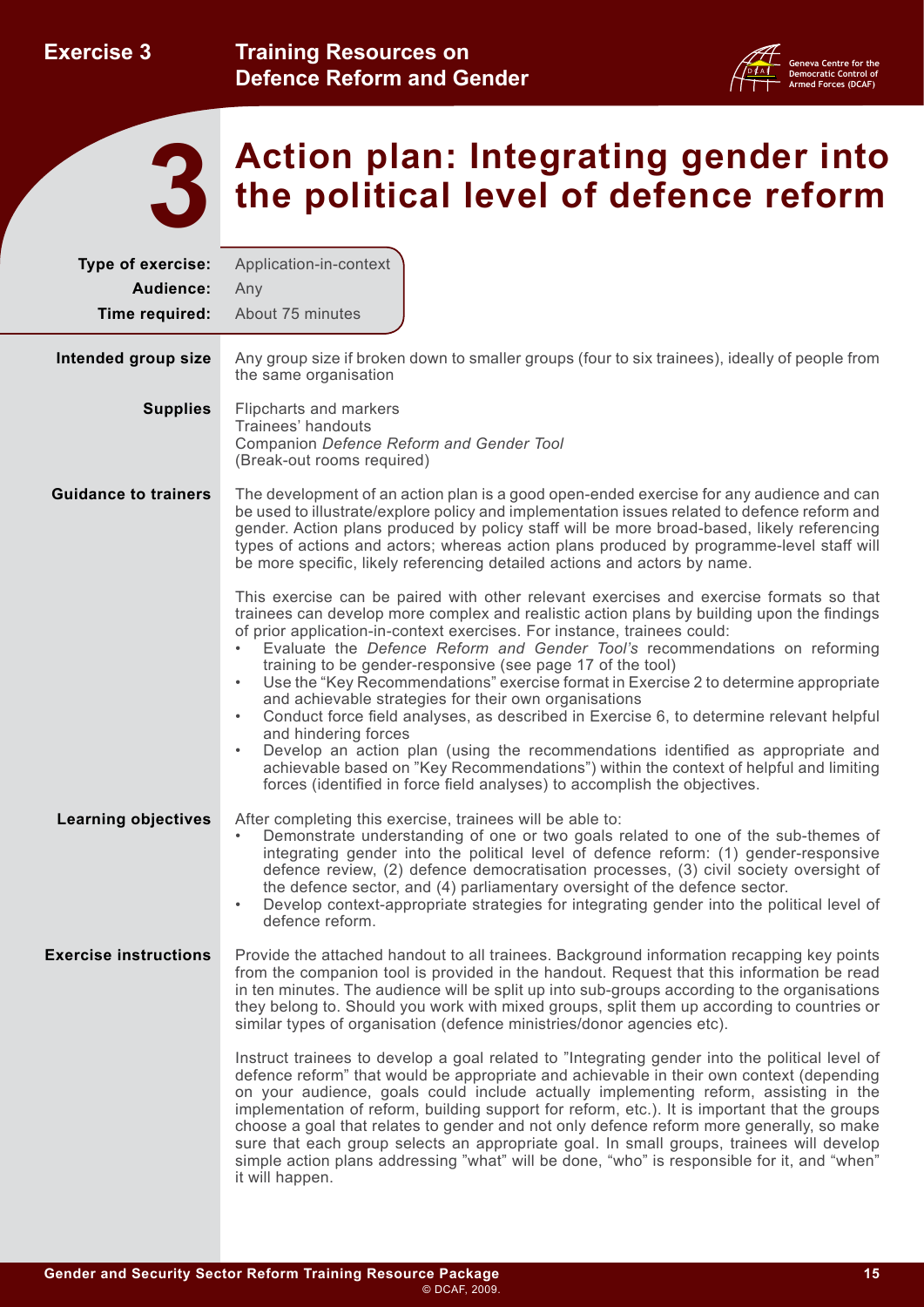

# **Action plan: Integrating gender into the political level of defence reform**

**Exercise instructions**

For example, if the chosen goal is "integration of gender into the defence review process", the strategies could be (1) ensuring that the formal review bodies are composed of a representative number of women, gender experts and governmental representatives responsible for gender issues; (2) capacity-building of the review bodies; and (3) consulting with women and others within the defence forces as to barriers to their full integration and equitable advancement. Depending on which organisation the group represents, tasks under strategy one could include: advocating, lobbying, proposing candidates etc. Who might be responsible would need to be determined in each case—in all likelihood senior management and directors will have some responsibility. Timelines are equally important to assess.

The action plans should be context-specific using real-world organisations and locations.

The groups will have forty-five minutes to fill out the handout. If you have less time available, you can still work with the handout, but be aware that the plans will be less comprehensive. In the debriefing that follows (in an additional thirty minutes) have each group present their most feasible set of tasks (carried out by whom and when, in support of a strategy to achieve a goal) to the plenary. Provide lots of positive encouragement. If culturally appropriate, distribute little prizes for "winning" action plans.

If appropriate in your training context, you might invite all participants to sign the action plan they worked on as a sign of commitment to further action on their specified goal.

In your debriefing keep the following possibilities in mind:

**Unrealistic timelines:** Reform takes a great deal of time and effort. If trainees produce action plans with timelines that greatly underestimate the amount of time it will take to accomplish the specified tasks, this could indicate a need for greater understanding of the local context. If you yourself are unsure how to assess timelines, get support from a resource person familiar with the context in question.

**Failure to consider stakeholders:** No plan is implemented in a vacuum. As such, welldeveloped action plans should demonstrate in-depth consideration of relevant stakeholders and other helpful and limiting factors. In particular, since the action plan must focus on a gender objective, watch out for an indication that stakeholders should include women and men in the community, and that women's civil society groups might be partners.

If trainees seem to be basing their plans on policy goals in isolation of contextual factors, it may be necessary to facilitate brainstorming on these issues or conduct a mini-force field analysis to help trainees consider contextual issues in their plans.

**Lack of detail:** Attempt to explore the level of detail evident in the action plans. If specified tasks appear overly broad, work with trainees to break them down into realistic components. If trainees are unable to develop sufficiently detailed strategies and tasks to accomplish their goals, this may suggest lack of familiarity with cross-cutting gender and security sector reform strategies. Consider reviewing relevant parts of the *Defence Reform and Gender Tool* with trainees.

**Possible variations** Other topics that would lend themselves easily to action planning include:

- *Stimulate gender-responsive debate on the national vision of security* (use "How to stimulate national debate on the national vision of security", page 9 as reference material)
- *Involve parliament in gender-responsive defence reform (use "Parliamentary oversight* of the defence sector", pages 10–11 as reference material)
- *Implementing gender-responsive defence codes of conduct (use "Codes of conduct",* page 15 as reference material)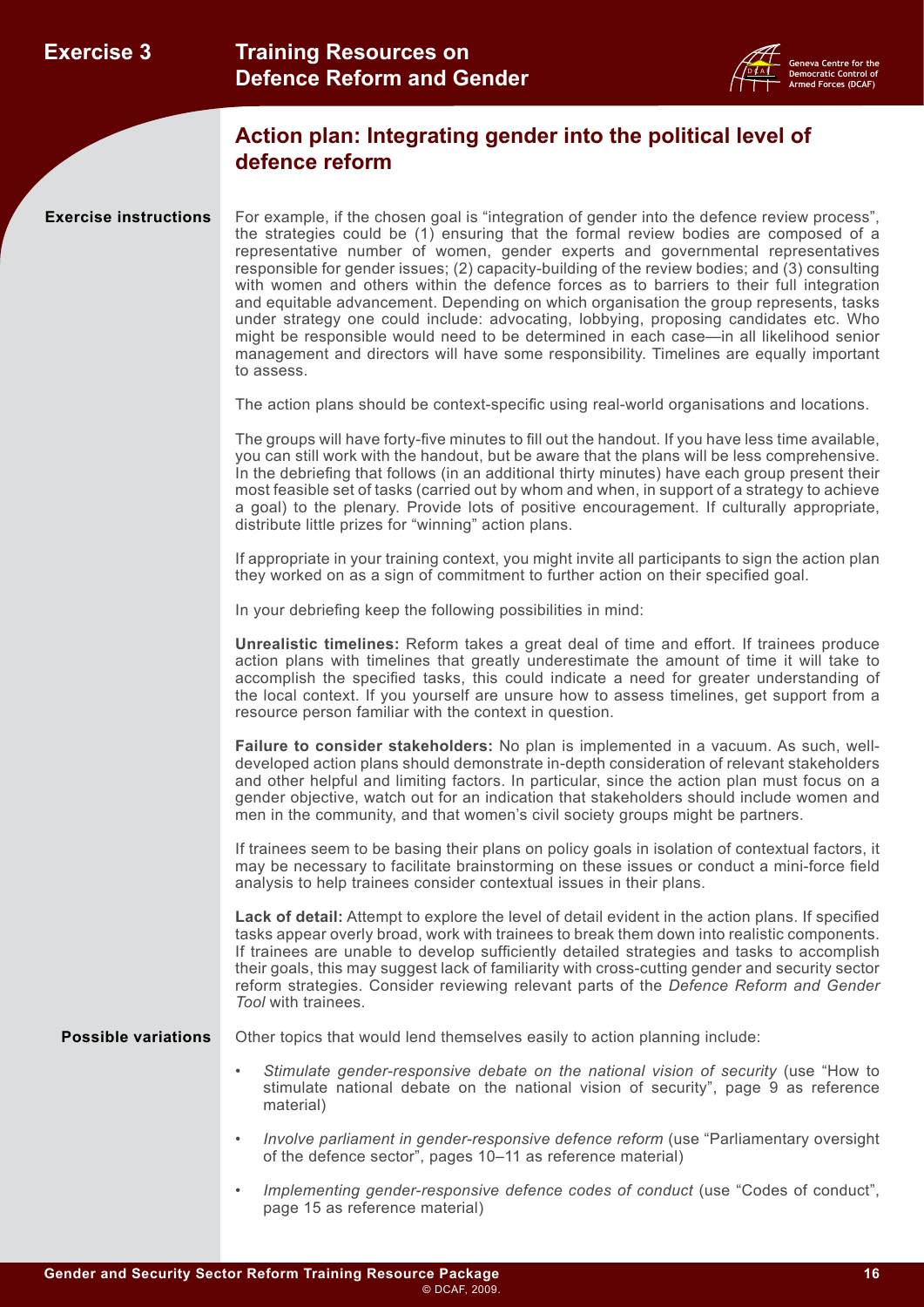

# **Action plan: Integrating gender into the political level of defence reform**

**Exercise instructions** Choose a group facilitator and a rapporteur. The group facilitator is responsible for guiding the discussion, the rapporteur for writing down key points (filling out the table below) and reporting back to the plenary.

> Read the background information. This information is given to you to recap possibilities of finding a particular goal around which you can develop an action plan. Choose a goal related to "Integrating gender into the political level of defence reform" that would be appropriate and achievable in the context of your organisation or country. It is important that you choose a goal that relates to gender and not only to defence reform more generally. If you need help with choosing a goal, do not hesitate to check back with your trainer.

> Your action plan will address "what" will be done (strategies and tasks), "who" is responsible for it, and "when" it will happen. Limit the strategies to a maximum of three, to ensure that your action plan doesn't get too complex. Consider issues such as the current level of achievement of the stated goal, relative priorities and appropriateness amongst the strategies for achieving the goal, broadly helpful and limiting forces, as well as specific internal and external forces, and relevant stakeholders.

> Afterwards, your group will present your most feasible set of tasks (carried out by whom and when in support of a strategy to achieve a goal).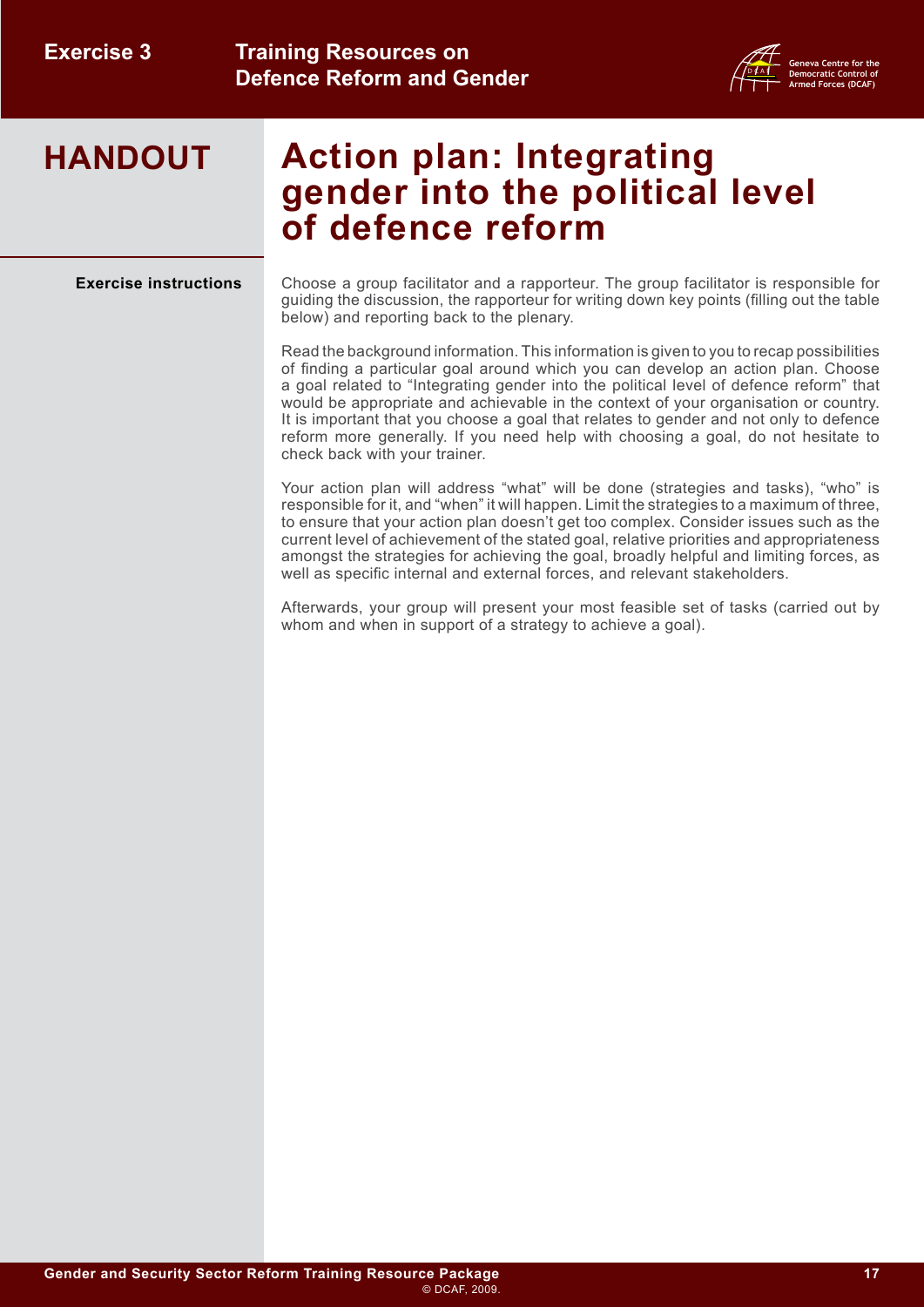

# **Action plan: Integrating gender into the political level of defence reform**

#### **Background information**

From pages 8–10 of the *Defence Reform and Gender Tool.*

Defence reform, and by implication gender mainstreaming, must be "directed by a clear mandate that is derived from the highest political level, and reflected in the vision and policies of a country's leadership". For it to be successful it requires the buy-in of the senior officials who often lead the process and of staff who need to see clear guidelines and strategies for how it will occur. It also requires strengthening democratic and civil oversight. The processes for achieving these outcomes—defence reviews, democratisation processes, civil society oversight and parliamentary oversight—are key entry points for addressing gender issues.

*How to integrate gender into the defence review process:*

- Ensure that women, individuals with gender expertise and representatives of government ministries responsible for issues of women's rights, gender and youth are part of the formal review bodies.
- Build the gender capacity of the formal review bodies through gender training, briefings on gender and security issues, mentoring and other initiatives.
- Consult women and other under-represented groups within the defence forces as to barriers to their full integration and equitable advancement.
- Consult parliamentarians, including any parliamentary women's coalitions/ caucus.
	- Stimulate national debate on the national vision of security through:
		- Consultations with a representative segment of civil society, including urban and rural women's organisations.
		- Municipal meetings with direct interaction between those leading the defence review and the public.
		- Parliamentary hearings and open debates.
		- Inviting submissions from civil society to the review commission.
		- Using the media to mobilise public debate on security and defence issues through newspaper articles and radio talk shows.
- Explicitly address gender issues in the review and use gender-sensitive language.

*How to integrate gender into democratic defence governance*

- Conduct personnel audits to determine positions that do not need to be military appointments (civilians are after all cheaper than military staff).
- Use affirmative action appointments in civilian defence structures and encourage the recruitment of women into the defence secretariat.

*How to integrate gender into civil society oversight of the defence sector*

- Facilitate interaction between women's groups and local security providers, for instance through their inclusion in local security committees.
- Build the capacity of women's organisations on security policy issues, including advocacy and oversight.
- Civil society organisations can also play a role in sensitising parliamentarians and others conducting oversight of the defence sector, to improve their capacity to integrate gender perspectives in oversight activities.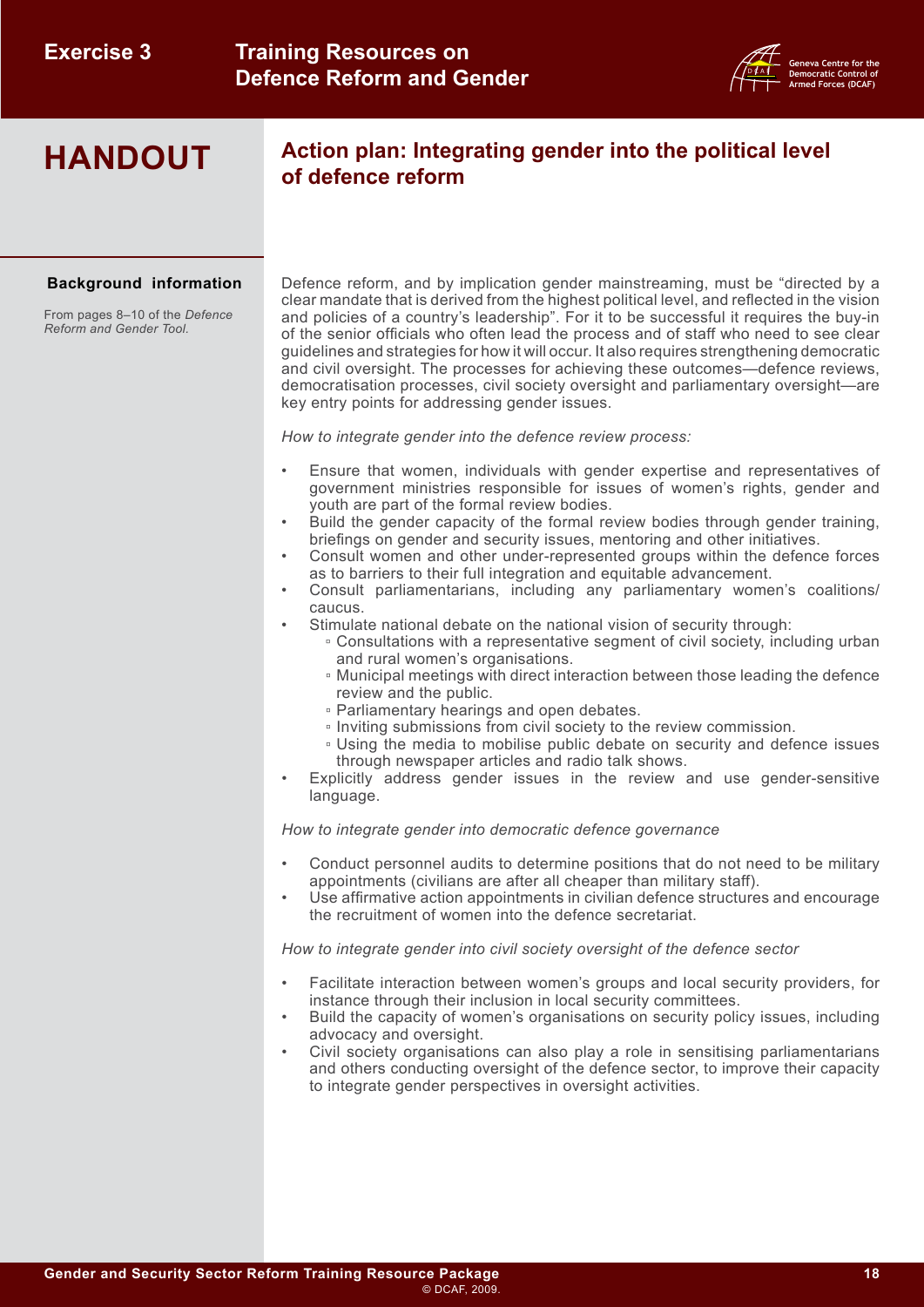| <b>Exercise 3</b> |                                                                  |                       | <b>Training Resources on</b><br><b>Defence Reform and Gender</b><br>ntrol of<br><b>Democratic Co</b><br><b>Armed Forces (DCAF)</b> |
|-------------------|------------------------------------------------------------------|-----------------------|------------------------------------------------------------------------------------------------------------------------------------|
| <b>HANDOUT</b>    |                                                                  |                       | Action plan: Integrating gender into the political level<br>of defence reform                                                      |
|                   |                                                                  | TIMELINE (When?)      |                                                                                                                                    |
|                   |                                                                  | RESPONSIBILITY (Who?) |                                                                                                                                    |
| GOAL              | (How?) (list a maximum of three strategies)<br><b>STRATEGIES</b> | TASKS (What?)         |                                                                                                                                    |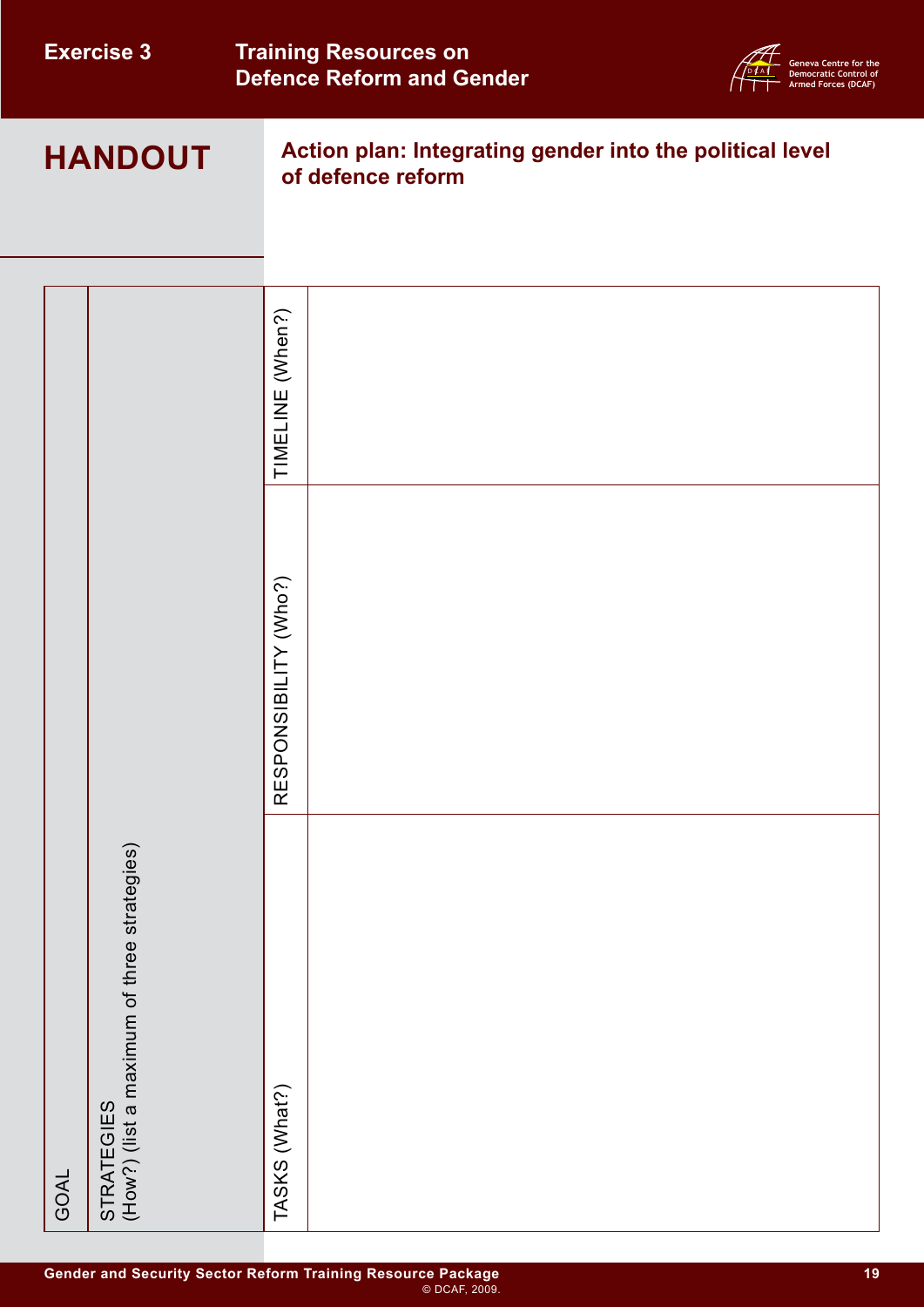<span id="page-22-0"></span>

| <b>Exercise 4</b>                                | <b>Training Resources on</b><br><b>Defence Reform and Gender</b><br>Armed Forces (DCAF)                                                                                                                                                                                                                                                                                                                                                                                                                                                                                                                                                                               |
|--------------------------------------------------|-----------------------------------------------------------------------------------------------------------------------------------------------------------------------------------------------------------------------------------------------------------------------------------------------------------------------------------------------------------------------------------------------------------------------------------------------------------------------------------------------------------------------------------------------------------------------------------------------------------------------------------------------------------------------|
|                                                  | Key opinion leader mapping                                                                                                                                                                                                                                                                                                                                                                                                                                                                                                                                                                                                                                            |
| Type of exercise:<br>Audience:<br>Time required: | Application-in-context<br>Programme staff<br>About 90 minutes                                                                                                                                                                                                                                                                                                                                                                                                                                                                                                                                                                                                         |
| Intended group size                              | Any group size if broken down to smaller groups (four to six trainees) [This exercise<br>also works with a full group of up to twenty trainees if the trainer facilitates the mapping<br>process]                                                                                                                                                                                                                                                                                                                                                                                                                                                                     |
| <b>Supplies</b>                                  | Flipchart and markers<br>Trainees' handouts<br>Companion Defence Reform and Gender Tool<br>(Break-out rooms required)                                                                                                                                                                                                                                                                                                                                                                                                                                                                                                                                                 |
| <b>Guidance to trainers</b>                      | This exercise is a good way to systematically approach the issue of integrating gender into<br>defence reform at the societal level (discussed on page 17 of the Defence Reform and<br>Gender Tool). It is also a useful method of exploring the roles of civilian-military cooperation<br>(including with women's organisations) and civil society oversight of gender issues in the<br>defence sector.                                                                                                                                                                                                                                                              |
|                                                  | The exercise instructions provided to trainees are intentionally vague to allow for different<br>interpretations between groups; this should enhance the value of discussion on the<br>processes and definitions each group used, and can prompt trainees to consider other<br>ways of approaching the topic.                                                                                                                                                                                                                                                                                                                                                         |
| <b>Learning objectives</b>                       | After completing this exercise, trainees will be able to:<br>Demonstrate understanding of the importance of integrating gender into the societal<br>level of defence reform<br>Identify contextually-appropriate potential targets/partners for outreach/collaboration in<br>the integration of gender into the societal level of defence reform                                                                                                                                                                                                                                                                                                                      |
| <b>Exercise instructions</b>                     | Provide all trainees with the attached handout. In small groups, trainees develop "key opinion"<br>leader" maps. Ask each group to designate a facilitator to lead group discussions and a<br>rapporteur to record the group findings on the attached handout. If necessary, demonstrate<br>the basic concept of the mapping method for the full group before beginning the exercise.                                                                                                                                                                                                                                                                                 |
|                                                  | Group work lasts fifty minutes. As a suggestion, time could be allotted as follows:<br>Organisational deliberations (five minutes)<br>$\bullet$<br>Group discussion and mapping (forty-five minutes)<br>$\bullet$<br>Facilitate a full group discussion to explore the findings of each group and any<br>$\bullet$<br>implications (forty minutes)                                                                                                                                                                                                                                                                                                                    |
|                                                  | The focus of discussion should be on the processes by which each group made their<br>decisions, rather than on the decisions themselves. (For instance, how did they identify "key<br>opinion leaders" and how did they determine relative importance? What did they interpret<br>"importance" to mean?)                                                                                                                                                                                                                                                                                                                                                              |
| <b>Possible variations</b>                       | Although "key opinion leader mapping" is uniquely suited to societal-level analysis, it can<br>be focused on specific policy objectives and defence reform and gender principles. For<br>instance, trainees could be asked to map the social forces and key opinion leaders as<br>applied to any of the following topics:<br>Defence democratisation processes (page 9 of the Defence Reform and Gender<br>Tool).<br>Integrating gender into the economic level of defence reform (page 11 of the Defence<br>$\bullet$<br>Reform and Gender Tool).<br>Enhancing women's inclusion into DDR processes (page 18 of the Defence Reform and<br>$\bullet$<br>Gender Tool). |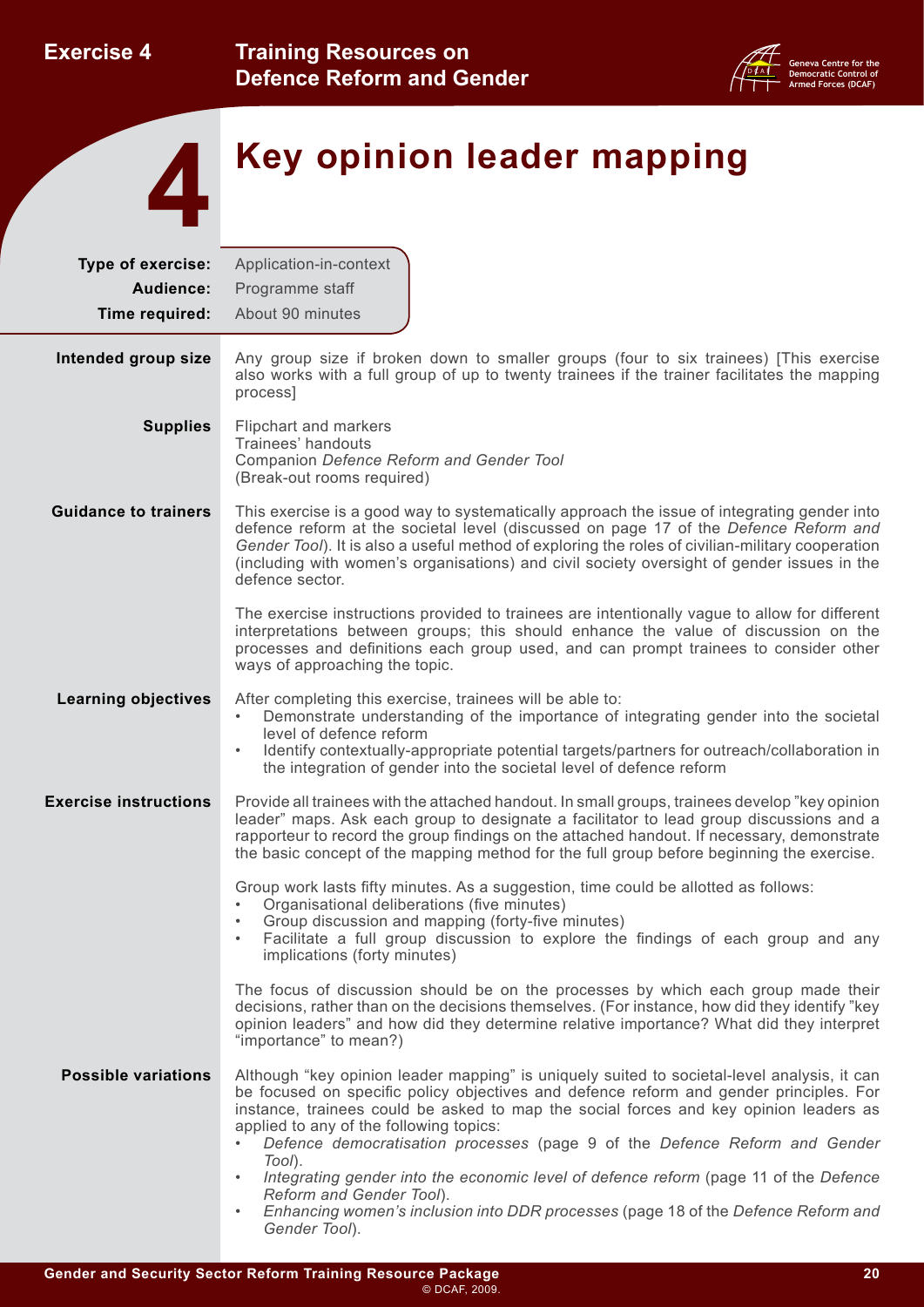

# **Key opinion leader mapping**

#### **Background information**

From page 17 of the *Defence Reform and Gender Tool.*

Changes in the societal level of defence reform should encompass changes in the way society views defence forces and increased cooperation between the defence forces and civil society.

Women's participation in the defence force has been conditioned by the view that society as a whole has had of the defence sector: as a site for the construction of masculinity and not an appropriate space for women. Social change is thus a prerequisite for success in recruiting and retaining women in the forces. However, this is not a sequential process of change in society first and then in the military. Changes in military culture and women's increased participation also produce change in the way that society views the institution.

The South African Defence Force produces a magazine called *Soldier,* which regularly features the differing roles that women play in the defence force. This goes a long way towards challenging the stereotypes of women in the defence force. Women's visibility in the defence force must be regularly portrayed in the media if societal perceptions are to change. It must become commonplace to see the added value that women bring to defence reform.

The defence force needs to reach out to civil society organisations that are engaged in peace and security to see how capacity to combat security threats can be reinforced by drawing on the participation of the community. New security forces in post-conflict countries should draw on the expertise of women's groups who have often been working through the conflict to provide security for women and children and to build peace. They are able to provide insights as to the plight of communities, particularly women and children, and in turn can act as a monitoring mechanism to ensure that strategies agreed upon are being implemented. These engagements provide legitimacy to the defence force and promote democratic practices within the sector.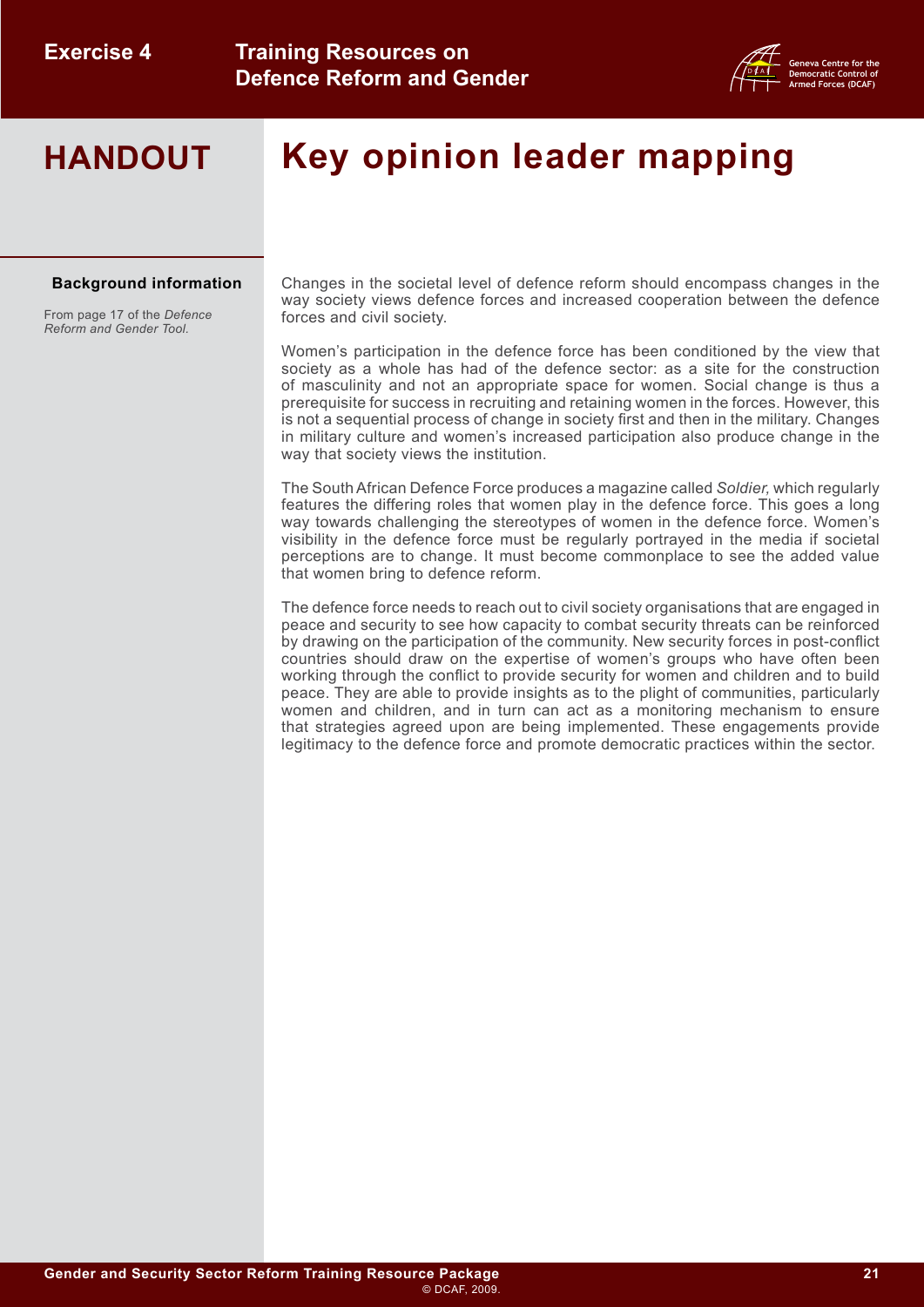

## **Key opinion leader mapping**

**Exercise instructions** You have just been appointed to coordinate a public outreach campaign aiming to increase public support for integrating gender into defence reform, and to change social attitudes that may hinder reform. As a first step toward understanding the complexities of the societal landscape and planning the overall strategy, your group has decided to develop a visual representation of local opinion leaders based on their importance and current attitude toward gender-responsive defence reform.

> Use the table to identify at least five social forces/values/opinions in your country that may hinder reform. For each item, determine at least three leaders/organisations/ social groups/etc. that are in a position to influence others about the selected social value. These are "key opinion leaders" that should be targeted in any outreach campaign. When finished, consider your entire list of "key opinion leaders" and rank them in order of importance to the accomplishment of your goal.

> On a large piece of paper with your goal written at the centre, develop a "key opinion leader" map. Write the names of your "key opinion leaders" around the central goal; determine their placement based on your assessment of their current attitudes toward gender-responsive defence reform (the more they approve, the closer they should be to your goal on the map), and determine their sizes based on their perceived relative importance in achieving the goal.

> For example, if one considers the goal of integrating women into the armed forces, forces hindering such reform could be the cultural roles women have played traditionally in the particular society, the perceptions (by both men and women) of the roles women should play, and practical considerations of lack of child care facilities. On each item listed one can identify key opinion leaders, such as military establishments, community elders and conservative politicians. Yet, there might also be key opinion leaders countering these forces with their activities: a parent-teacher association that is interested in work and career opportunities for girls, a women's rights organisation that lobbies for equality of treatment, an equal opportunities commission that promotes gender-equal employment standards. Place these opinion leaders on your map as described above.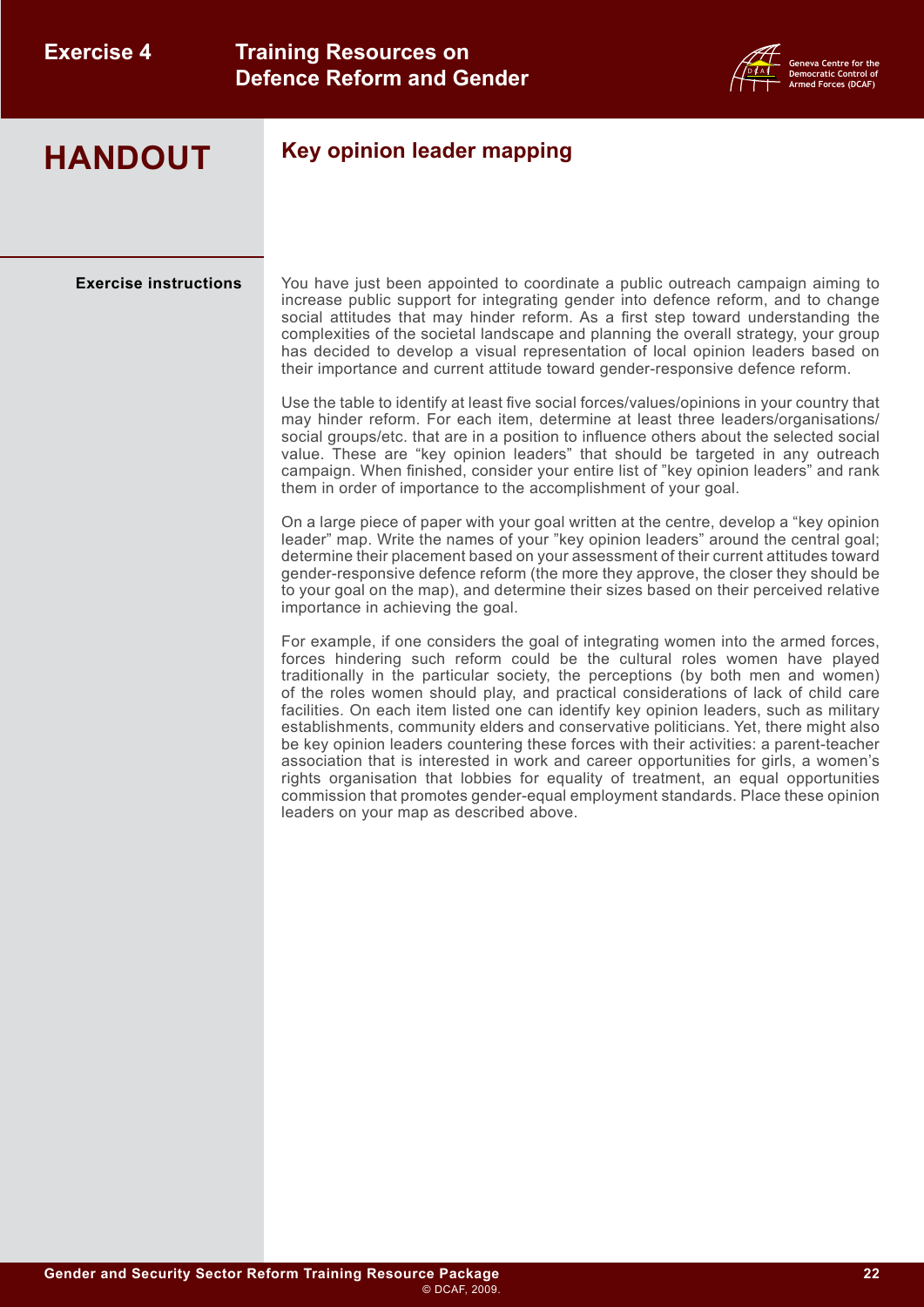

# **Key opinion leader mapping**

| Societal forces/values that<br>may hinder reform | Who holds/influences<br>these values? |
|--------------------------------------------------|---------------------------------------|
| 1.                                               |                                       |
|                                                  |                                       |
|                                                  |                                       |
| 2.                                               |                                       |
|                                                  |                                       |
|                                                  |                                       |
| 3.                                               |                                       |
|                                                  |                                       |
|                                                  |                                       |
| $\overline{\mathbf{4}}$ .                        |                                       |
|                                                  |                                       |
|                                                  |                                       |
| 5.                                               |                                       |
|                                                  |                                       |
|                                                  |                                       |
|                                                  |                                       |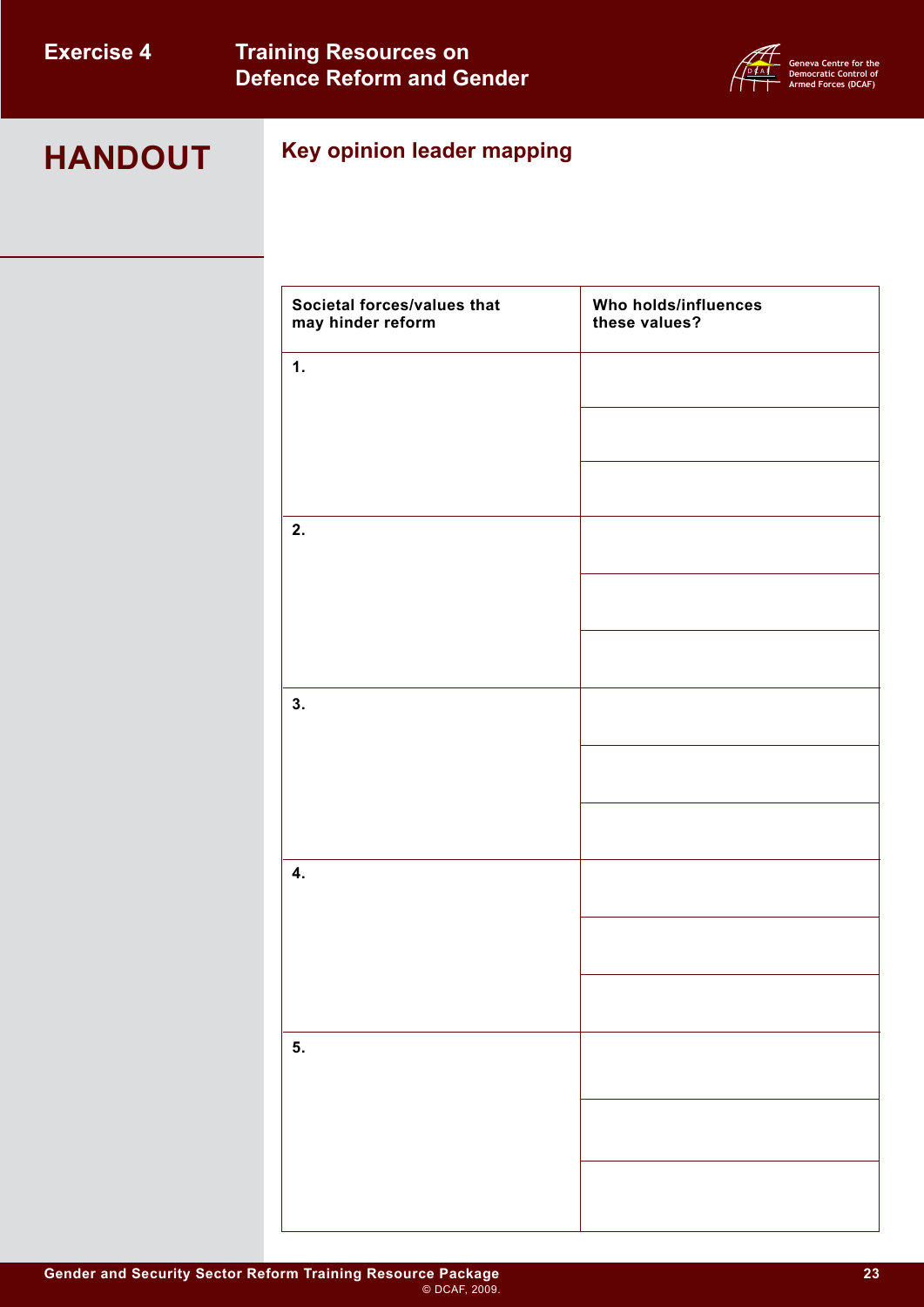<span id="page-26-0"></span>**Exercise 5**





# **Mapping the concept of national security and gender**

| Type of exercise:            | Conceptual                                                                                                                                                                                                                                                                                                                                                                                                                                                                                                                                                                                                                                                                                                                                 |
|------------------------------|--------------------------------------------------------------------------------------------------------------------------------------------------------------------------------------------------------------------------------------------------------------------------------------------------------------------------------------------------------------------------------------------------------------------------------------------------------------------------------------------------------------------------------------------------------------------------------------------------------------------------------------------------------------------------------------------------------------------------------------------|
| Audience:                    | Any                                                                                                                                                                                                                                                                                                                                                                                                                                                                                                                                                                                                                                                                                                                                        |
| Time required:               | 30 to 60 minutes (time adaptable to circumstances)                                                                                                                                                                                                                                                                                                                                                                                                                                                                                                                                                                                                                                                                                         |
| Intended group size          | Any. This exercise can be done with groups of up to thirty trainees in plenary, but for more<br>in-depth discussion it is useful to work in groups of four to six trainees. If done in small<br>groups, each group needs a skilled facilitator.                                                                                                                                                                                                                                                                                                                                                                                                                                                                                            |
| <b>Supplies</b>              | Flipchart and markers<br>Companion Defence Reform and Gender Tool                                                                                                                                                                                                                                                                                                                                                                                                                                                                                                                                                                                                                                                                          |
| <b>Guidance to trainers</b>  | A concept map is a graphic showing the relationships among different factors or concepts<br>influencing the larger concept you are trying to pick apart (in this case, "national security").<br>Concept mapping exercises can be an excellent way to test comprehension of a given<br>subject and/or review material as an alternative to asking direct questions or offering<br>additional/repeated explanation. If you have limited time for exercises, this format would be<br>a good choice for testing and reinforcing the "big picture" concept of national security. Since<br>discussion could easily go in a variety of directions, bring the final discussion back to the<br>question of how gender influences national security. |
| <b>Learning objectives</b>   | After completing this exercise, trainees will be able to:<br>Identify the influence gender has on various factors contributing to national security and<br>the linkages between them.                                                                                                                                                                                                                                                                                                                                                                                                                                                                                                                                                      |
| <b>Exercise instructions</b> | Write or draw the concept of "national security" at the centre of a large writing surface.<br>Facilitate a group brainstorm to identify factors influencing national security and concepts<br>related to national security. These are added to the concept map and linked by lines and<br>arrows. Lines and arrows can be labelled to show connections, such as "contributes to",<br>"results in", "supports", "causes" or "is threatened by".                                                                                                                                                                                                                                                                                             |
|                              | Either act as scribe or assign someone else to add suggestions to the map. See the following<br>sheet for ideas of what such a concept map might include before any lines and arrows are<br>added.                                                                                                                                                                                                                                                                                                                                                                                                                                                                                                                                         |
|                              | At the end of the exercise, the group should have produced a complex web of related factors<br>and concepts, demonstrating its grasp of the subject matter. As you proceed, keep bringing<br>the focus back to gender. Conclude the exercise by facilitating agreement among your<br>audience on how integrating gender into defence reform helps promote national security.<br>Do this by highlighting connections made on your concept map, thus essentially recapping<br>key points from the Defence Reform and Gender Tool.                                                                                                                                                                                                            |
| <b>Possible variations</b>   | This exercise can be adapted to capture many different concepts. Suggestions include<br>What is defence reform?<br>Gender and defence reform: why is gender important?                                                                                                                                                                                                                                                                                                                                                                                                                                                                                                                                                                     |
|                              | A methodological variation would be to split your trainee group into smaller groups and<br>give each group cut-out "bubbles" with concepts written on them and cut out arrows with<br>descriptions of relationships. Request that they put together a concept map by moving the<br>various pieces around and then each group presents their map in plenary. Compare in<br>plenary the different maps and discuss differences. To use this methodology, you would<br>need to add at least thirty minutes to your timeframe and, in advance, prepare the pieces<br>to assemble into maps.                                                                                                                                                    |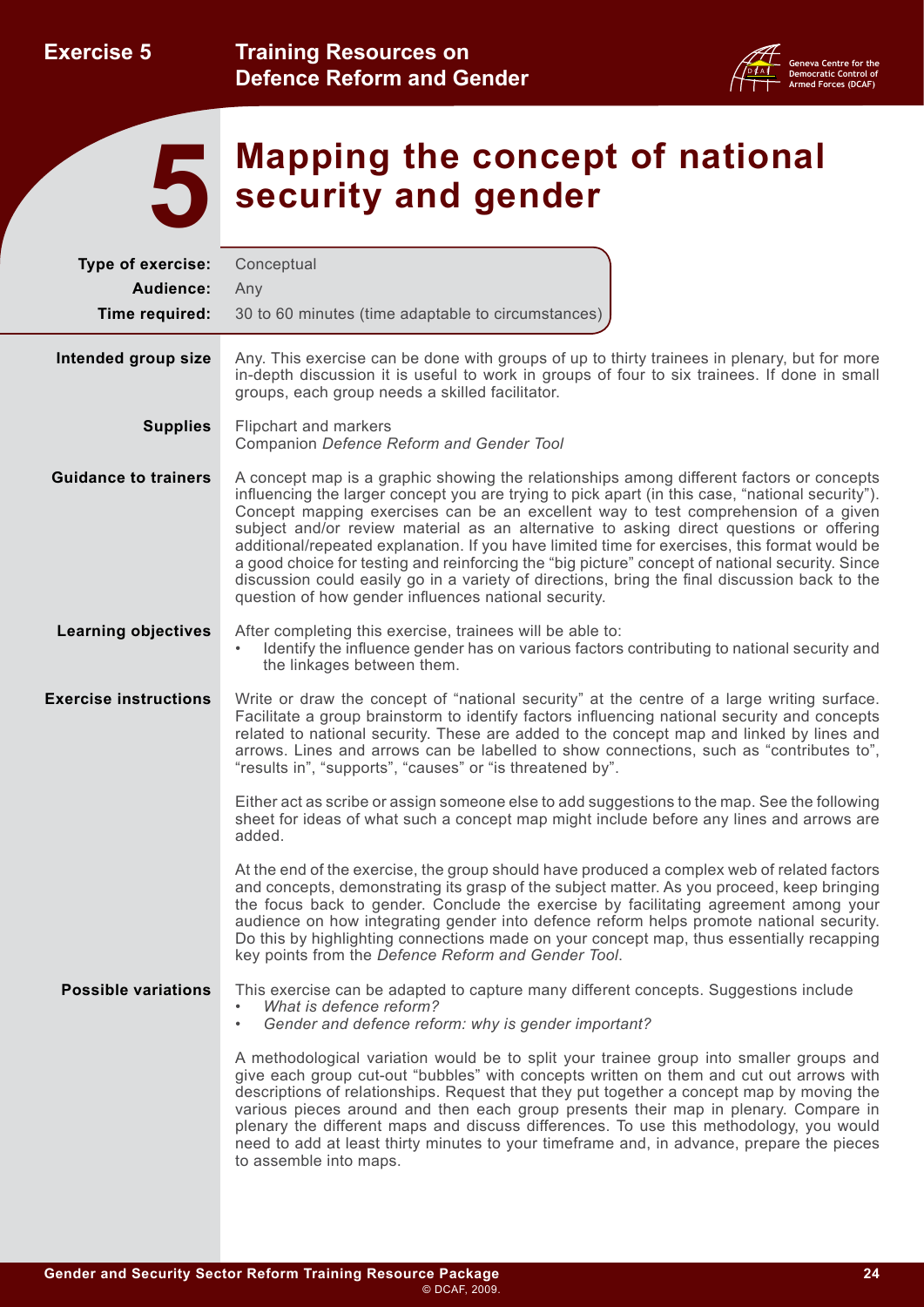## **Exercise 5**

**Training Resources on Defence Reform and Gender**



# **HANDOUT**

# **Mapping the concept of national security and gender**

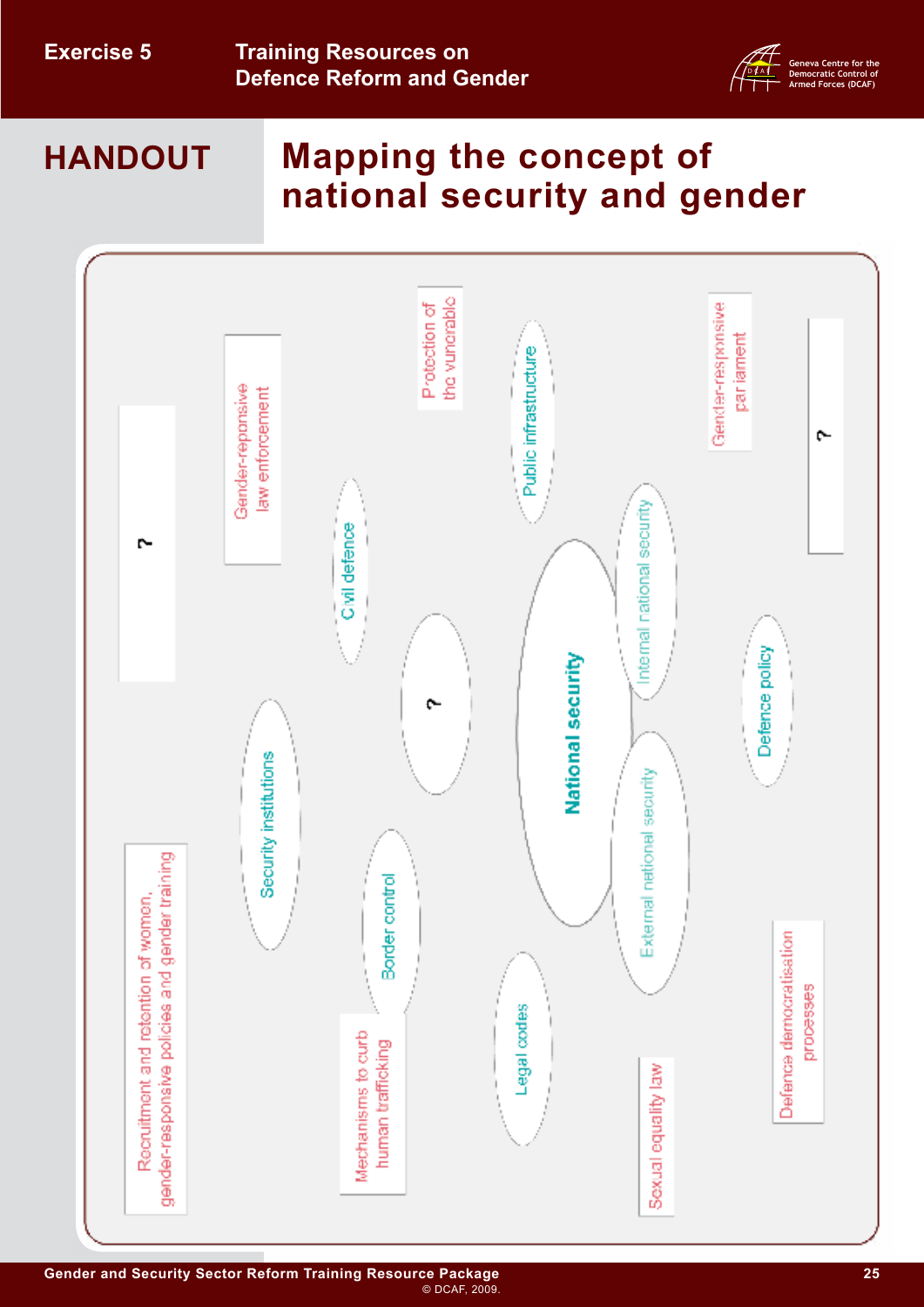<span id="page-28-0"></span>

| <b>Exercise 6</b> |  |
|-------------------|--|
|                   |  |



# **Force field analysis: 6 gender budgeting**

| Type of exercise:            | Application-in-context                                                                                                                                                                                                                                                                                                                                                                                                                                                                                                                                                                                      |  |  |  |  |
|------------------------------|-------------------------------------------------------------------------------------------------------------------------------------------------------------------------------------------------------------------------------------------------------------------------------------------------------------------------------------------------------------------------------------------------------------------------------------------------------------------------------------------------------------------------------------------------------------------------------------------------------------|--|--|--|--|
| Audience:                    | Policy staff                                                                                                                                                                                                                                                                                                                                                                                                                                                                                                                                                                                                |  |  |  |  |
| Time required:               | 60 to 90 minutes                                                                                                                                                                                                                                                                                                                                                                                                                                                                                                                                                                                            |  |  |  |  |
| Intended group size          | Any group size if broken down to four smaller groups                                                                                                                                                                                                                                                                                                                                                                                                                                                                                                                                                        |  |  |  |  |
| <b>Supplies</b>              | Flipchart and markers<br>Trainees' handouts<br>Companion Defence Reform and Gender Tool<br>(Break-out room required)                                                                                                                                                                                                                                                                                                                                                                                                                                                                                        |  |  |  |  |
| <b>Guidance to trainers</b>  | Force field analysis is an excellent method of challenging trainees to explore factors that<br>may affect policy options, especially regarding broad nationwide policies such as those<br>related to national defence. This exercise stimulates lively debate among trainees regarding<br>the feasibility of actually implementing a gender budgeting strategy in a specific context.<br>This is also a good exercise to do in preparation for developing an action plan, which should<br>take into account all of the identified forces (see Exercise 3 for an example of an action<br>planning exercise). |  |  |  |  |
|                              | Refer to pages 11-12 of the Defence Reform and Gender Tool for further background<br>information on gender budgeting.                                                                                                                                                                                                                                                                                                                                                                                                                                                                                       |  |  |  |  |
| <b>Learning objectives</b>   | After completing this exercise, trainees will be able to:<br>Demonstrate understanding of the concept of "gender budgeting"<br>$\bullet$<br>Identify helpful and hindering forces to the implementation of the "gender budgeting"<br>$\bullet$<br>strategy for integrating gender into the economic level of defence reform<br>Argue convincingly for or against the use of gender budgeting in the context of their<br>$\bullet$<br>own nation with references to helpful and limiting forces                                                                                                              |  |  |  |  |
| <b>Exercise instructions</b> | Explain that a force field analysis aims evenly to examine all the forces for and against<br>a policy option. Essentially, it is a method for evaluating pros and cons prior to making a<br>decision. If necessary, demonstrate the basic concept of the force field analysis method for<br>the full group before beginning the exercise.                                                                                                                                                                                                                                                                   |  |  |  |  |
|                              | Distribute the handout. Working in four small groups, trainees develop force field analyses<br>and develop arguments for debate. Ask each group to designate a facilitator to lead group<br>discussions and a rapporteur to record the group findings on the worksheet.                                                                                                                                                                                                                                                                                                                                     |  |  |  |  |
|                              | Group work lasts thirty minutes, with the remaining time available for a panel debate and<br>discussion. As a suggestion, time could be allotted as follows:<br>Organisational deliberations (five minutes)<br>Group discussion and filling out the worksheet (twenty-five minutes)<br>$\bullet$                                                                                                                                                                                                                                                                                                            |  |  |  |  |
|                              | Ask for a volunteer from each group to role play a panel debate. Two of the volunteers<br>must argue for why the government must move ahead with a gender budgeting plan and<br>two for why it cannot. Debrief by asking the audience which arguments they found most<br>persuasive (thirty to sixty minutes). If the audience concludes that gender budgeting cannot<br>be implemented at the time, ask why and challenge your group to outline ways to overcome<br>the obstacles.                                                                                                                         |  |  |  |  |
| <b>Possible variations</b>   | The force field analysis exercise format can be used to explore and prompt debate on any<br>set of policy options. For example:<br>Use affirmative action appointments in civilian defence structures to increase female<br>representation in the defence sector (page 9)<br>Remove military restrictions on what roles women can perform i.e. combat, high rank<br>$\bullet$<br>(page 14)                                                                                                                                                                                                                  |  |  |  |  |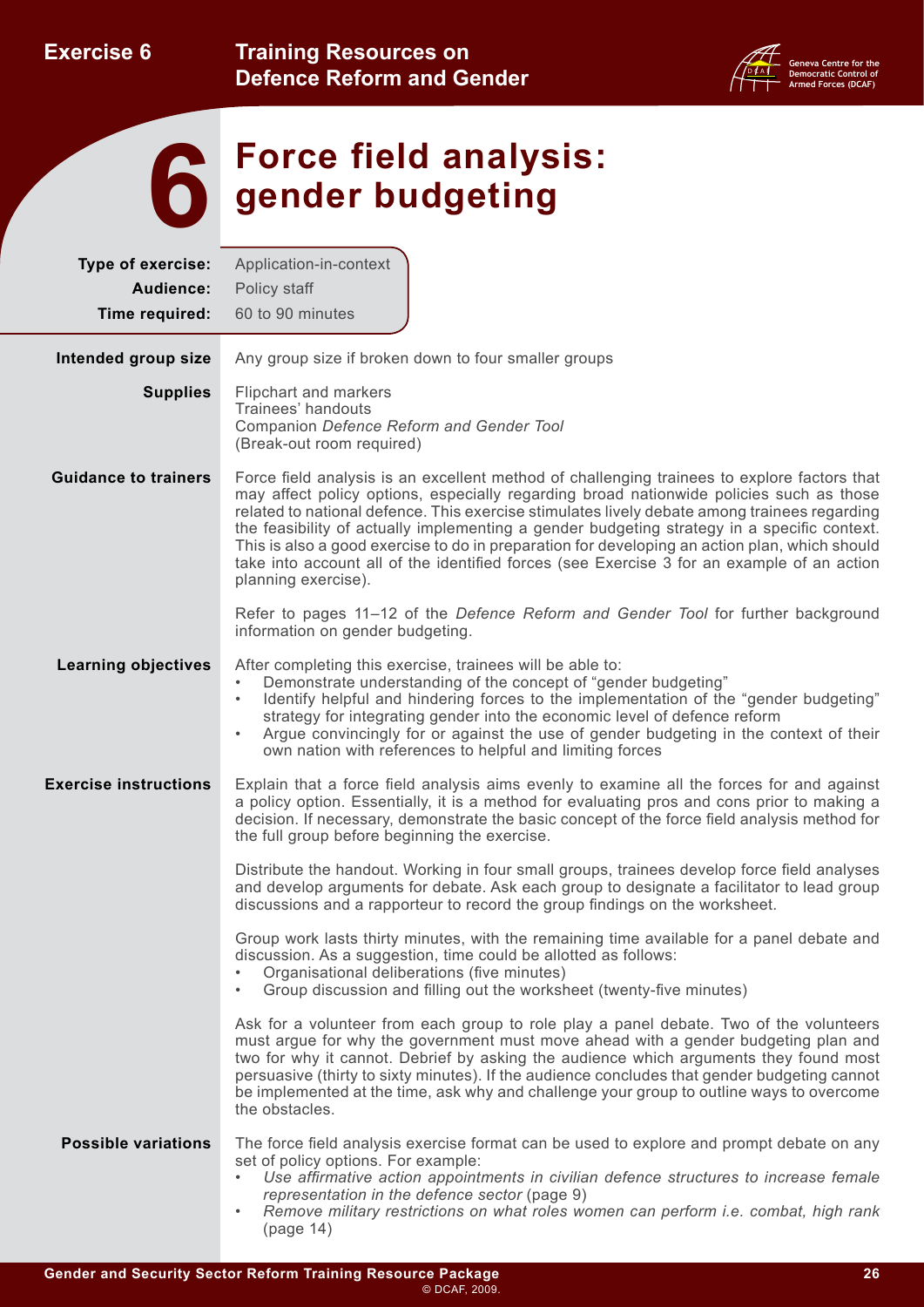

# **Force field analysis: gender budgeting**

#### **Background information**

Source: Council of Europe, Directorate General of Human Rights, "Gender Budgeting," Final report of the Group of specialists on gender budgeting (EG-S-GB), 2005, [http://www.coe.int/T/E/](http://www.coe.int/T/E/Human_Rights/Equality/PDF_EG-S-GB(2004)RAPFIN_E.pdf) [Human\\_Rights/Equality/PDF\\_EG-](http://www.coe.int/T/E/Human_Rights/Equality/PDF_EG-S-GB(2004)RAPFIN_E.pdf)[S-GB\(2004\)RAPFIN\\_E.pdf](http://www.coe.int/T/E/Human_Rights/Equality/PDF_EG-S-GB(2004)RAPFIN_E.pdf)  (accessed March 5, 2009).

Public budgets are not merely economic tools, but summarise policies in monetary terms and express political priorities. Budgets, therefore, are not gender-neutral. They affect women and men in different ways, reflecting the uneven distribution of power within society as economic disparities, different living conditions and ascribed social roles. Gender budgeting seeks to make the gender impact of budgets visible and to transform them into an instrument increasing gender equality. Gender budgeting basically involves all levels of government, national, regional and local. Gender budgeting thus involves all stages of the budgetary process and implies gender-sensitive analysis, assessment and restructuring of budgets.

#### **Exercise instructions**

Imagine that your government has asked you to evaluate the feasibility of applying the principles of gender budgeting to your country's national defence expenditure. If implemented, this is expected to result in a drastic overhaul of defence spending priorities, with the likelihood that many existing programs will be cut or restructured. Although gender budgeting has been internally identified by some high-level government officials as an important component of the country's security sector reform process, there is substantial opposition to the plan. Your government does not want to commit resources to gender analysis of the defence budget unless implementation of gender budgeting recommendations seems like a real possibility.

Identify forces (i.e. stakeholders, cultural/social values, funding availability, expertise, political considerations, etc.) that work in favour of gender budgeting in your country, and those that work against it. Write these forces on either side of the goal with arrows indicating whether they are helpful or hindering factors and rate each item according to its strength and importance.

Consider your findings and formulate a persuasive argument as to whether your government should move ahead with its gender budgeting plans based on the relative strengths of the forces you have identified. You must reference your force field analysis findings in your argument.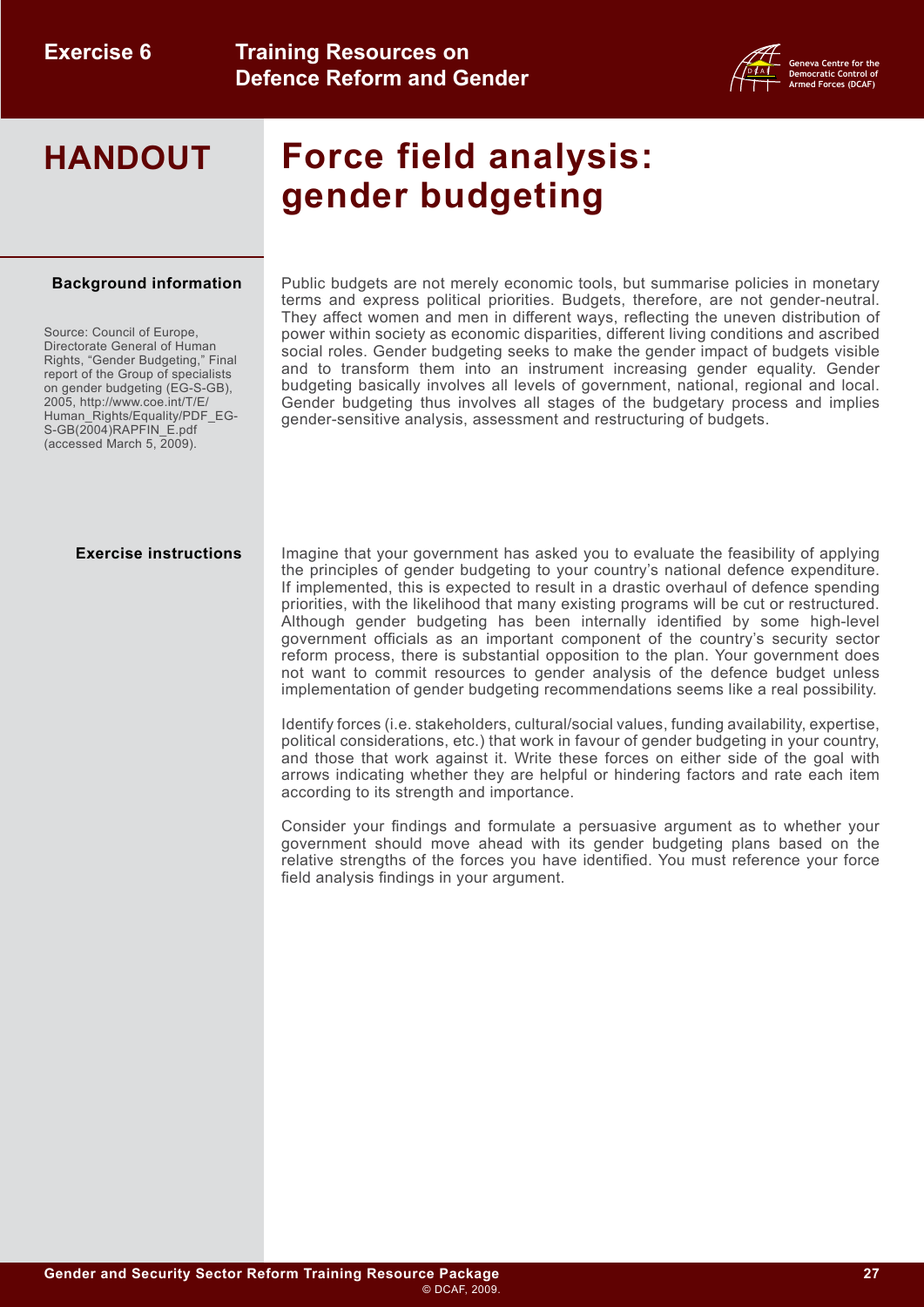| <b>Exercise 6</b> |                                                     | <b>Training Resources on</b><br><b>Defence Reform and Gender</b> | Geneva Centre for the<br>Democratic Control of<br>Armed Forces (DCAF) |
|-------------------|-----------------------------------------------------|------------------------------------------------------------------|-----------------------------------------------------------------------|
| <b>HANDOUT</b>    |                                                     | Force field analysis: gender budgeting                           |                                                                       |
|                   | orces hindering gender bugeting<br>ட                |                                                                  |                                                                       |
|                   | $\rightarrow$<br>Forces supporting gender budgeting |                                                                  |                                                                       |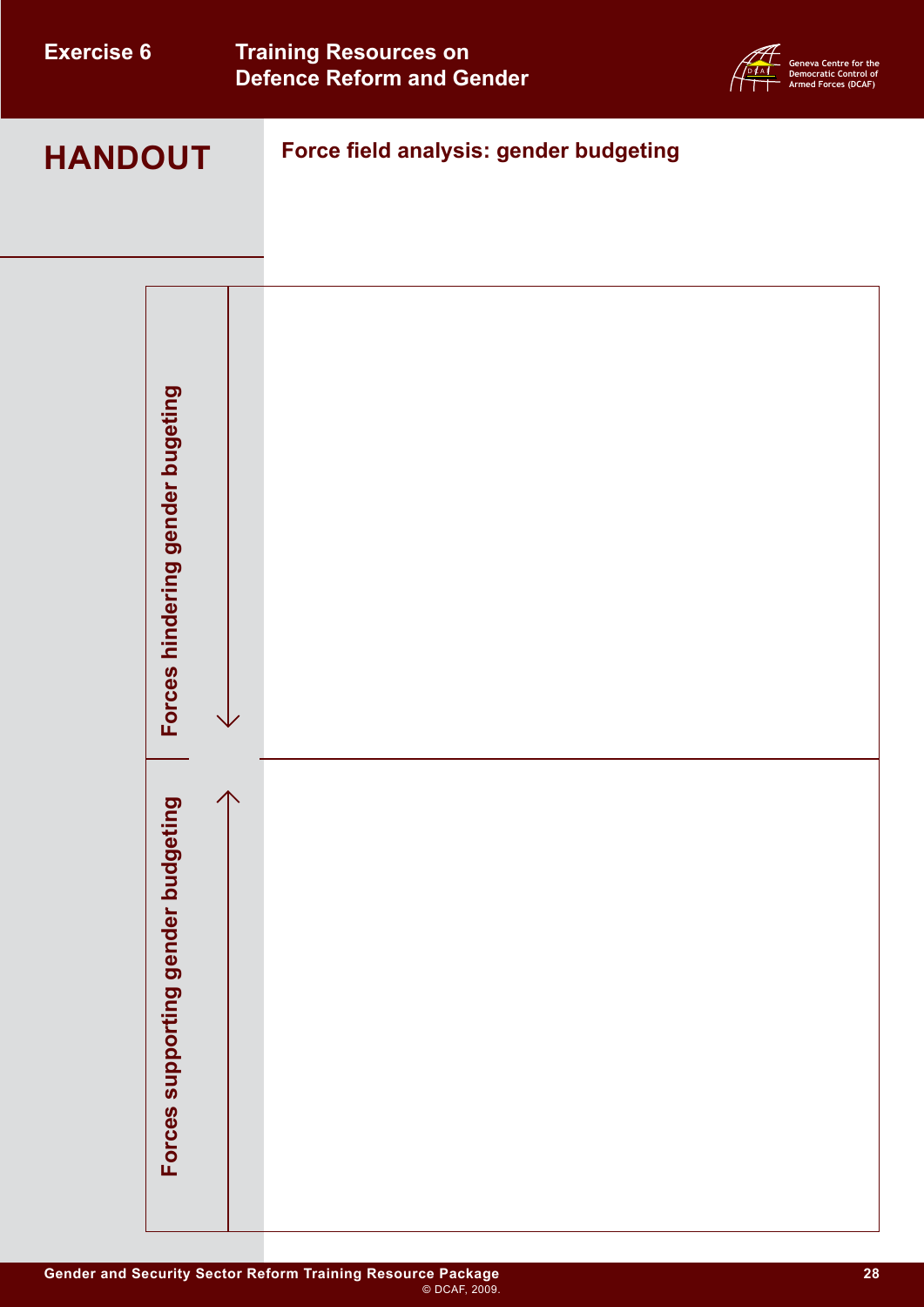<span id="page-31-0"></span>

| <b>Exercise 7</b> |  |
|-------------------|--|
|                   |  |





# **Argument-phrase development 7**

| Type of exercise:            | Application-in-context; conceptual                                                                                                                                                                                                                                                                                                                                                                                                                                                                                                                                                                                                                                                                                                                                                                                                                                 |  |  |
|------------------------------|--------------------------------------------------------------------------------------------------------------------------------------------------------------------------------------------------------------------------------------------------------------------------------------------------------------------------------------------------------------------------------------------------------------------------------------------------------------------------------------------------------------------------------------------------------------------------------------------------------------------------------------------------------------------------------------------------------------------------------------------------------------------------------------------------------------------------------------------------------------------|--|--|
| Audience:                    | Any                                                                                                                                                                                                                                                                                                                                                                                                                                                                                                                                                                                                                                                                                                                                                                                                                                                                |  |  |
| Time required:               | 70 to 80 minutes                                                                                                                                                                                                                                                                                                                                                                                                                                                                                                                                                                                                                                                                                                                                                                                                                                                   |  |  |
| Intended group size          | Any group size if broken down to smaller groups (four to six trainees)                                                                                                                                                                                                                                                                                                                                                                                                                                                                                                                                                                                                                                                                                                                                                                                             |  |  |
| <b>Supplies</b>              | Flipchart and markers<br>Flipchart paper<br>Trainees' handouts<br>Companion Defence Reform and Gender Tool<br>(Break-out room required)                                                                                                                                                                                                                                                                                                                                                                                                                                                                                                                                                                                                                                                                                                                            |  |  |
| <b>Guidance to trainers</b>  | This simple exercise requires knowledge and understanding of the principles outlined in the<br>Defence Reform and Gender Tool and is an excellent overview activity for any audience<br>on the "how" and "why" of gender-responsive defence reform. Trainees are prompted<br>to consider the content of the entire tool from the perspectives of relevant stakeholders<br>(namely, the armed forces, the bureaucracy, the legislature, and the public) and to develop<br>concise, targeted "argument-phrases". This exercise can also be used to forcibly emphasise<br>subjects that are particularly relevant to the audience.                                                                                                                                                                                                                                    |  |  |
|                              | The key to this exercise is that trainees are not allowed to rely upon long and complex<br>arguments that lay out all of the benefits of gender-responsive defence reform. By forcing<br>them to develop concise argument-phrases (twenty words or less), this exercise can help<br>identify the most important and persuasive benefits of reform in any given context.                                                                                                                                                                                                                                                                                                                                                                                                                                                                                            |  |  |
| <b>Learning objectives</b>   | After completing this exercise, trainees will be able to:<br>Make audience-specific arguments supporting the integration of gender into defence<br>reform at the political, economic, institutional, and societal levels                                                                                                                                                                                                                                                                                                                                                                                                                                                                                                                                                                                                                                           |  |  |
| <b>Exercise instructions</b> | Provide all trainees with the attached handout (in four copies to provide one for each<br>audience) and several large sheets of flipchart paper. In small groups, trainees develop<br>concise arguments for specific audiences. You might split up the workload between groups<br>by assigning a different "target audience" to each group, or by asking each group to consider<br>only one of the levels of reform (political, economic, institutional, or societal).                                                                                                                                                                                                                                                                                                                                                                                             |  |  |
|                              | Ask each group to designate a facilitator to lead group discussions and a rapporteur who<br>fills out the attached worksheet. Groups then work together to select one or two argument-<br>phrases to write on banners (use flipchart paper). Later each group will show the banners<br>to the plenary.                                                                                                                                                                                                                                                                                                                                                                                                                                                                                                                                                             |  |  |
|                              | Explain that an argument-phrase is a short statement (twenty words or less) that is targeted<br>at a defined audience to persuade them on a specific issue. If someone from the target<br>audience reads/hears the statement, without any additional information, they should be<br>able to understand what they are supposed to do, and why they should do it. If necessary,<br>provide a few examples of effective and ineffective targeted argument-phrases before<br>beginning the exercise.                                                                                                                                                                                                                                                                                                                                                                   |  |  |
|                              | The key is to understand what aspect of a particular issue is most relevant/beneficial/<br>persuasive to a particular audience, and why. For instance, imagine you want to persuade a<br>set of adults and a set of children to wear a new kind of clothing because the manufacturing<br>process is very efficient. Neither audience needs to know about the manufacturing process—<br>the adults want to know what's it in for them (perhaps the clothes are cheaper, more durable,<br>etc.), as do the children (perhaps the clothes are colourful, exciting, popular, etc.). Each<br>audience needs a specific argument targeted to their own interests. Furthermore, neither<br>audience has time to listen to a ten minute argument. If one wants to have any chance of<br>persuading someone with many priorities, the argument needs to be short and sweet! |  |  |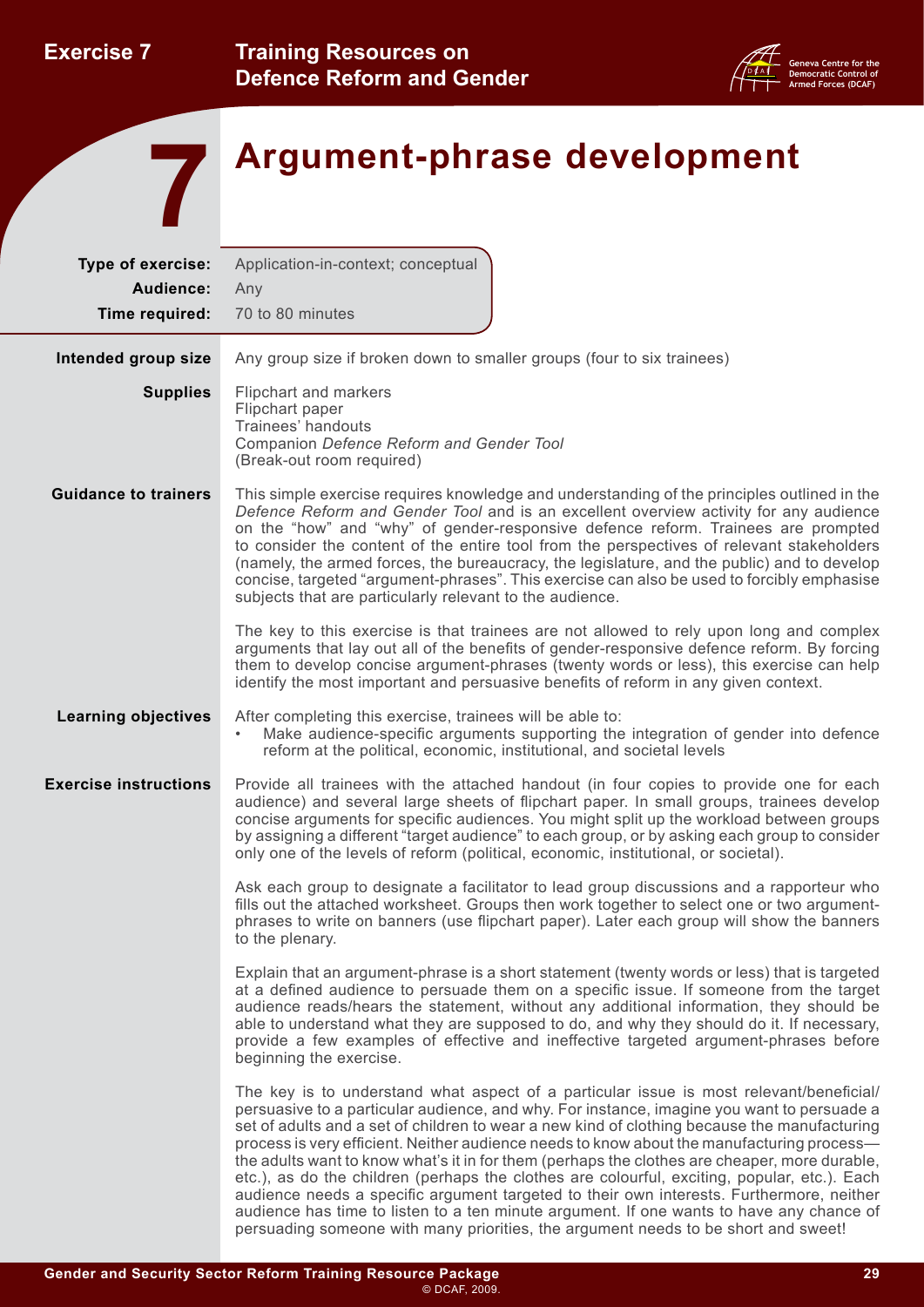## **Exercise 7**



### **Argument-phrase development**

#### **Exercise instructions** Group work lasts forty minutes, with the remaining time available for showing off the banners and critiquing them. Invite creativity for the showing off of banners. If so desired, groups could chant the slogan, dance to them or find other ways of visually supporting the message. Finally, if culturally appropriate, trainees may publicly vote on the persuasiveness of others' argument-phrases.

As a suggestion, time could be allotted as follows:

- Organisational deliberations (five minutes)
- Group discussion, filling out worksheets and preparing banners (thirty-five minutes)
- Showing off the banners and critiquing them (thirty to forty minutes)

**Possible variations** The argument-phrase development exercise format can be applied to any subject within the *Defence Reform and Gender Tool*. It serves as an overview and reinforcement activity by requiring analysis of any given reform object from the perspectives of the armed forces, members of the executive branch/bureaucracy, the national legislature, and the public. Within the context of the exercise, potential subjects upon which to focus could include:

- *• Develop argument-phrases for each audience on why it is beneficial to include women in peacekeeping missions* (use "3.2 To respond to the changing needs of the defence sector", pages 3–4 as reference material)
- *• Develop argument-phrases for each audience on why it is beneficial to have strong parliamentary oversight of the defence sector* (use "Parliamentary oversight of the defence sector", pages 10–11 as reference material)
- *• Develop argument-phrases for each audience on why it is beneficial for defence forces to provide a positive gender-responsive working environment* (use "Creating a conducive environment", page 14 as reference material).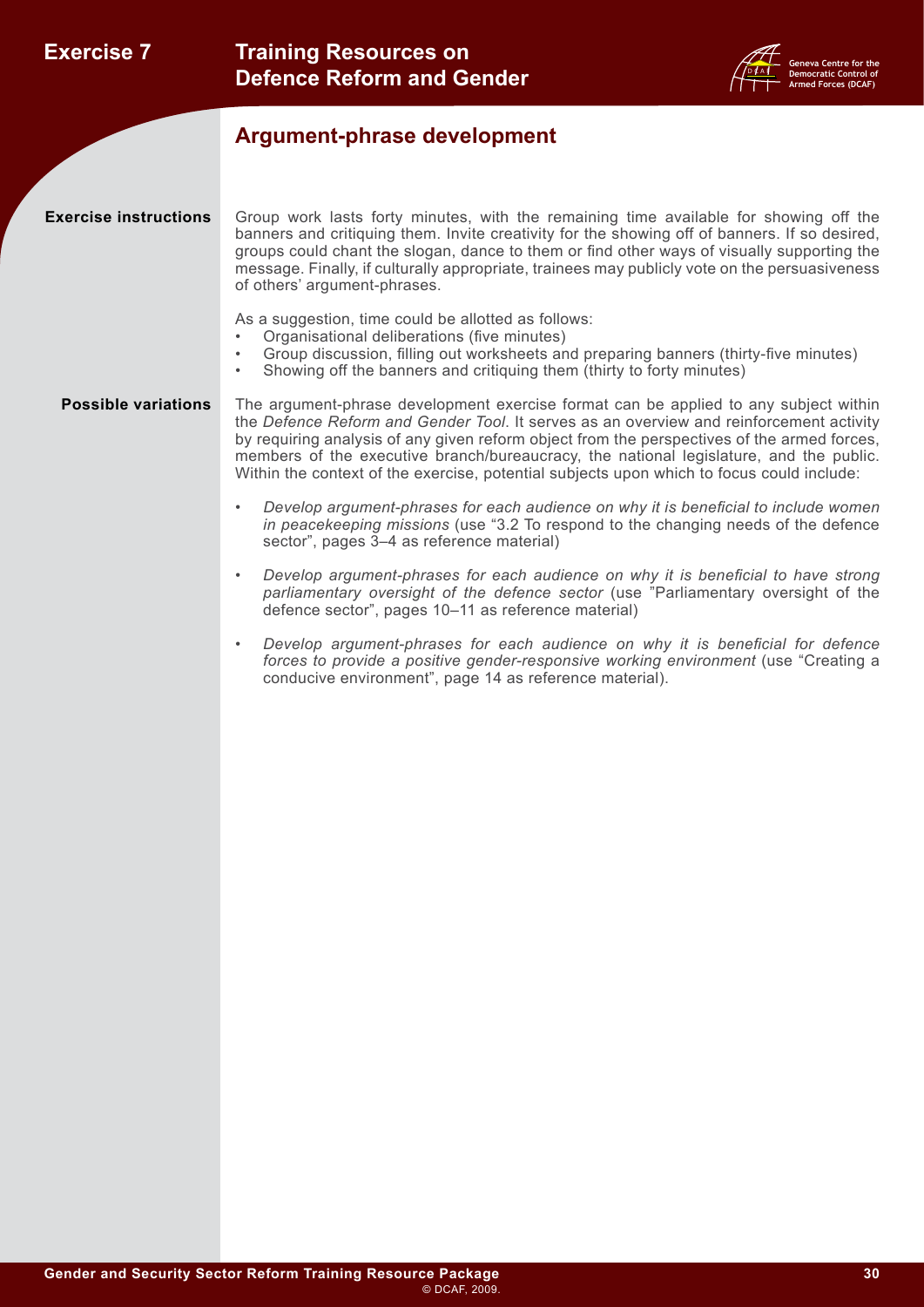

# **Argument-phrase development**



From page 7 of the *Defence Reform and Gender Tool*



**Figure 3: Integration of gender in the four levels of defence reform**

**Exercise instructions** As one of your country's primary advocates for gender-responsive defence reform, it is up to you to convince relevant stakeholders of the great value and necessity of implementing gender-responsive defence reform. Toward that end, you are about to begin a series of meetings with important officials and leaders from the armed forces, members of the executive branch/bureaucracy, the national legislature, and the media. Unfortunately, due to scheduling conflicts, you have been allotted only five minutes with each audience.

> In order to maximise the impact of these short meetings, you have decided to develop short, targeted, and memorable argument-phrases for each audience based on the four areas of reform: political, economic, institutional, and societal.

> For each audience (armed forces, members of the executive branch/bureaucracy, the national legislature, and the media), consider which aspects of gender-responsive defence reform within each sector (political, economic, institutional, and societal) are most relevant and likely to be of interest. Then, using the attached worksheets (one for each audience) and working as quickly as possible, consider "what's in it for them?" and develop a short argument-phrase that conveys the goal you are advocating and the key benefit your target audience would receive from it. Write one or two of these argument-phrases on banners that you will present to the plenary. You have forty minutes to complete this work.

> Your argument-phrases should be twenty words or less— the more memorable, the better!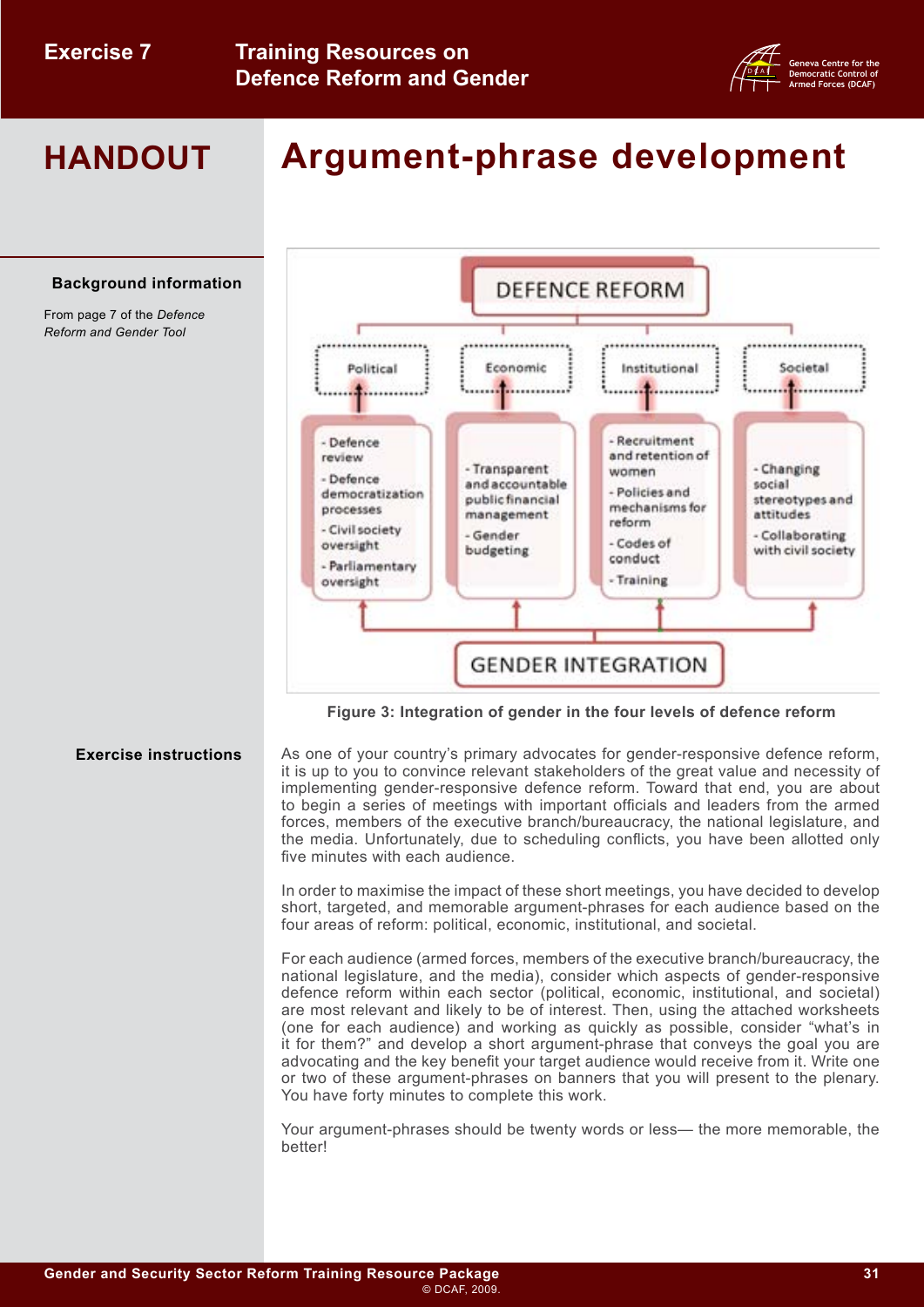

# **Argument-phrase development**

|                                   | What's in it for them?            |                                 |
|-----------------------------------|-----------------------------------|---------------------------------|
|                                   |                                   |                                 |
| (circle one)                      | Integrating gender into defence   | Integrating gender into defence |
| bureaucracy · legislature · media | reform at the political level     | reform at the economic level    |
| 89                                | Integrating gender into defence   | Integrating gender into defence |
| Audience: armed forc              | reform at the instititional level | reform at the societal level    |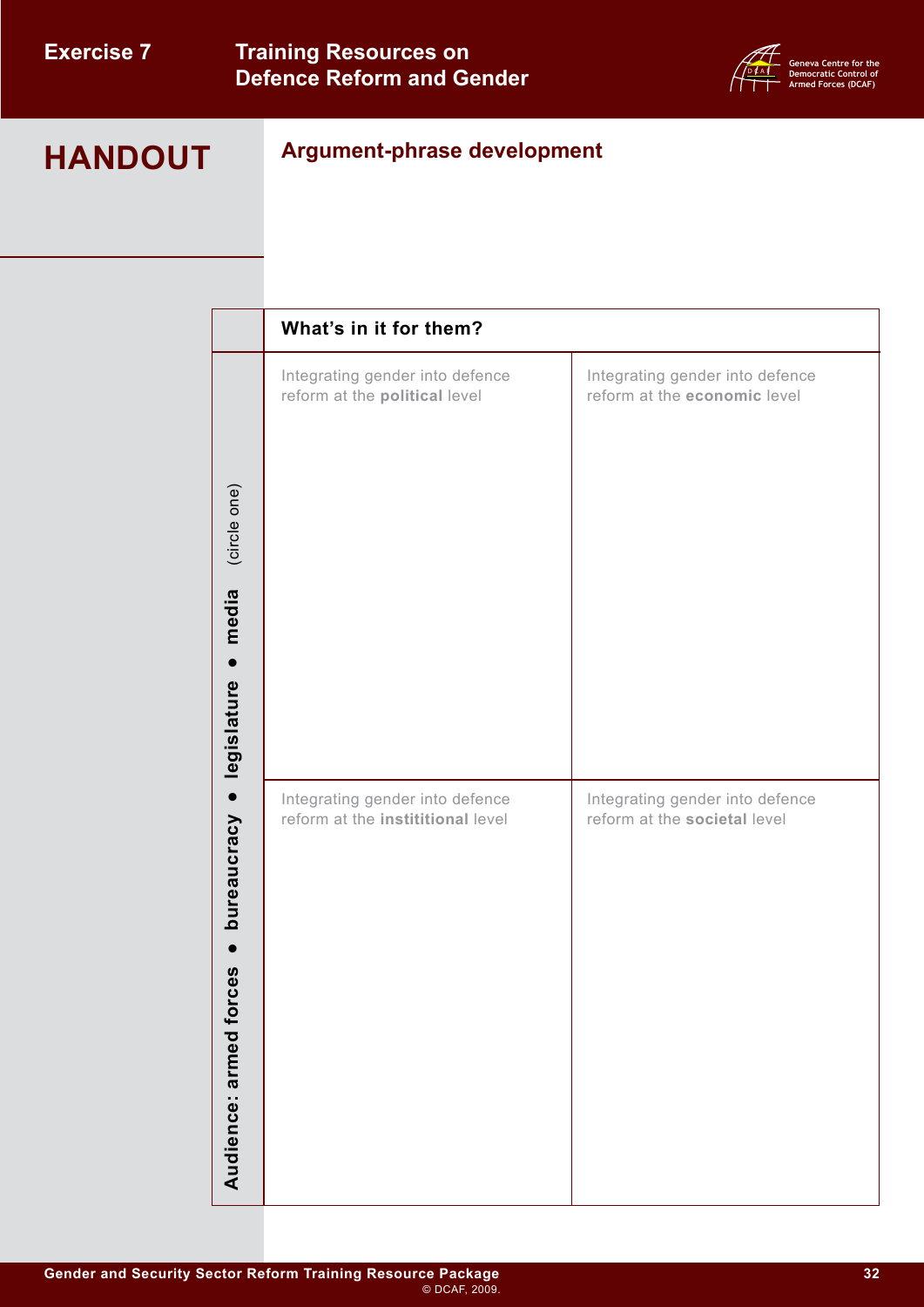<span id="page-35-0"></span>

| <b>Exercise 8</b>                                | <b>Training Resources on</b><br><b>Defence Reform and Gender</b>                                                                                                                                                                                                                                                                                                                                                                 |
|--------------------------------------------------|----------------------------------------------------------------------------------------------------------------------------------------------------------------------------------------------------------------------------------------------------------------------------------------------------------------------------------------------------------------------------------------------------------------------------------|
|                                                  | <b>Developing codes of conduct</b>                                                                                                                                                                                                                                                                                                                                                                                               |
| Type of exercise:<br>Audience:<br>Time required: | Conceptual<br>Programme staff<br>About 50 minutes                                                                                                                                                                                                                                                                                                                                                                                |
| Intended group size                              | Any group size if broken down into smaller groups (four to six trainees), [Can be modified<br>for large group format. A group of twenty trainees would be ideal; thirty trainees could be<br>accommodated at maximum.]                                                                                                                                                                                                           |
| <b>Supplies</b>                                  | Flipchart and markers<br>Trainees' handouts<br>Companion Defence Reform and Gender Tool<br>(Break-out room required)                                                                                                                                                                                                                                                                                                             |
| <b>Guidance to trainers</b>                      | This exercise requires an in-depth examination of the subject matter and its application<br>to a real-world context. It will be particularly successful with audiences who are already<br>sensitised to the issue and ready to make changes in their own organisations.                                                                                                                                                          |
| <b>Learning objectives</b>                       | After completing this exercise, trainees will be able to:<br>Demonstrate the usefulness of a code of conduct as a tool to ensure greater gender<br>equality in defence reform<br>Develop draft ideas for codes of conduct for their own organisations/agencies                                                                                                                                                                   |
| <b>Exercise instructions</b>                     | Trainees are requested to split up into three groups. Each group is asked to develop a draft<br>code of conduct as per the attached handout.                                                                                                                                                                                                                                                                                     |
|                                                  | The following definition of a code of conduct is offered: "Principles, values, standards, or<br>rules of behaviour that guide the decisions, procedures and systems of an organisation<br>in a way that (a) contributes to the welfare of its key stakeholders, and (b) respects the<br>rights of all constituents affected by its operations" (from the International Federation of<br>Accountants, http://www.ifac.org/).      |
|                                                  | If you wish you could refer to the United Nations Department of Peacekeeping Operations'<br>"Ten Rules Code of Personal Conduct For Blue Helmets" as an example of a concise code<br>of conduct (see http://www.un.org/Depts/dpko/dpko/Conduct/ten_in.pdf, accessed March<br>5, 2009).                                                                                                                                           |
|                                                  | Each group takes five minutes for organisational deliberations and fifteen minutes for<br>developing draft ideas. Groups should be instructed not to get bogged down in attempting<br>to find perfect language—this is not the point of the exercise. Then, the drafts from Group<br>A are given to Group B, those from Group B to Group C and those from Group C to Group<br>А.                                                 |
|                                                  | In ten minutes, each group is now asked to make a list of the key values that are behind the<br>stipulations in the draft code they are reading, and report them to the plenary. A further ten<br>minutes are spent in plenary on comparing these values:<br>Are they the same for different codes?<br>If not, why not?<br>$\bullet$<br>Do these values relate to the gender questions to be addressed by the code?<br>$\bullet$ |
|                                                  | Finally, ten minutes are allocated a more general discussion on:<br>How specific stipulations benefit women<br>How specific stipulations benefit men<br>$\bullet$<br>What function codes of conduct fulfil<br>$\bullet$<br>What codes of conduct can and cannot achieve (in the absence of enforcement<br>$\bullet$<br>mechanisms, for example)                                                                                  |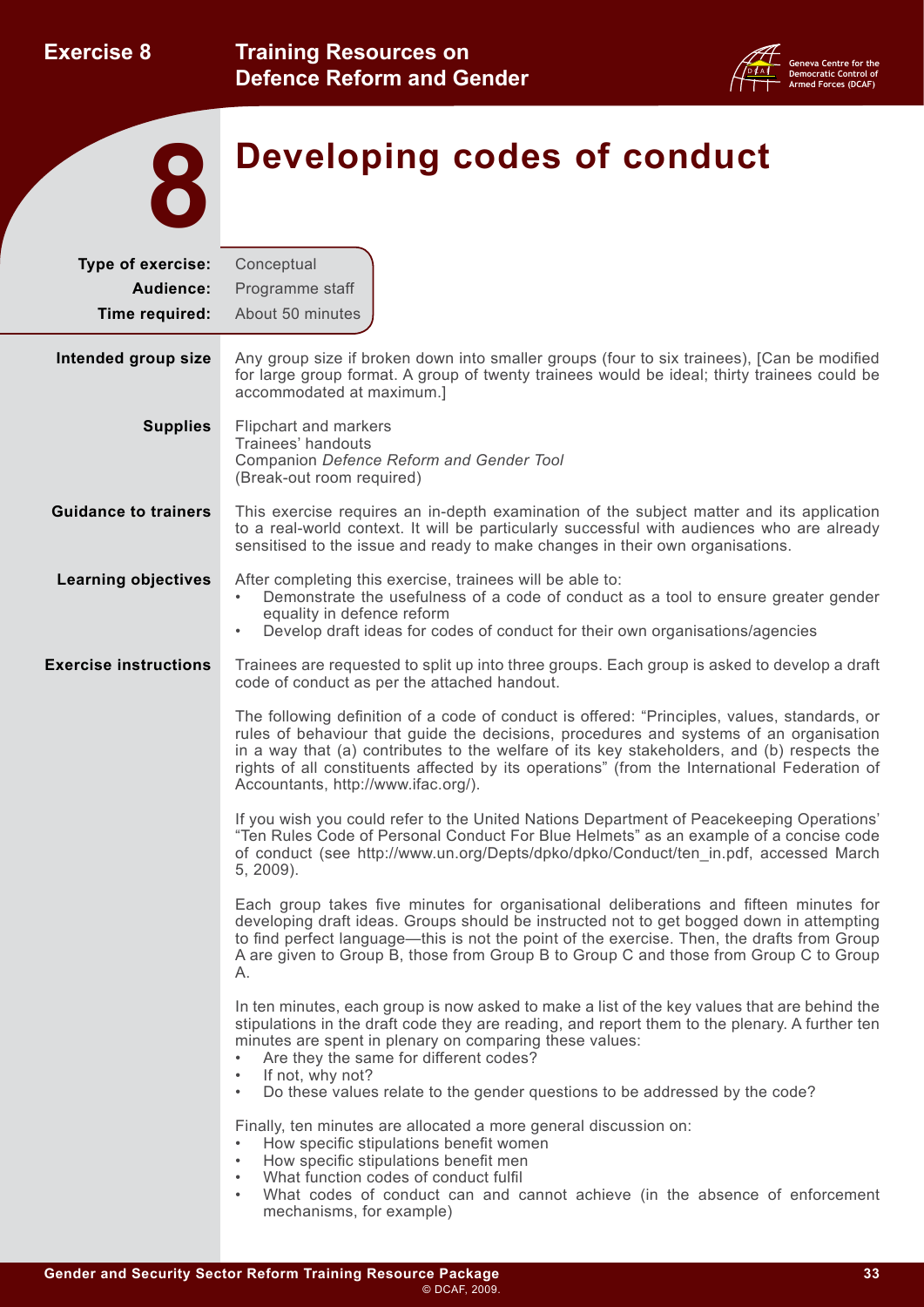| <b>Exercise 8</b>                                                                                                                                                                                                                                                                                                                                                                                                  | <b>Training Resources on</b><br><b>Defence Reform and Gender</b><br><b>Armed Forces (DCAF)</b>                                                                                              |  |
|--------------------------------------------------------------------------------------------------------------------------------------------------------------------------------------------------------------------------------------------------------------------------------------------------------------------------------------------------------------------------------------------------------------------|---------------------------------------------------------------------------------------------------------------------------------------------------------------------------------------------|--|
|                                                                                                                                                                                                                                                                                                                                                                                                                    | Developing codes of conduct                                                                                                                                                                 |  |
| <b>Exercise instructions</b>                                                                                                                                                                                                                                                                                                                                                                                       | How codes of conduct need to be strengthened (through training, for example)<br>How codes of conduct complement other activities to ensure gender-responsive defence<br>$\bullet$<br>reform |  |
| <b>Possible variations</b><br>If you had more time available, it could be useful to include a discussion on how the codes<br>of conduct could be implemented and monitored. What structures could be suggested to<br>review implementation and follow up? How can people be trained to adhere to the code?<br>etc. You would need an additional twenty minutes for this discussion to achieve sufficient<br>depth. |                                                                                                                                                                                             |  |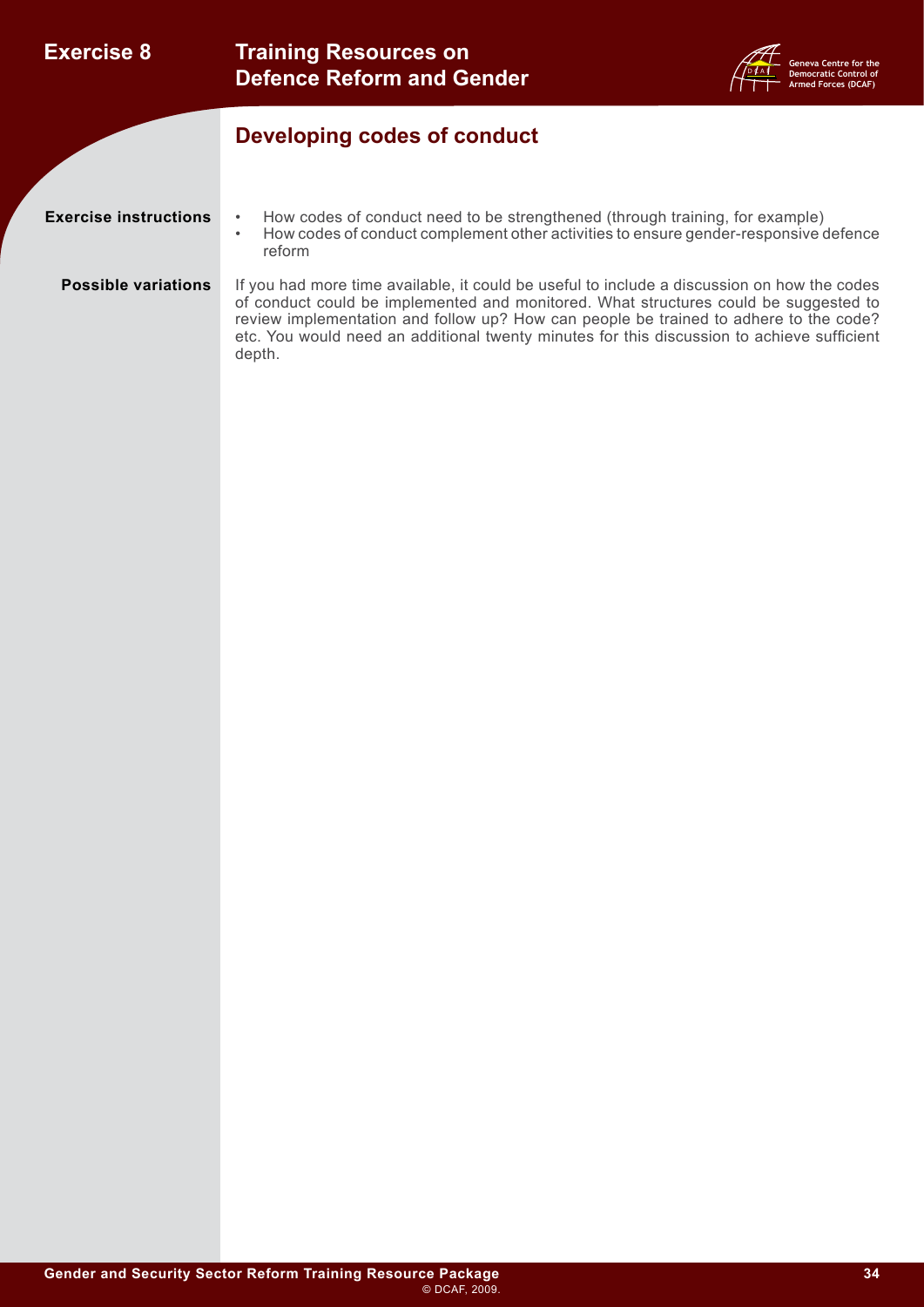**A**



## **HANDOUT Developing codes of conduct**

Imagine that you are members of a working group established to advise the senior command structure of the defence forces in your country on gender-responsive standards for military operations. In particular, you have been asked to focus on addressing GBV in conflict and on relations with women in communities where military operations are being conducted.

Draw up a draft code of conduct for the guidance of military personnel on addressing GBV and on relations with women in communities where military operations are being conducted. Include only five to ten key principles. Do not to get bogged down in attempting to find perfect language.

You have five minutes for organisational deliberations and fifteen minutes for developing your draft ideas.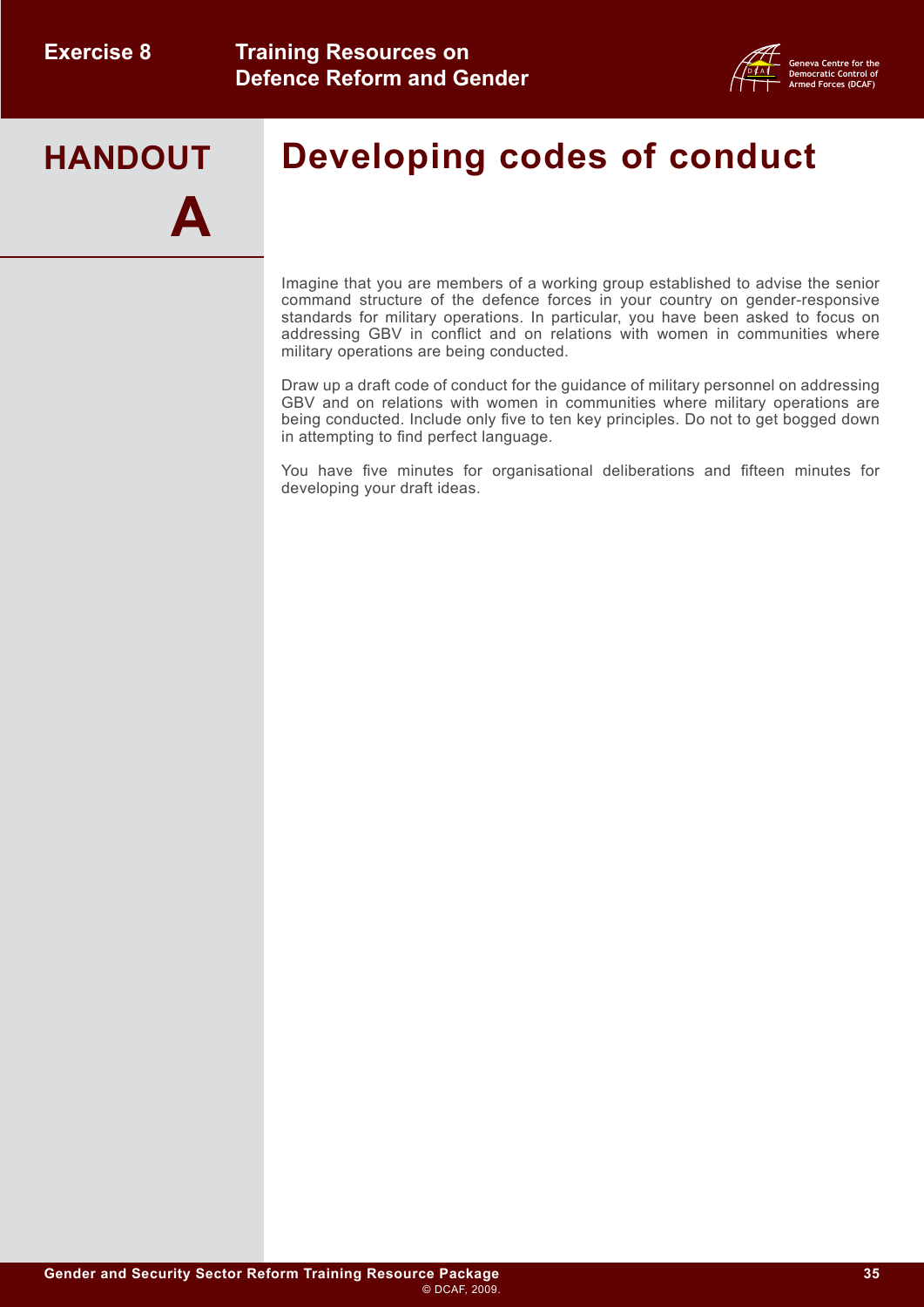**B**



# **HANDOUT Developing codes of conduct**

Imagine you are consulting with the Human Resources Department of the Ministry of Defence in your country. The Ministry wishes to increase the number of women working in its departments.

Draw up a draft code of conduct for female recruitment and retention in security institutions. Include only five to ten key principles. Do not to get bogged down in attempting to find perfect language.

You have five minutes for organisational deliberations and fifteen minutes for developing your draft ideas.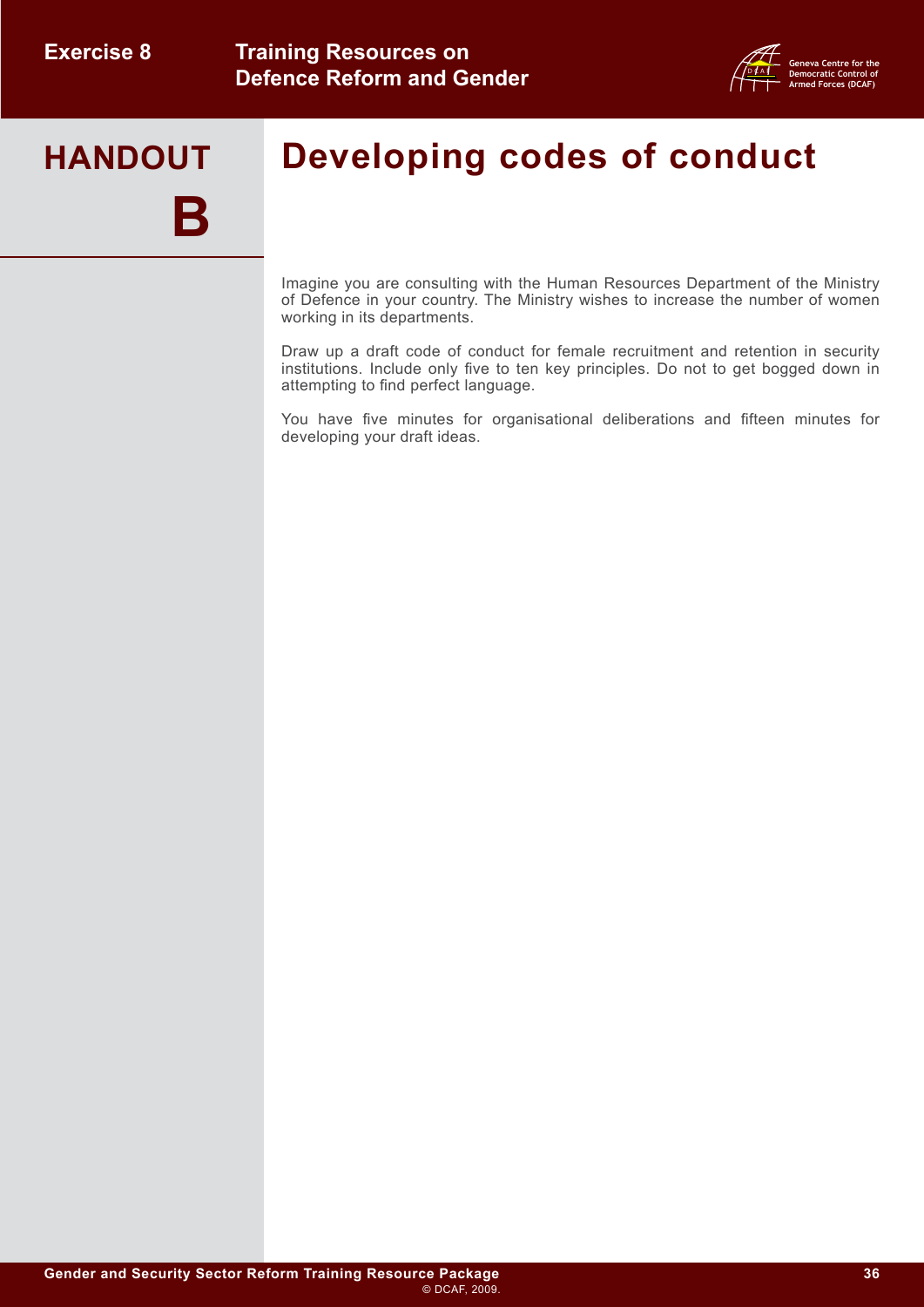**C**



# **HANDOUT Developing codes of conduct**

Imagine you are a gender focal point for the armed forces in your country. You have received numerous complaints of sexual harassment, from both male and female personnel. Your department has been requested to draw up a code of conduct as one form of response to this issue.

Draw up a draft code of conduct around the issue of sexual harassment. Include only five to ten key principles. Do not to get bogged down in attempting to find perfect language.

You have five minutes for organisational deliberations and fifteen minutes for developing your draft ideas.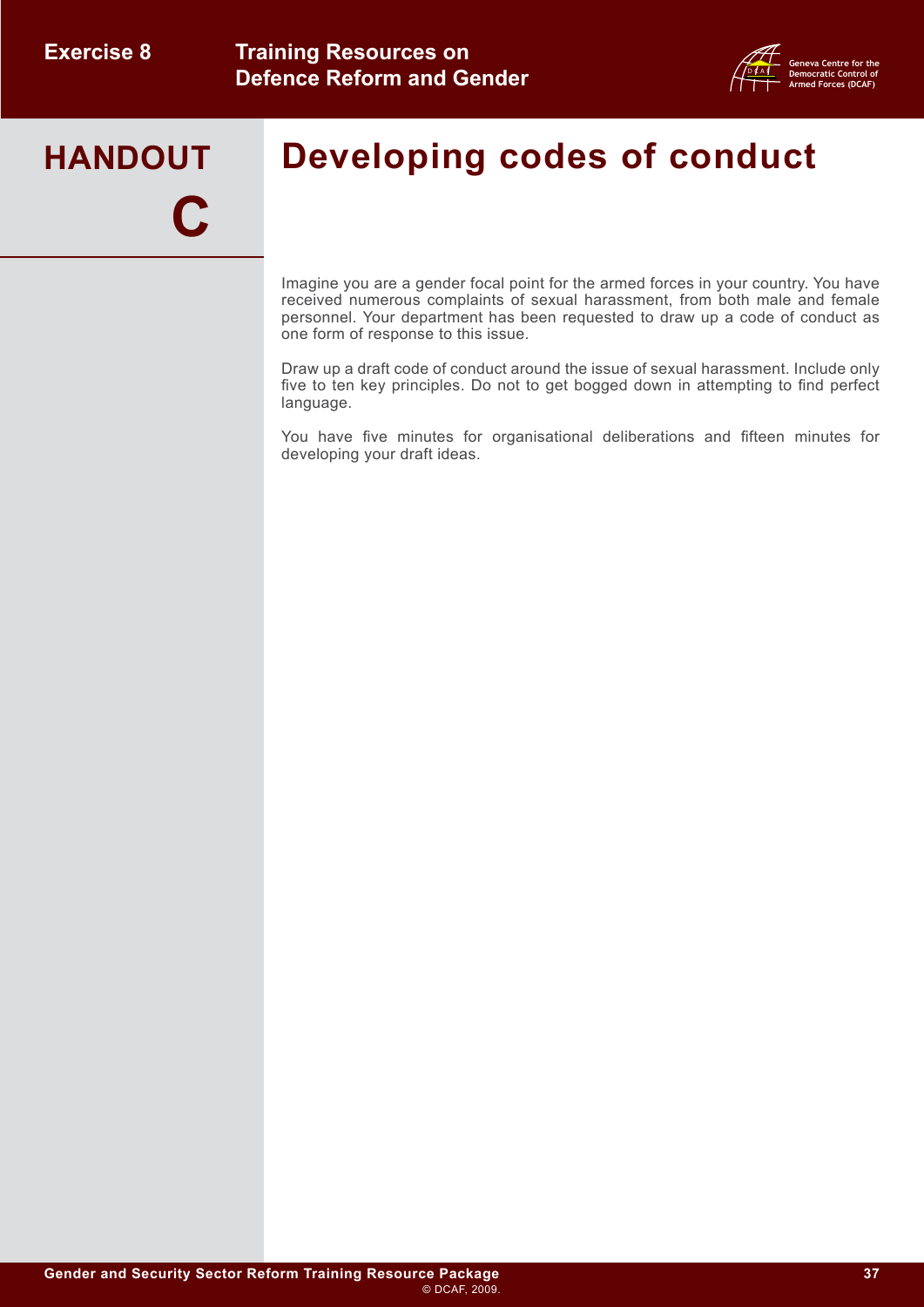<span id="page-40-0"></span>**Exercise 9**





# **Role play: women's integration 9 into the armed forces**

| Type of exercise:<br>Audience:<br>Time required: | Conceptual<br>Any<br>About 80 minutes                                                                                                                                                                                                                                                                                                                                                                                                                                            |  |  |
|--------------------------------------------------|----------------------------------------------------------------------------------------------------------------------------------------------------------------------------------------------------------------------------------------------------------------------------------------------------------------------------------------------------------------------------------------------------------------------------------------------------------------------------------|--|--|
| Intended group size                              | Minimum of fourteen                                                                                                                                                                                                                                                                                                                                                                                                                                                              |  |  |
| <b>Supplies</b>                                  | A large flipchart and markers<br>Companion Defence Reform and Gender Tool                                                                                                                                                                                                                                                                                                                                                                                                        |  |  |
| <b>Guidance to trainers</b>                      | Role play exercises are often popular amongst trainees and can encourage playfulness.<br>Try to ensure that trainees have sufficient contextual knowledge to play their roles well.<br>You might involve resource people who can provide background information relevant to the<br>roles.                                                                                                                                                                                        |  |  |
| <b>Learning objectives</b>                       | After completing this exercise, trainees will be able to:<br>List challenges and opportunities for the integration of women into the armed forces<br>Acknowledge the need to adopt a proactive approach to female integration into the<br>$\bullet$<br>armed forces<br>Give specific examples of gender-responsive human resource policies for the armed<br>$\bullet$<br>forces                                                                                                  |  |  |
| <b>Exercise instructions</b>                     | Explain that the format for this exercise is a role play. You need seven volunteers from<br>amongst the trainees to simulate presentations to a Ministry of Defence committee. The<br>other trainees will play the role of committee members.                                                                                                                                                                                                                                    |  |  |
|                                                  | Background material is provided on the handout. Distribute the handout and allow ten<br>minutes for reading it. At the end of the reading time, invite trainees to volunteer to play one<br>of the seven representative roles.                                                                                                                                                                                                                                                   |  |  |
|                                                  | Each representative will then form a subgroup around him or herself, so that there will be<br>seven subgroups (assign group members by using a simple counting method). Each sub-<br>group is to prepare a presentation to the committee of their particular concerns regarding<br>recruitment, development and advancement of women in the armed forces (twenty<br>minutes). Then, the whole group (simulating the committee) listens to the presentations<br>(thirty minutes). |  |  |
|                                                  | You, as the trainer, should act as the chair of this meeting. When the presentations have<br>concluded, encourage committee members to put questions to the representatives (ten<br>minutes). Conclude the committee meeting by thanking the representatives for their<br>input, and highlighting key issues and points of agreement among the presentations (ten<br>minutes).                                                                                                   |  |  |
| <b>Possible variations</b>                       | Use any hypothetical situation outline and roles appropriate to the context you are<br>working in.                                                                                                                                                                                                                                                                                                                                                                               |  |  |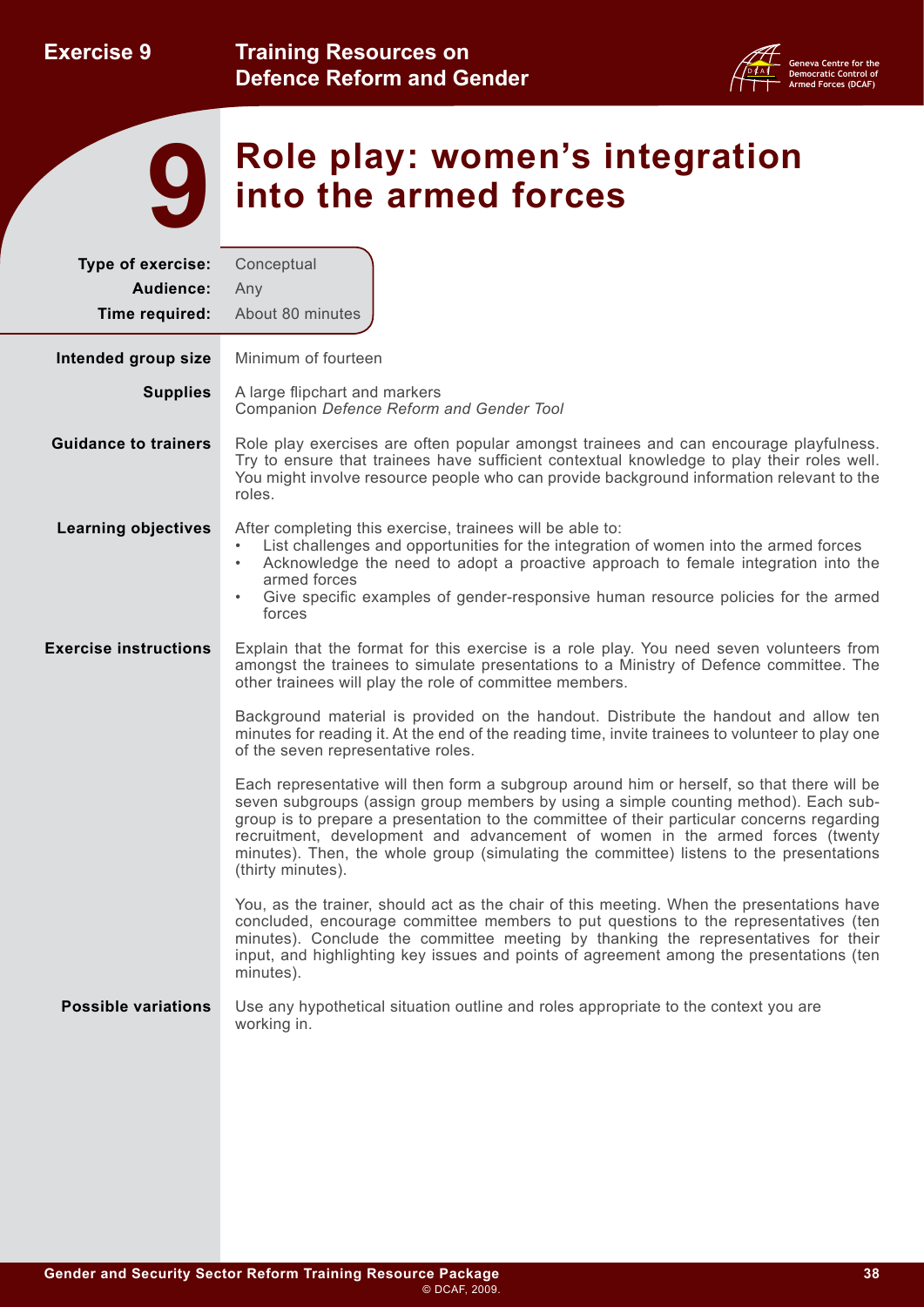

# **HANDOUT Role play: women's integration into the armed forces**

#### **Background information**

In the country of Batanabo, warring factions finally signed a peace agreement two years ago.

Both men and women participated in the war as well as in efforts to manage and resolve conflicts, but in different ways and to different degrees. In some ways women were integrated in military decision-making strategies, for example, by the formation of a women's battalion trained to fight alongside men on the battlefield. However, the overall percentage of women in the military during the war was an almost negligible 2 per cent. During the war, rape was used as a method of warfare by certain parts of the military and by militias, thus many women are distrustful of men in uniform.

In general, Batanabo women have a long history of sharing responsibilities with men in all aspects of life, but not of enjoying comparable rights. They have suffered institutionalised discrimination in favour of males within the family and within society and have been socialised to regard their role as to bear children and please their husbands. Women have always been denied the full benefit of educational and health programmes and even when their rights have been clearly set out in law, they have been thwarted by the traditional dominance of men.

The new president has been lobbied to mainstream gender issues in the peacebuilding process by local women's organisations and international actors alike, citing UN Resolution 1325. Shortly after the peace agreements were signed, the president began a defence reform process, which included examination of women's integration into the armed forces.

One outcome of this defence reform process was that the President has requested the armed forces enhance their ability to integrate women. A committee within the Ministry of Defence is tasked with outlining a new policy and new procedures in this regard. The policy aims to address these goals:

- Recruit more female candidates into the armed forces
- Increase women's access to career paths within the armed forces
- Ensure career development and advancement for women within the armed forces
- Ensure equitable treatment between men and women in the armed forces
- Increase family-friendly support
- Promote awareness of gender issues in the military

As a first step, the Ministry of Defence committee has invited a range of representatives from government departments, parliament and civil society and from interested international organisations to explain their concerns and offer suggestions as regards the new policy. Today's meeting will be addressed by seven representatives:

- 1. Director within the Ministry of Education
- 2. Director within the Ministry of Women's Affairs and Family
- 3. Member of Parliament
- 4. A representative of the armed forces' recruitment office
- 5. A representative of the national parent & teachers' association
- 6. A representative of a local women's organisation
- 7. A representative of the UN Department of Peacekeeping Operations.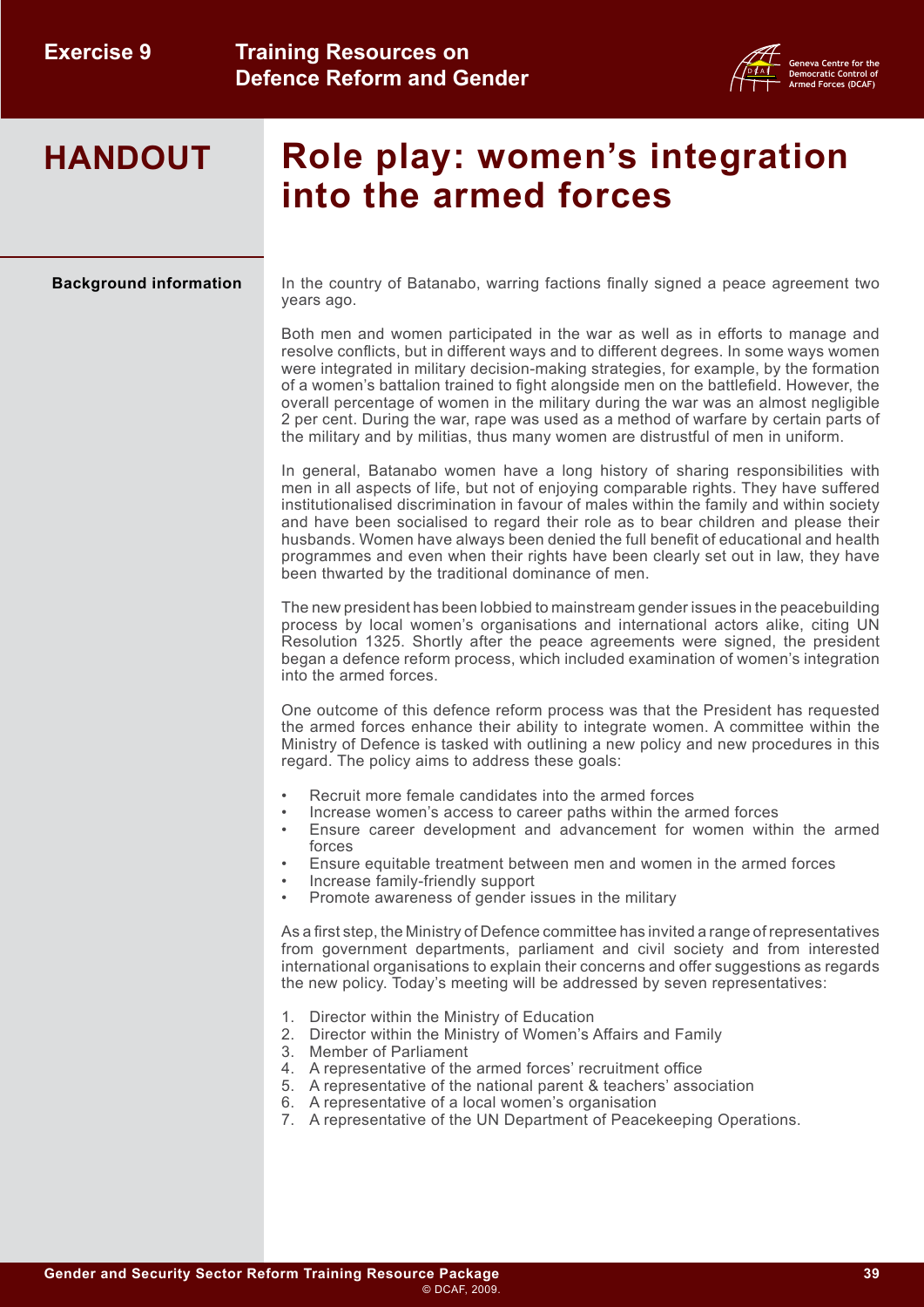<span id="page-42-0"></span>**Exercise 10**



# **ID Integration of gender into defence**

| Type of exercise:            | Application-in-context                                                                                                                                                                                                                                                                                                                                                                                                                                                                                                                                                                                 |  |  |  |
|------------------------------|--------------------------------------------------------------------------------------------------------------------------------------------------------------------------------------------------------------------------------------------------------------------------------------------------------------------------------------------------------------------------------------------------------------------------------------------------------------------------------------------------------------------------------------------------------------------------------------------------------|--|--|--|
| Audience:                    | All audiences                                                                                                                                                                                                                                                                                                                                                                                                                                                                                                                                                                                          |  |  |  |
| Time required:               | About 60 minutes                                                                                                                                                                                                                                                                                                                                                                                                                                                                                                                                                                                       |  |  |  |
| Intended group size          | Up to fifteen                                                                                                                                                                                                                                                                                                                                                                                                                                                                                                                                                                                          |  |  |  |
| <b>Supplies</b>              | Companion Defence Reform and Gender Tool<br>Colour-coded cards (five colours, best to use bright colours)<br>Adhesive gum or sticky tape<br>A large board or empty wall space                                                                                                                                                                                                                                                                                                                                                                                                                          |  |  |  |
| <b>Guidance to trainers</b>  | This exercise is more effective when preceded by more introductory exercises.                                                                                                                                                                                                                                                                                                                                                                                                                                                                                                                          |  |  |  |
| <b>Learning objectives</b>   | After completing this exercise, trainees will be able to:<br>Identify lessons in the South African process of integrating gender into defence reform<br>$\bullet$<br>Apply these lessons to their own contexts<br>$\bullet$                                                                                                                                                                                                                                                                                                                                                                            |  |  |  |
| <b>Exercise instructions</b> | Each trainee is given five differently coloured cards. After reading the attached situation<br>report, each trainee will write one lesson with regard to integrating gender into defence<br>reform on each card, as follows:                                                                                                                                                                                                                                                                                                                                                                           |  |  |  |
|                              | From the perspective of the Ministry of Defence<br>$\bullet$<br>From the perspective of the armed forces<br>$\bullet$<br>From the perspective of civil society<br>$\bullet$<br>From the perspective of the Parliament<br>$\bullet$<br>From the personal perspective of the trainee<br>$\bullet$                                                                                                                                                                                                                                                                                                        |  |  |  |
|                              | Assign one colour to each category above so that cards can later be grouped together.                                                                                                                                                                                                                                                                                                                                                                                                                                                                                                                  |  |  |  |
|                              | Allow thirty minutes for this work, as the situation report is lengthy. Trainees should then<br>come forward and stick their cards, according to colour, on a large board. Ask for volunteers<br>to organise the cards, should that be necessary.                                                                                                                                                                                                                                                                                                                                                      |  |  |  |
|                              | Take a moment to look for commonalities as you read through the cards in plenary. In the<br>ensuing discussion (twenty-five minutes), focus on how these lessons could be applied to<br>the trainees' own countries. This might work best if you can identify two or three volunteers<br>in your audience wishing to make a comment on their own situation, which they obviously<br>know best. While this might appear like a free-flowing discussion without conclusions,<br>considerable learning can be achieved by a simple comparison of life situations.                                         |  |  |  |
| <b>Possible variations</b>   | If you have more time available or a very large group, you could split the audience into<br>sub-groups to identify lessons in the situation report. You would have to leave out personal<br>reflections, unless each group can agree on a set of observations. You should also consider<br>that a lot of the learning will have taken place in the subgroups rather than in the plenary-<br>which could be a pity, as not everybody will benefit from all ideas put forth. Plenary time<br>would thus be cut down by ten minutes but you would need to add thirty minutes for the<br>small group work. |  |  |  |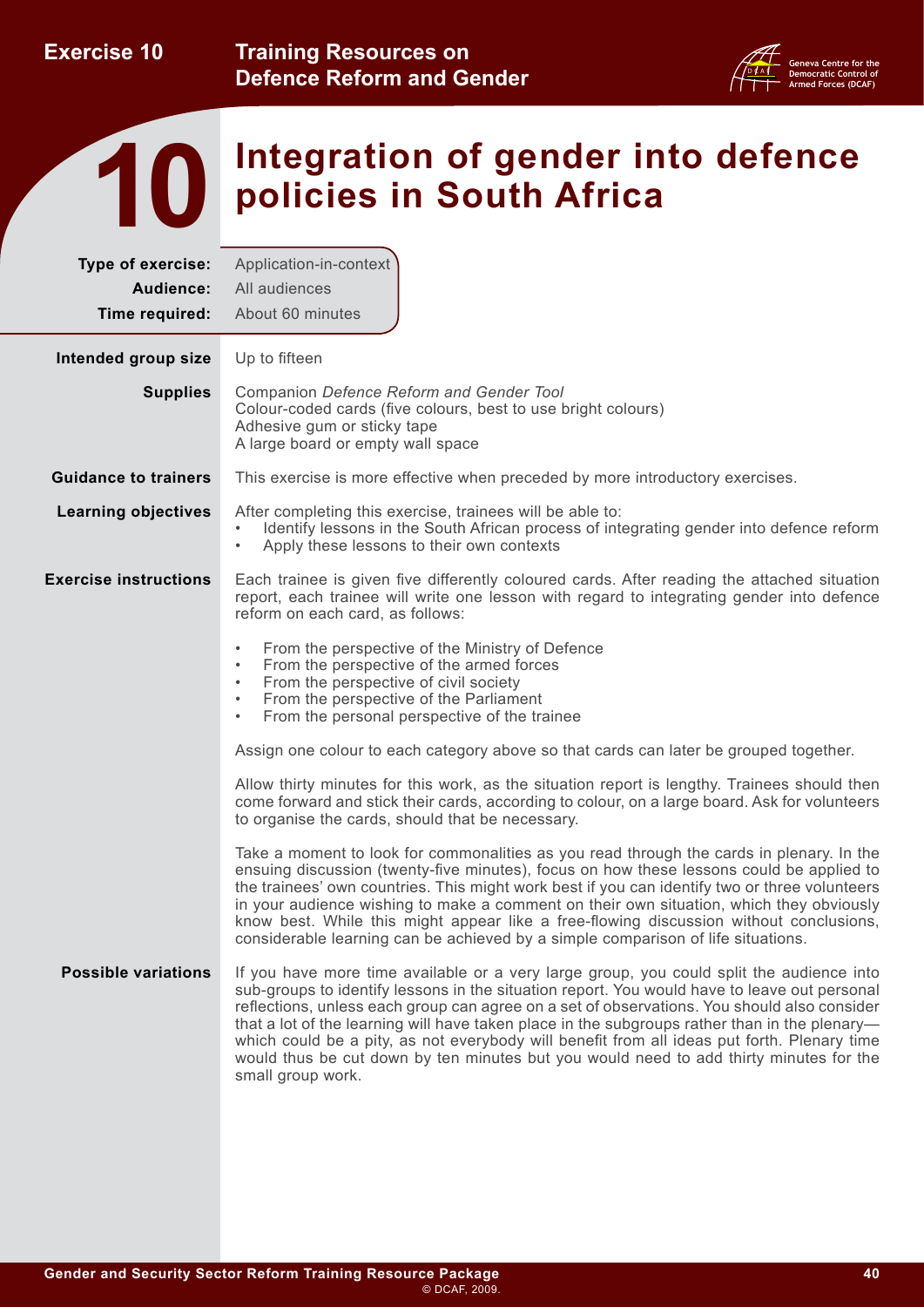

# **HANDOUT Situation report on defence reform in South Africa**

**Background** 

During apartheid, South Africa was essentially a militarised society with a regional foreign and defence policy based on antagonism and destabilisation. The defence sector was highly fragmented. The South African Defence Force (SADF) coexisted with the defence forces of independent homelands and various guerrilla armies, contributing to a security environment characterised by politicisation, corruption, and widespread violence. The priority of national security policy was combating political violence, so that crime and other forms of violence were neglected, especially in black and coloured townships. Women were allowed to join the SADF from 1970, given the shortage of qualified white males and the need to release white men for operational duties, but could only serve in support roles. The apartheid government was also characterised by a lack of women in key leadership positions. Prior to 1994, women constituted only 2.8 per cent of parliamentary representatives.

In 1994, South Africa underwent a transition from authoritarian to democratic rule. In the vastly changed environment, it was clear that defence had to fundamentally change to align itself with the new South African reality. In this sense, the first requirement was to integrate the military forces of all the previous combatant groupings into a new defence force, the South African National Defence Force (SANDF). Second, there was a requirement for a fundamental change in South African defence policy. The country, coming out of its apartheid isolation, was due to play a much more significant role in the world and especially on the African continent. Previous conceptualisations of state security were revised to focus on human security, due to a participatory defence review process approach involving civil society. Third, as governmental and societal priorities for reconstruction and development required greater efficiency in defence spending, resources were reallocated from the security establishments to other areas such as the fight against poverty, unemployment, homelessness, improvement of health services, and women's empowerment.

#### All aspects of defence reform in South Africa were a product of close co-operation and collaboration between key stakeholders, including the Parliamentary Joint Standing Committee on Defence (JSCD), the Ministry of Defence (MoD) and the Department of Defence (DoD), along with civil society organisations. **Defence review process**

The policy process, which was principally conducted through the development of a white paper on defence and a defence review, was a highly collaborative. Firstly, a draft white paper was drawn up in June 1995. The draft was then distributed for public comment, and received over ninety written submissions; it was then revised by the JSCD and members of the DoD. The main objectives of the white paper were to bring defence policy into line with the new democratic constitution and the postapartheid security environment, and to forge a national consensus on defence policy, thereby conferring legitimacy on the police and the SANDF.

From the viewpoint of integrating gender into defence reform, several initiatives made a difference: the DoD explicitly stated its commitment to overcome gender discrimination and increase representation. Affirmative action was instituted as a policy and equal opportunity programmes established. The right of women to serve in all ranks and positions, including combat roles, was affirmed, and a policy directive issued that called for a "non-racial, non-sexist, and non-discriminatory institutional culture" for the new armed forces. Lastly, the Ministry of Defence was put under the obligation to identify and eliminate discriminatory practices and attitudes in the SANDF.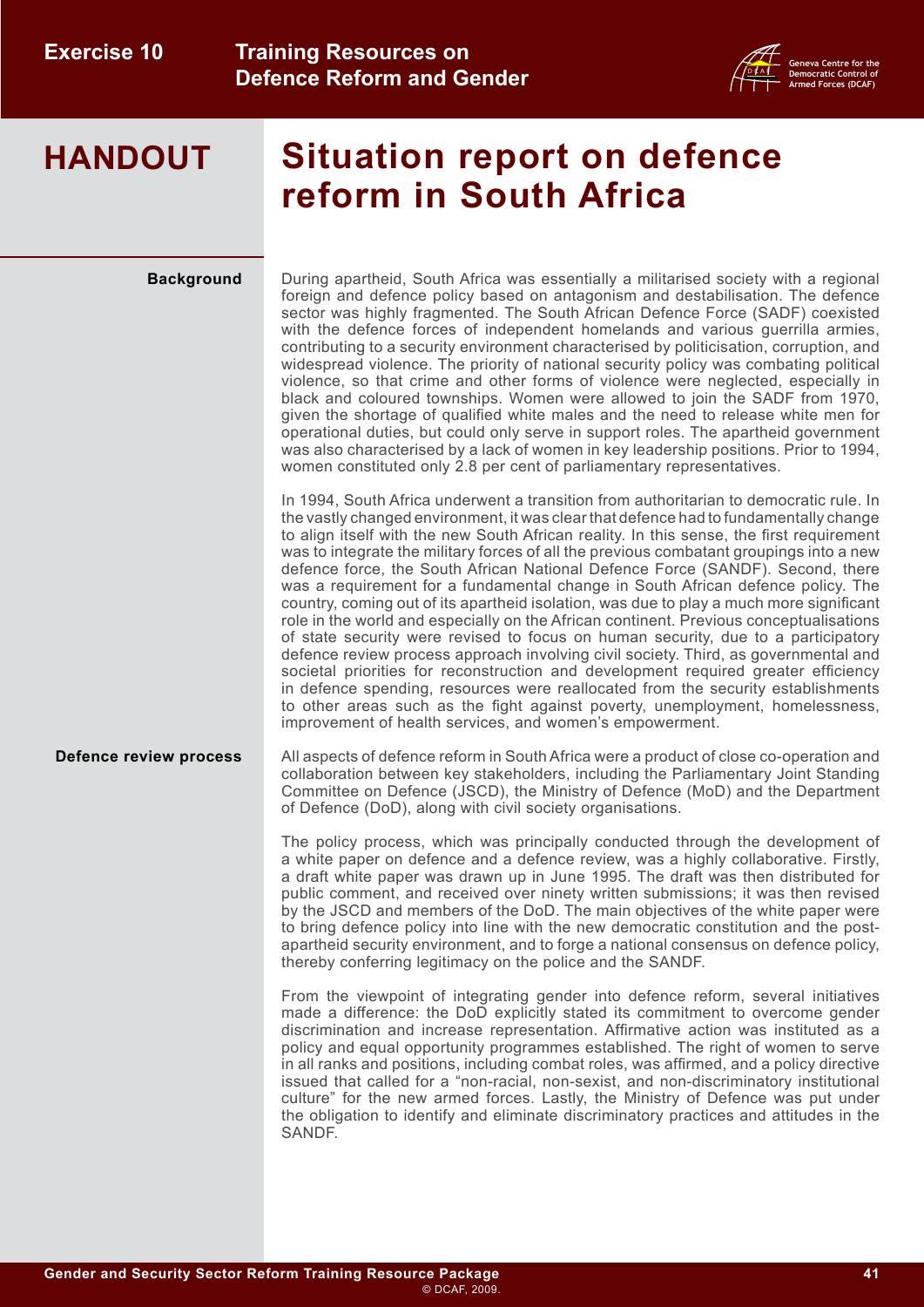

### **Situation report on defence reform in South Africa**

A defence review was conducted between 1996 and 1998 by a committee appointed by the MoD. This Defence Review Working Group (DRWG) included members of the DoD, ministerial advisors, representatives of the JSCD, representatives of the academic community and defence-related NGOs. It identified the military needs of the country, and served to outline operational details such as doctrine, force design, logistics, armaments, human resources and equipments. Adopting a human security perspective, it established the basic framework for the democratic control of armed forces: that the Minister of Defence would be accountable to Parliament, that Parliament would approve the annual Defence Budget, and that a Joint Standing Committee on Defence would be established by Parliament to provide oversight.

**Women and the defence review process** Despite their different views and values, South African women—as pacifists, militarists, feminists, and grassroots activists—had been at the forefront of the struggle against apartheid. In 1992, the ANC's women led the formation of the Women's National Coalition (WNC), an initiative of some 100 organisations, to develop a common agenda for women's rights, which was actively present at the peace table. Following the 1994 elections, women made up 28 per cent of the National Assembly, and had posts in parliamentary committees, including defence. The new South African Constitution, promulgated in 1996, enshrined gender equality among its fundamental pillars.

> Women made significant contributions to the defence reform process in South Africa. It was at the insistence of female parliamentarians that the defence review included a national consultation process. Grassroots women's organisations were vital in drawing attention to previously ignored issues such as the plight of dispossessed communities whose land had been seized for military use, the environmental impact of military activities and the sexual harassment of women by military personnel. In response, sub-committees were formed within the Defence Secretariat of the DoD on the environmental impact of military activities and the sexual harassment of women by military personnel.

> Within the SANDF, policies were established that focused on increased recruitment and promotion of women to all levels and in every structure, joint and equal training for both men and women, gender education and training, standardisation of shoulder insignia, elimination of pregnancy as grounds for dismissal as well as allowing promotions for women on maternity leave.

> The appointment of a female Quaker, Nowzizwe Madlala-Routledge, to the post of Deputy Defence Minister from 1999 to 2004, along with other high-level female appointees in the Defence Secretariat, demonstrated the Government's sincere commitment to integrate gender into South African defence policy. The Defence Act of 2002 classifies sexual harassment and discrimination as criminal offences.

> Following the issuance of the white paper, the MoD created a number of mechanisms that helped gender integration along, such as a Gender Focal Point within the Equal Opportunities Directorate, with outreach across the services and divisions, a Gender Forum to implement gender policies at the lower levels of the DoD, a telephone hotline to report cases of sexual harassment and gender-based violence, and Gender Sensitization Programs to raise awareness and understanding of gender policies. In addition, the Deputy Defence Minister annually hosted "Women at the Peace Table", a gathering of women in the armed forces and in civil society to explore and address peace and security issues.

> As a result of these policies and mechanisms, women make up 23.8 per cent of the SANDF and 11.6 per cent of its top management structure. As of March 2006, the MoD employed 17,780 women out of a total number of 77,858 employees (22.8 per cent). Women held 20.8 per cent of middle management positions, and comprised 29.5 per cent of professionals.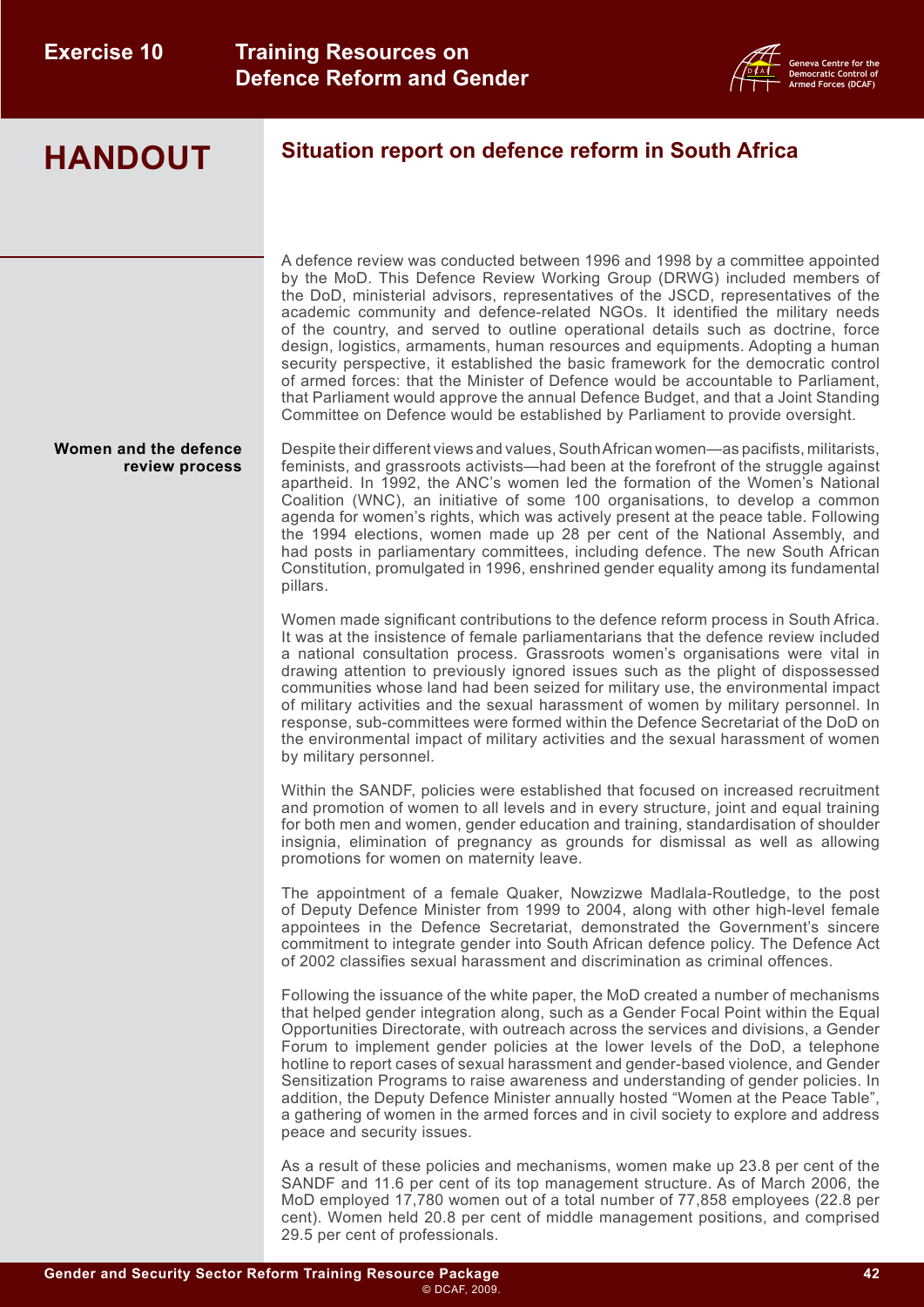

| <b>HANDOUT</b> |  |  |
|----------------|--|--|
|                |  |  |

## **Situation report on defence reform in South Africa**

- **Sources:**  Kristen Valasek, "Security Sector Reform and Gender," in *Gender and Security Sector Reform Toolkit,* ed. Megan Bastick and Kristin Valasek (Geneva: DCAF, OSCE/ODIHR, UN-INSTRAW, 2008).
	- Cheryl Hendricks and Lauren Hutton, "Defence Reform and Gender," in *Gender and Security Sector Reform Toolkit,* ed. Megan Bastick and Kristin Valasek (Geneva: DCAF, OSCE/ODIHR, UN-INSTRAW, 2008).
	- Peter Albrecht and Karen Barnes, "National Security Policy-Making and Gender." in *Gender and Security Sector Reform Toolkit,* ed. Megan Bastick and Kristin Valasek (Geneva: DCAF, OSCE/ODIHR, UN-INSTRAW, 2008).
	- Department of Defence, Republic of South Africa, "Annual Report FY 2005–2006: Age of Hope—A National Effort for Faster and Shared Growth," Pretoria, [http://](http://se1.isn.ch/serviceengine/FileContent?serviceID=ISN&fileid=67CD4048-DE24-0D1B-0AEF-71BBEAF1F141&lng=en) [se1.isn.ch/serviceengine/FileContent?serviceID=ISN&fileid=67CD4048-DE24-](http://se1.isn.ch/serviceengine/FileContent?serviceID=ISN&fileid=67CD4048-DE24-0D1B-0AEF-71BBEAF1F141&lng=en) [0D1B-0AEF-71BBEAF1F141&lng=en](http://se1.isn.ch/serviceengine/FileContent?serviceID=ISN&fileid=67CD4048-DE24-0D1B-0AEF-71BBEAF1F141&lng=en) (accessed March 5, 2009).
	- Ellen Molekane, "The Role of Women in the South African National Defence Force (SANDF)," *African Security Review* 5, no.5 (1996).
	- S.N. Anderlini and C.P. Conaway, *Negotiating the Transition to Democracy and Transforming the Security Sector: The Vital Contributions of South African Women* (Washington D.C.: Women Waging Peace, 2004).
	- Minister of Defence, "Defence in Democracy: White Paper on National Defence for the Republic of South Africa," May 1996, [http://www.info.gov.za/](http://www.info.gov.za/whitepapers/1996/defencwp.htm) [whitepapers/1996/defencwp.htm](http://www.info.gov.za/whitepapers/1996/defencwp.htm) (accessed March 5, 2009).
	- Len Le Roux, "Defence Sector Transformation: Challenges for Sub-Saharian Africa," *African Security Review* 12, no. 3 (2003), [http://www.iss.co.za/pubs/asr/](http://www.iss.co.za/pubs/asr/12No3/F1.html) [12No3/F1.html](http://www.iss.co.za/pubs/asr/12No3/F1.html) (accessed March 5, 2009).
	- Jeffrey Isima, "Security Reform and the Privatisation of Violence in South Africa: 1994-2000" (Keynote 07/07, Cranfield Centre for Security Sector Management (CSSM) Case Study Series, Cranfield University, February 2007), [http://www.](http://www.ssronline.org/edocs/keynote0707southafrica.pdf) [ssronline.org/edocs/keynote0707southafrica.pdf](http://www.ssronline.org/edocs/keynote0707southafrica.pdf) (accessed March 5, 2009).
	- Jakkie Cilliers, Charl Schutte, Lindy Heineken, Ian Liebenberg and Bill Sass, "Public Attitudes Regarding Women in the Security Forces and Language Usage in the SANDF," *African Security Review 6*, no. 3 (1997).
	- Col. N. Motumi, "Gender Equality: A Challenge for the Department of Defence," *African Security Review 8*, no.3 (1999).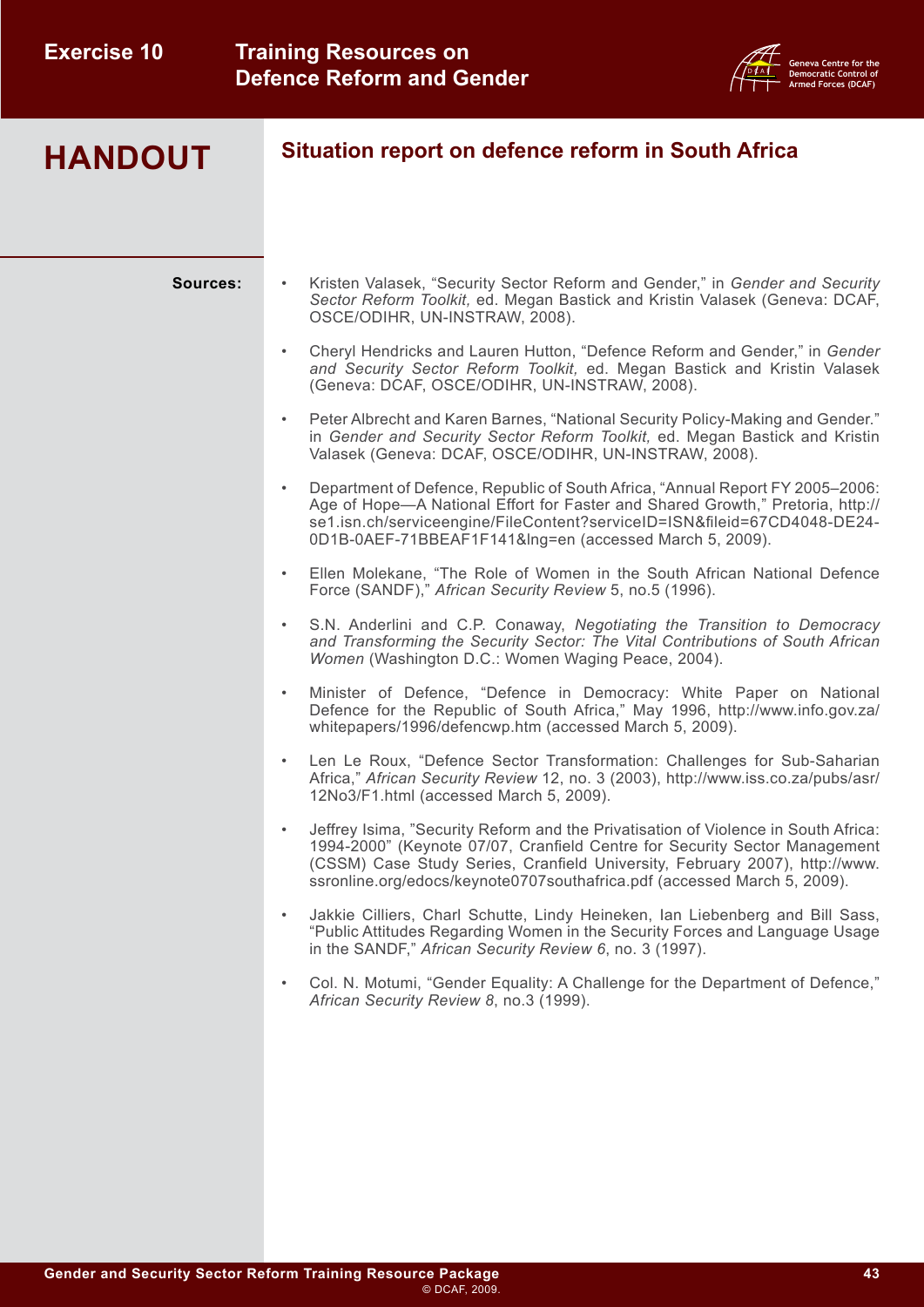

# <span id="page-46-0"></span>**Discussions**

#### **Suggested discussion procedures**

Certain training events might involve facilitated discussion, either as a part of and/or instead of exercises. Here are a few examples of ways to get your audience to engage well in a discussion.

- Each trainee brainstorms individually on sticky notes, which are later posted to a large flipchart and discussed.
- Split the audience into "buzz groups" of two to three people. Most often used for introductory exercises, a buzz group is a small discussion group formed for a specific task, such as generating ideas or reaching a common viewpoint on a topic within a specific period of time. Hence, you would use the buzz group to discuss the chosen topic during a pre-defined timeframe and then have them report back to the plenary.
- Write four different answers to a question on four large sheets of paper and post one in each corner of the room. Each trainee is asked to go to the answer s/he most agrees with, and each group is asked to present their point of view most persuasively.
- Write four quotations that sum up particular aspects of the question you are discussing on large flipchart paper, then post one in each corner of the room. Assign trainees numbers from one to four. Ask trainees to move to the flipchart paper on which their number is written. Have trainees discuss their group's quotation and write down responses on the flipchart. Stop discussion after a few minutes. Ask trainees to move to the next piece of flipchart paper, so that each group will be facing a new quotation. Repeat the process until all groups have discussed and responded to all quotations—then have the groups move back to their original quotation. Ask each group to read the responses of the other groups and to compare those responses with their initial answers.
- List four to six statements relating to a theme you are discussing on a large sheet of paper or whiteboard. Pass out note cards to the trainees, on which they write ideas or reflections on each statement. Collect these cards and sort them according to the statement they relate to. Assign groups to each stack of cards. Request that trainees (a) make a presentation to the plenary, (b) organise the cards into challenges and opportunities, or (c) find another way of creatively reporting back on what the group read on the cards.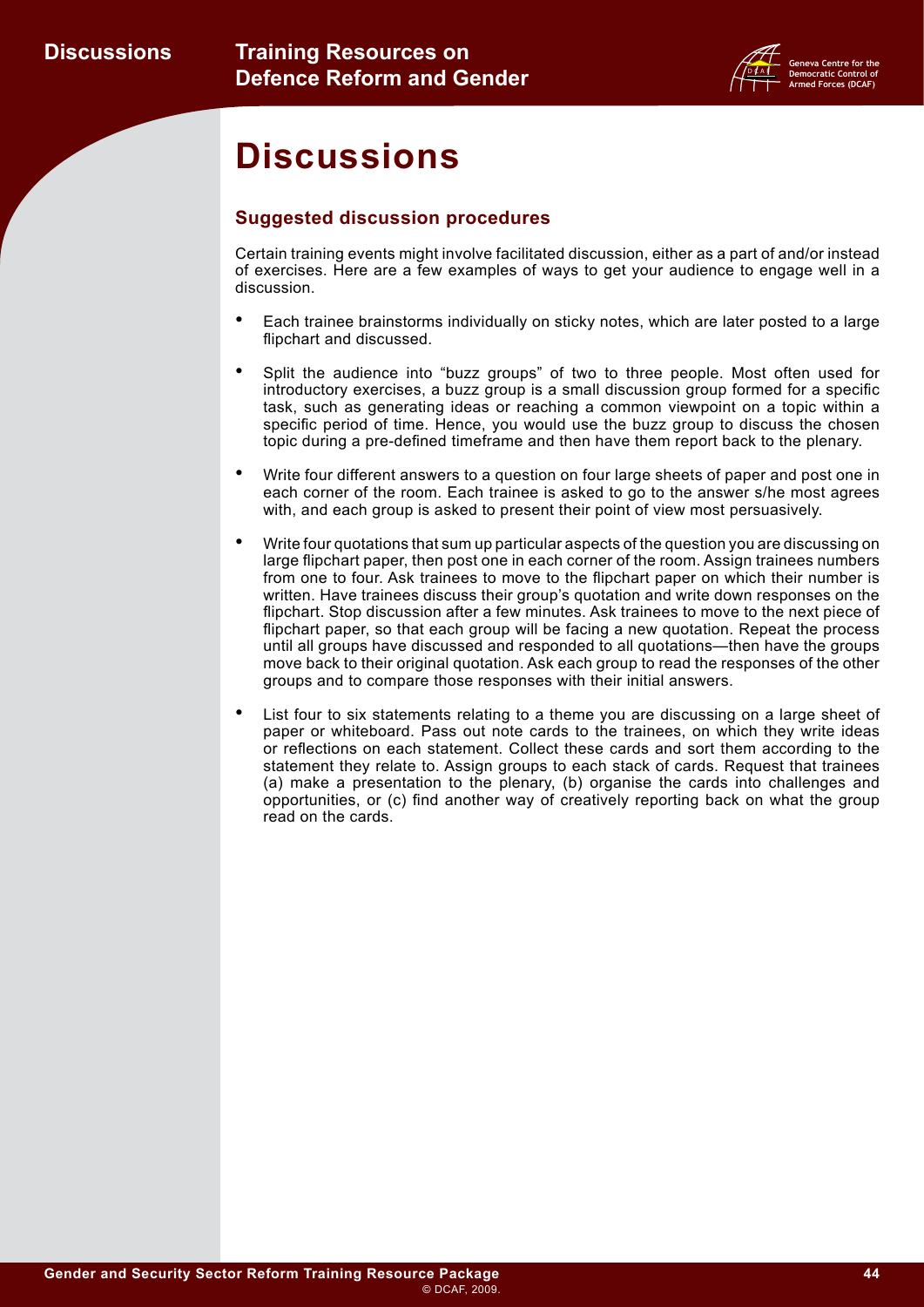

## **Discussions**

The following eighteen points suggest topics for discussion loosely organised around key themes elaborated in the companion tool.

- **1.** Why should defence reform be gender-responsive? Which convincing arguments can you suggest?
- **2.** What are the changing needs of the defence sector and why do these changes provide an opening for the recruitment of more women than has traditionally been the case?
- **3.** Discuss three examples of gender-based security threats in your society, and suggest policies and guidelines for security institutions that demonstrate sensitivity to the concerns and needs of different gender groups.
- **4.** What positive effects for the prevention and detection of gender insecurities arise out of a more balanced representation of men and women in the defence forces?
- **5.** How might the increased recruitment, advancement and retention of women alter the performance of the defence forces?
- **6.** Describe briefly why a gender-responsive defence review might be needed. Why and when would you advise such a review take place in your own country?
- **7.** How could a "national vision of security" be achieved?
- **8.** What are the potential benefits of ensuring that different population groups are represented in civilian defence oversight bodies?
- **9.** How would you tailor a defence oversight process to ensure that all groups in your own community/society were included?
- **10.** What strategies would you suggest to transform the defence forces so that they meet accepted national and international human rights standards?
- **11.** The Convention on the Elimination of All Forms of Discrimination against Women (CEDAW) requires States parties to ensure that women have the same employment opportunities as men, including the application of the same criteria for selection in matters of employment. What challenges does this create for recruitment in the armed forces? How can these challenges be overcome?
- **12.** How can trust be established between a peacekeeping force and the population? What can be done to assure women that their disclosure of having been sexually abused will be properly handled?
- **13.** How can respect between male and female members of the armed forces and between them and the multicultural community they serve be fostered?
- **14.** What social changes have to happen so that the armed forces are no longer seen as a bastion of masculinity?
- **15.** Does your government have a formal policy commitment to increasing the numbers of women in the national military? Why or why not?
- **16.** In what ways could a code of conduct setting out rules of behaviour on discrimination and harassment assist the armed forces in addressing sexual abuse?
- **17.** In what ways do the armed forces assist people in achieving human security?
- **18.** Discuss the various ways in which the armed forces could assist with research on security threats against men, women, boys and girls. Which aspects of this topic would you like to see researched? How could research into those aspects be initiated and how could your agency assist in the initiation of, and contribute to, such work?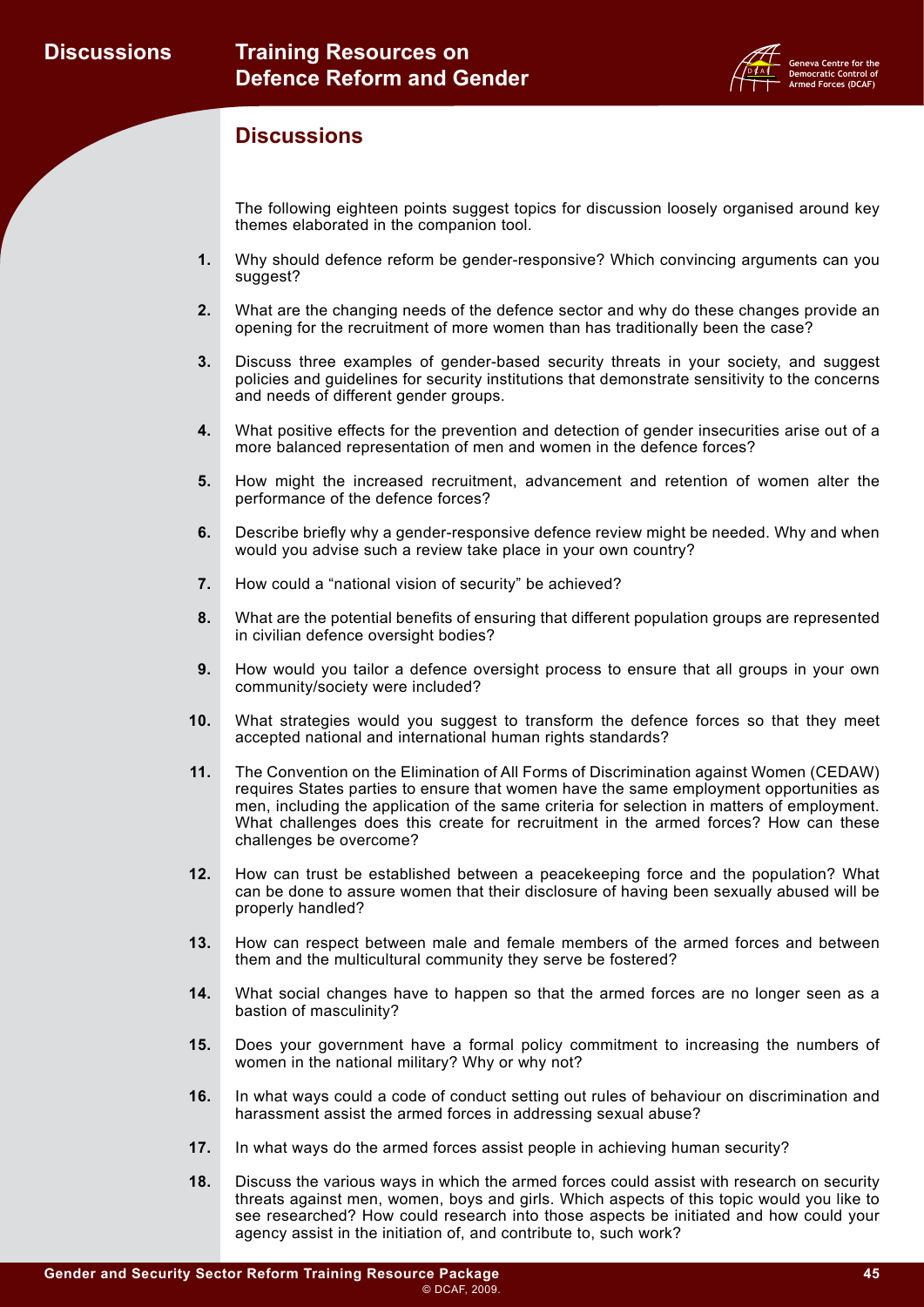

# <span id="page-48-0"></span>**Training challenges to consider**

The Guide to Integrating *Gender in Security Sector Reform* discussed challenges to implementing gender-responsive SSR training. While training on defence reform and gender you might also come across the following challenges:

- Some in your audience might believe that women will always have limited roles in the armed forces for biological reasons, and thus gender is of limited relevance to defence reform. You can highlight the operational need to include women in modern armed forces, and demonstrate that the proportion of women in armed forces is steadily increasing in many countries (see pages 3–6 of the *Defence Reform and Gender Tool*). Moreover, this is an opportunity to emphasise that the larger issue in discussing gender and defence reform is "security for whom and how?" (see page 3 of the *Defence Reform and Gender Tool*). It is not only about numbers of men and women in the defence forces, but how defence reform responds to the needs of all in society.
- Trainees may highlight the costs associated with recruiting women into defence forces (providing separate washing and sleeping facilities for them, etc.) as an objection to their entry. When the operational advantages of having female personnel are understood, the often one-off costs of recruiting them can be shown to be both justified and marginal in comparison to other areas of defence spending.
- You may find trainees who will try to derail constructive discussion by focusing on the most controversial aspects of gender integration in the armed forces. For example, pregnant women in submarines, whilst a gender issue, should not be the focus of all discussion on women in the armed forces. Issues concerning gay and lesbian people in the armed forces (referred to in recommendation 4 of the *Defence Reform and Gender Tool*) may be controversial with trainees from a cultural context where homophobia is accepted. Affirmative action policies that "fast track" women are at times resented by male colleagues. Think about ways in which you can create a space for discussion of controversial issues, without them dominating your training at the expense of all other issues. You may need to request that such a discussion be deferred to another time, or that opinions on these issues are exchanged over lunch or dinner or at other convenient times.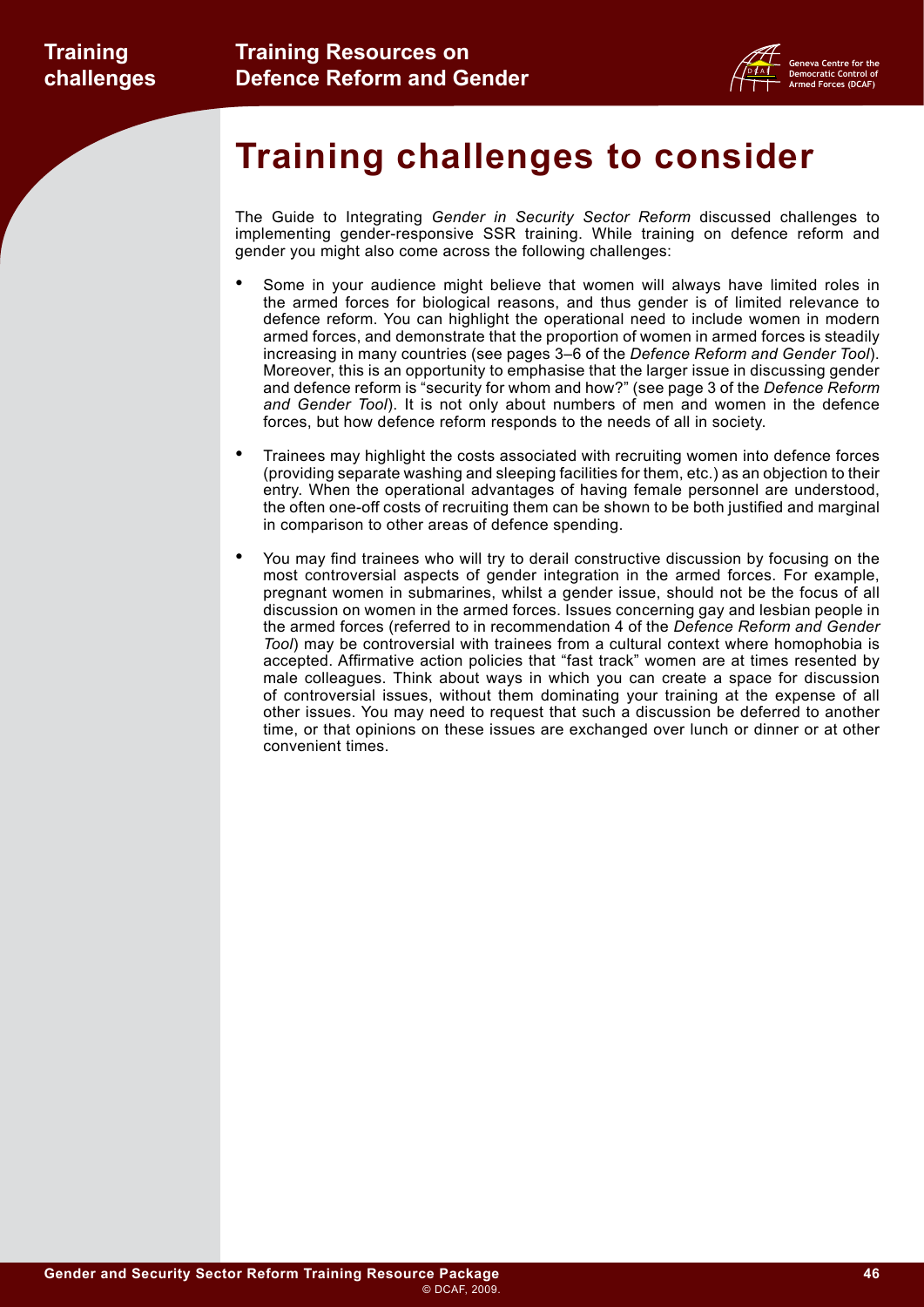

#### <span id="page-49-0"></span>**Addressing sexual harassment in the armed forces UNITED KINGDOM**

In 2004, after several high-profile cases of sexual harassment and facing an increasing number of complaints, the United Kingdom's Equal Opportunities Commission (now part of the Equality and Human Rights Commission) embarked upon a formal investigation of sexual harassment against women serving in the armed forces. The investigation was suspended in June 2005 on the condition that the armed forces fulfil an *Agreement and Action Plan to Prevent and Deal Effectively with Sexual Harassment in the Armed Forces.1*

The Action Plan's goal was to ensure that the Ministry of Defence (MoD), with the support and assistance of the Equal Opportunities Commission, took practical and effective steps within a reasonable time to prevent and deal effectively with sexual harassment. This meant:

- Creating a working environment in which sexual harassment is considered unacceptable
- Ensuring that service personnel who experience sexual harassment feel able to complain and have confidence in the complaints process
- Ensuring that the outcome of any service redress and administrative procedures relating to sexual harassment effectively remedies the sexual harassment and protects the victim from future victimisation
- Providing effective sanctions to deter and discourage sexual harassment<sup>2</sup>

The Action Plan had three phases, to be implemented over three years:

- 1. Diagnostics and data gathering
- 2. Period for the MoD to review the information collected and to propose a programme of future work to the Commission, including outcomes and targets to be achieved
- 3. Implementation and monitoring

The MoD commissioned extensive independent research into the nature and extent of sexual harassment in the armed forces, as part of the first phase in 2005. This research was the largest study of its kind undertaken in the UK, and was both quantitative (a survey) and qualitative (focus groups). A questionnaire was sent to all 18,178 servicewomen in the armed forces and responses were received from 9,384 (52 per cent). 29 focus group discussions—19 with servicewomen and 10 with servicemen—and 9 individual discussions with servicewomen who had experienced sexual harassment were held.

The research found that sexualised behaviours (jokes, stories, language and material) were widespread in all three services within the armed forces. 99 per cent of the servicewomen who responded to the survey had been in situations in the previous 12 months where such sexualised behaviours had taken place. There was a high tolerance of these behaviours but over half of the respondents sometimes found them offensive. Qualitative data from men suggested that there was a lack of awareness that women might be offended or upset by their language and behaviour.

Two thirds of questionnaire respondents said that sexualised behaviours had been directed at them personally in the previous 12 months. Such behaviour included making unwelcome comments, sending sexually explicit material, unwanted touching and sexual assaults. 15 per cent reported having had a "particularly upsetting" experience. The greater proportion of these comprised lower ranks and younger women.<sup>3</sup>

<sup>1</sup> *Agreement between the Ministry of Defence and the Equal Opportunities Commission on an Action Plan to Prevent and Deal Effectively with Sexual Harassment in the Armed Forces* (2006), [http://www.mod.uk/NR/rdonlyres/13856EA1-1D13-](http://www.mod.uk/NR/rdonlyres/13856EA1-1D13-4872-A5EF-797D8EA3E025/0/mod_eoc_agreement.pdf) [4872-A5EF-797D8EA3E025/0/mod\\_eoc\\_agreement.pdf](http://www.mod.uk/NR/rdonlyres/13856EA1-1D13-4872-A5EF-797D8EA3E025/0/mod_eoc_agreement.pdf) (accessed April 27, 2009)

<sup>2</sup> Ibid.

<sup>3</sup> Equal Opportunity Commission, *Press Release: EOC and MOD Sign New Action Plan to Address Sexual Harassment in the Armed Forces,* May 25, 2006, <http://83.137.212.42/sitearchive/eoc/Defaultbdc1.html?page=18793>(accessed April 27, 2009).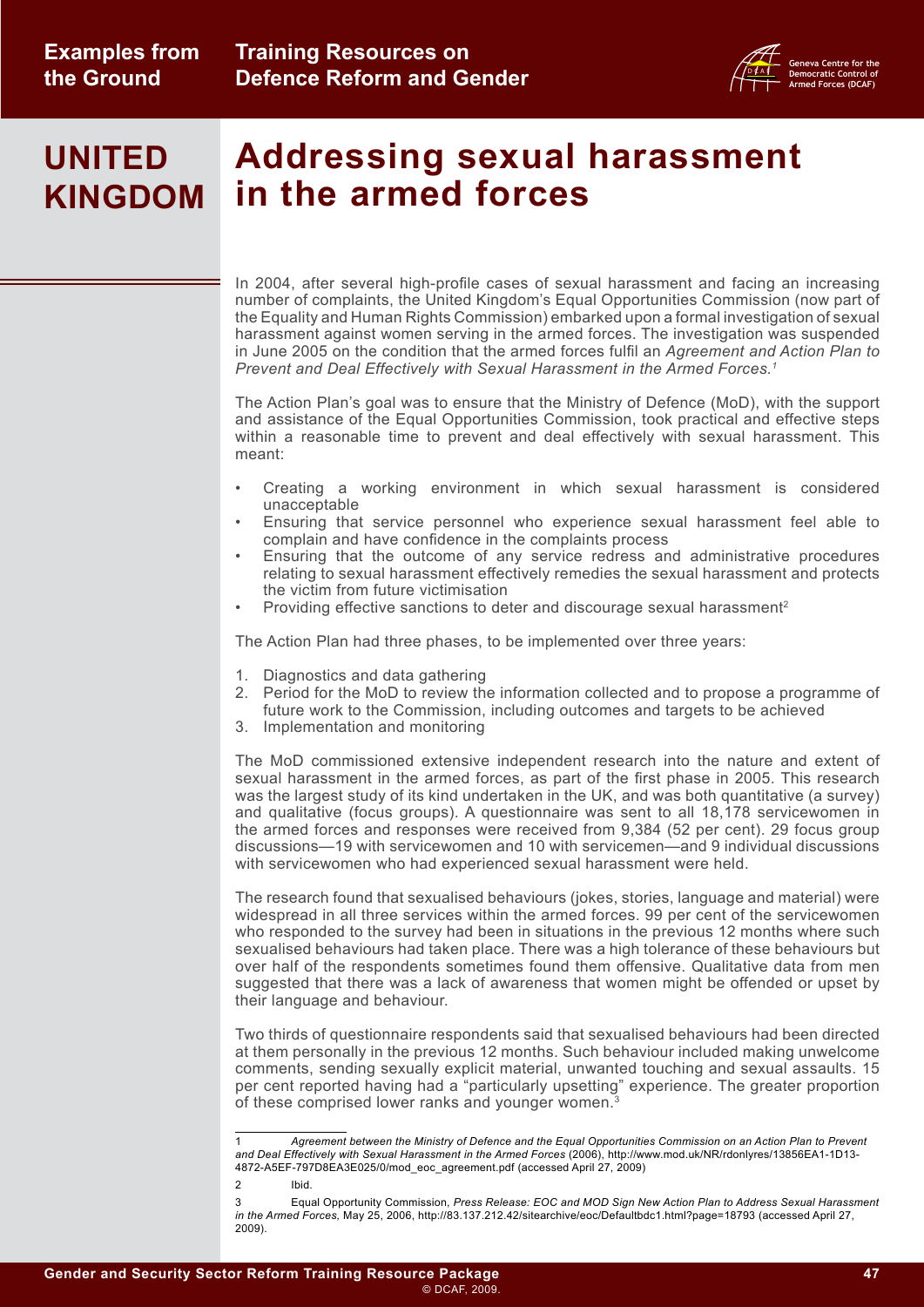

# **UNITED KINGDOM**

## **Addressing sexual harassment in the armed forces**

Over half of those who made a formal complaint stated that there had been negative consequences as a result of doing so and 64 per cent were considering leaving the armed forces. Survey respondents strongly supported effective training for line managers on preventing and dealing with sexual harassment. Although line managers were seen as key to preventing and dealing with sexual harassment, advice and help outside the chain of command were also considered important.

On review of this data, the MoD formulated a phase three action plan that aimed to "create an environment in the Armed Forces in which harassment is recognised as inappropriate and preventable by: ensuring leaders in the Armed Forces take seriously their responsibilities to prevent and deal with harassment; ensuring the active, transparent and appropriate resolution of every complaint filed; and by putting in place ongoing, robust processes for monitoring the nature and extent of harassment."<sup>4</sup> Measures identified to this end were:

- Engagement of service personnel at all levels
- Raising awareness about the problem of sexual harassment
- Review of equality and diversity training
- Using appraisals to reinforce acceptable behaviours
- Review of harassment complaints procedures
- Support to the individuals who experience sexual harassment
- Monitoring the careers of parties to harassment
- Ongoing research on sexual harassment
- Monitoring informal and formal complaints of harassment
- **Sanctions**

Timing of work was set out, and key outcomes, measurements of progress and monitoring mechanisms identified. The project team leading the work was linked to a Stakeholder Working Group comprising representatives from across the services. Overall accountability for the implementation of the steps was specified as being at the highest levels: with the Secretary of State for Defence, Chief of Defence Staff and the Chiefs of Staff of the Army, Navy and Royal Air Force.

In June 2008, the Equality and Human Rights Commission conducted a final review of the MoD and armed forces' performance to determine whether they had successfully reformed as required under the Agreement, including achieving the agreed outcomes. A follow up sexual harassment survey indicated some positive findings:

- 63 per cent of respondents believed that the sexual harassment complaints process was not biased
- 98 per cent of service personnel believed everyone has a responsibility to deal with harassment

The Commission concluded that the MoD had made a concerted effort to tackle the lack of official support for staff who wanted to report claims of harassment, had put in place a robust and fair way of handling complaints, and made it clear that harassment will not be tolerated. However, the Commission also noted that, although good processes are now

<sup>4</sup> *Agreement between the Ministry of Defence and the Equal Opportunities Commission on Preventing and Dealing Effectively with Sexual Harassment in the Armed Forces: Progress Report and Phase Three Action Plan* (2005), [http://83.137.212.42/sitearchive/eoc/Docs/Actionplan\\_25\\_May\\_2006.doc?page=18801](http://83.137.212.42/sitearchive/eoc/Docs/Actionplan_25_May_2006.doc?page=18801) (accessed April 27, 2009).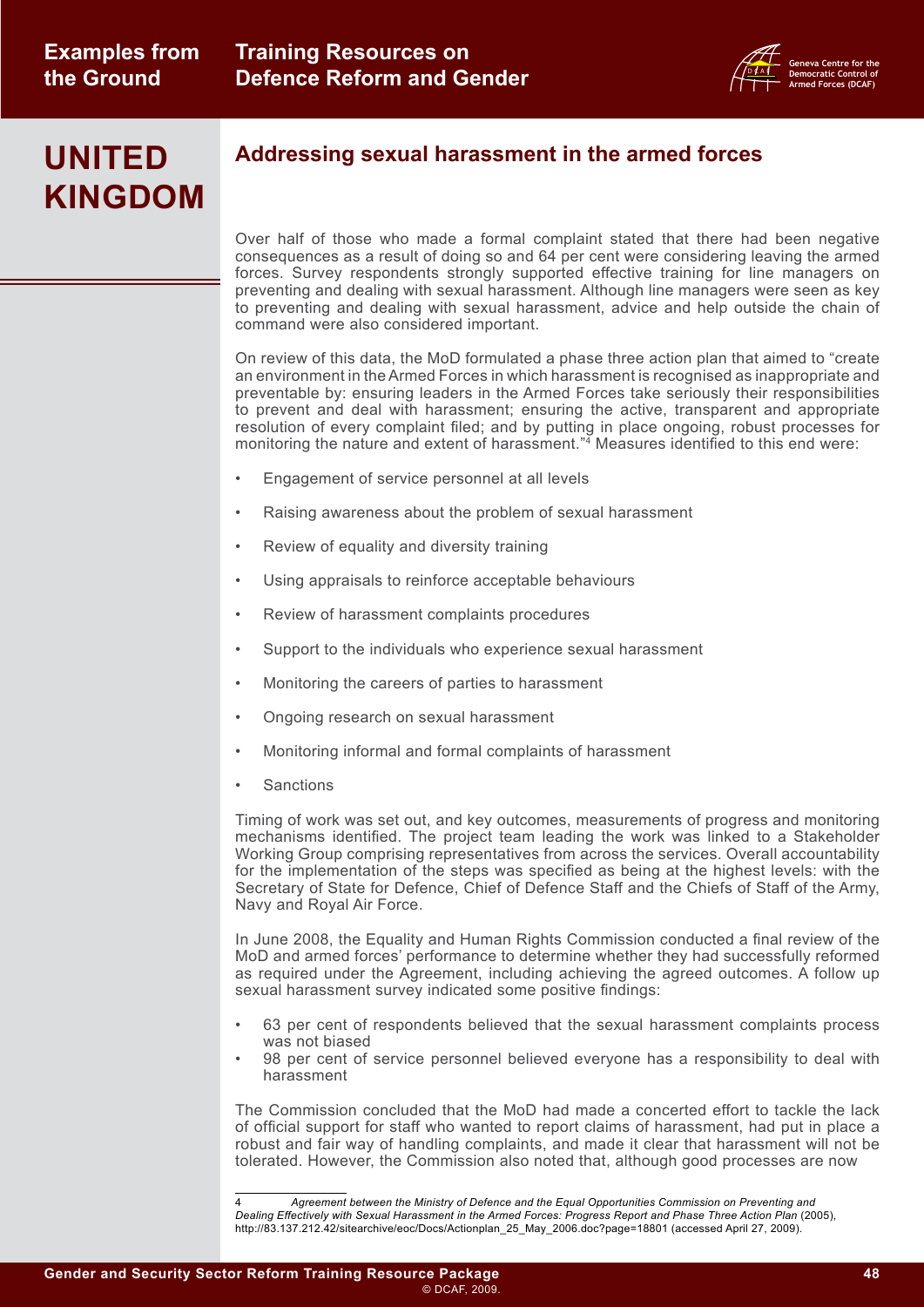

# **UNITED KINGDOM**

### **Addressing sexual harassment in the armed forces**

in place, problems of sexual harassment in the forces remain, which mostly derive from persisting cultural tendencies towards inappropriate behaviour to women.

While the Commission has completed its formal investigation into sexual harassment of women in the armed forces, it is committed to continue working with the MoD on addressing issues of culture. The Commission and MoD will also begin a new partnership to tackle bullying and inappropriate behaviour relating to race, sexuality and religion, as well as gender.<sup>5</sup>

► Measures to address sexual harassment are discussed on pages 14–15 of the *Defence Reform and Gender Tool* and on pages 8–11 of the *Security Sector Reform and Gender Tool.* 

<sup>5</sup> Equality and Human Rights Commission, *Commission Ends Investigation into Sexual Harassment in the Armed Forces and Begins Partnership on Culture Change as Problems Persist* July 5, 2008.

<http://www.equalityhumanrights.com/en/newsandcomment/Pages/Investigationintosexualharassmentinthearmedforcesends.aspx> (accessed April 27, 2009).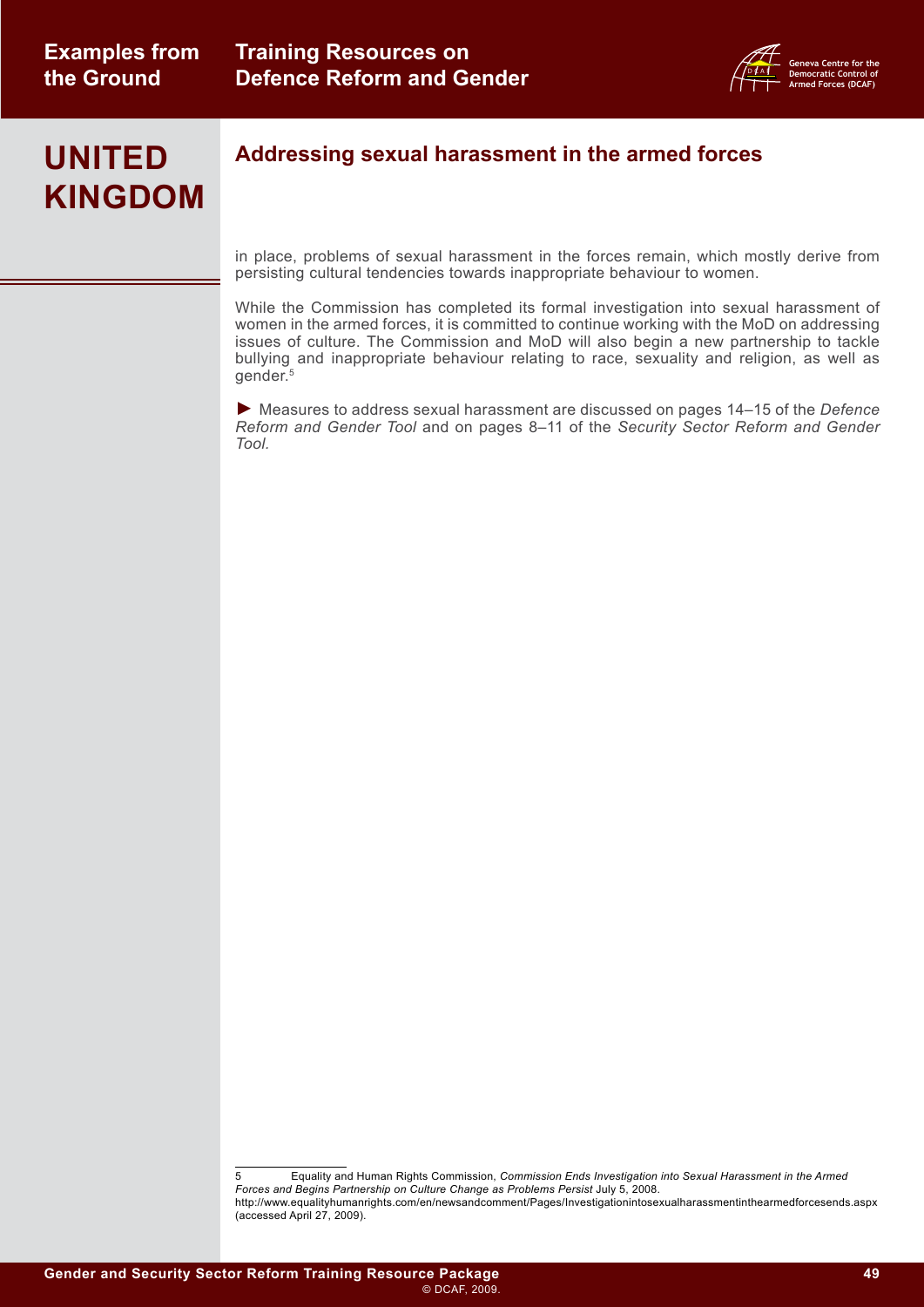

# **Increasing the recruitment and HUNGARY retention of women in the armed forces**

Between 2005 and 2006, Hungary raised the participation of women in its armed forces from 4.3 per cent to 17.56 per cent. In 2007, Hungary had (with Canada) the second highest rate of female participation amongst NATO countries, at 17.3 per cent.<sup>1</sup>

Hungary's dramatic success in increasing the retention, promotion and deployment of women reflects a number of targeted initiatives:

- The *Hungarian Military Service Law* upholds the equal rights of men and women and guarantees non-discriminatory promotion based on professional skills, experience, performance and service time. Combat positions have been opened to women since 1996 and women are allowed to occupy all positions within the armed forces. Eligibility requirements for employment are the same for women and men.
- A Committee on Women of the Hungarian Defence Forces was established in 2003, with the purpose of ensuring equal opportunities for men and women in the defence forces through research, analysis and policy recommendations. The Committee holds meetings with servicewomen to gather experiences, from which they prepare a report on the status of gender equality, including problems and recommendations for change. Members of the Committee are assigned by the leadership of the Ministry of Defence and the Hungarian Defence Forces, and represent all the female personnel serving in organisations and units of the Hungarian Defence Forces. A network of women's focal points has been also established at unit level in collaboration with the Committee.
- An Equal Opportunity Team of five people representing middle management in each service was established. The Team reports to the Chief of Defence and is charged with providing information and exchanging ideas with leadership and personnel in subordinate units, attending conferences to gather and exchange information on gender integration, and publicising its work through the media and civilian organisations.<sup>2</sup>

Servicewomen are integrated into the Hungarian Defence Forces: women work and train together with their male counterparts, and are subject to the same chain of command, standards of performance and discipline. Female soldiers entering the service have to complete the integrated basic training, which is equal to that of their male counterparts, although with different physical standards. Servicewomen are entitled to maternity leave. Changes have also been made to pre-deployment training to include gender issues, such as sexual exploitation and abuse, and culturally-specific information about women.

Because of high interest from female candidates for service, in Hungary there is currently no need to develop special recruitment programs for women.

► The need for more representative security sector institutions is discussed on pages 7–8 of the *Security Sector Reform and Gender Tool.* 

► Recruitment, retention and advancement of women is discussed on pages 13–14 of the *Defence Reform and Gender Tool.*

Latvia had the highest rate of female participation with 23 per cent. Committee on Women in the NATO Forces, *Percentages of Female Soldiers in NATO Countries' Armed Forces: 2001-2006* (Brussels: NATO, 2006) [http://www.nato.int/issues/](http://www.nato.int/issues/women_nato/perc_fem_soldiers_2001_2006.pdf and http://www.nato.int/issues/women_nato/perc_fem_soldiers_2007.pdf) [women\\_nato/perc\\_fem\\_soldiers\\_2001\\_2006.pdf and http://www.nato.int/issues/women\\_nato/perc\\_fem\\_soldiers\\_2007.pdf](http://www.nato.int/issues/women_nato/perc_fem_soldiers_2001_2006.pdf and http://www.nato.int/issues/women_nato/perc_fem_soldiers_2007.pdf) (both accessed April 27, 2009).

<sup>2</sup> Committee on Women in the NATO Forces, *Hungarian National Report for 2006* (Brussels: NATO, 2006), [http://www.](http://www.nato.int/ims/2006/win/pdf/hungarian_report_2006.pdf) [nato.int/ims/2006/win/pdf/hungarian\\_report\\_2006.pdf](http://www.nato.int/ims/2006/win/pdf/hungarian_report_2006.pdf) (accessed April 27, 2009).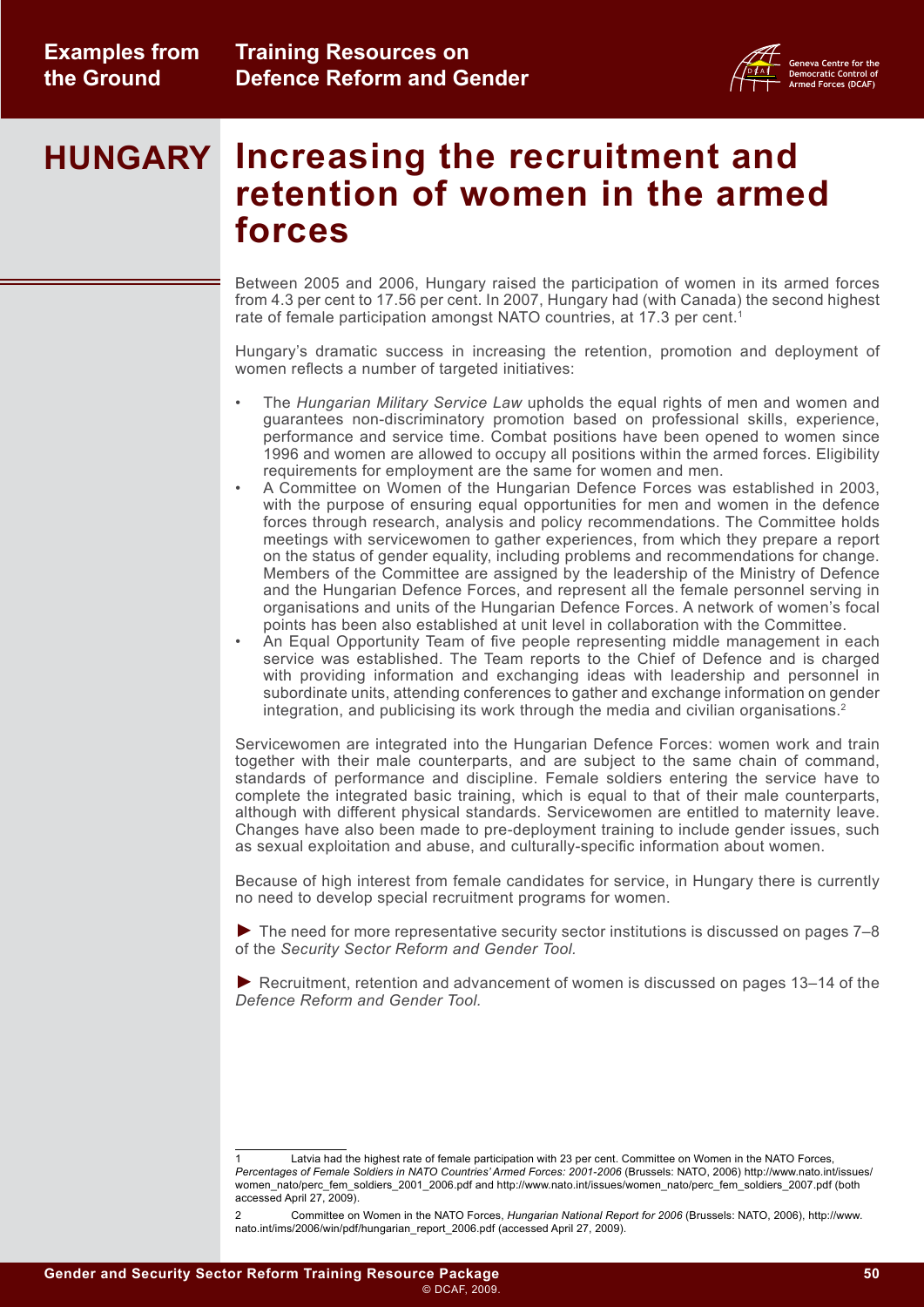

### **Gender-sensitive disarmament, demobilisation and reintegration LIBERIA**

#### **Women's activism for peace and disarmament**

At the end of the civil war in Liberia in 1993, the Security Council authorised the then-UN Observer Mission in Liberia (UNOMIL) to monitor the cease-fire between the parties and assist with the cantonment, disarmament and demobilisation of the combatants. During the mandate of UNOMIL, women's groups were active in organising around disarmament. The Liberian Women's Initiative (LWI) began a campaign in 1993 that called for the factions to be disarmed prior to the installation of the transitional government.<sup>1</sup> In March 1994, LWI and other women's groups organised a march and wrote an open letter to the UN Special Representative calling for disarmament to start before the handover of power to the transitional government. Women's groups also started an organisation called Funds for Disarmament which raised money to purchase weapons from combatants in order to destroy them.<sup>2</sup>

Unresolved insecurity, poor governance and slow development plunged Liberia back into turmoil in 1997, with new conflicts erupting among the Government of Liberia, the Liberians United for Reconciliation and Democracy (LURD) and the Movement for Democracy in Liberia (MODEL). Women and girls actively participated as combatants, supporters, peacebuilders and political actors in every stage of the armed conflict. They joined the ranks of armed groups, in some cases voluntarily and in some cases not, in order to survive harsh economic conditions or because they believed in the cause for which a particular side was fighting. In total, women and children are thought to have comprised up to 38 percent of the 38,000 to 53,000 Liberian combatants eligible for disarmament, demobilisation and reintegration (DDR) in 2004.

In April 2003, Liberian women began a Mass Action for Peace campaign which drew in "women from the market place, churches, mosques, civil society, refugee camps and the government."3 President Charles Taylor granted them an audience and allowed them to read their statement. When the factions signed a comprehensive peace agreement in Ghana on 18 August 2003, the women took their Mass Action to Accra, "bodily blocking the delegates in the hall and blocking the entrance" when rebel leaders threatened to walk out.4 Their actions succeeded in giving them entry to key meetings. As a result, the Accra Agreement, which came into force on 18 August 2003, not only outlined the provisions for the establishment of a DDR programme, but also included language on the protection and promotion of women's human rights.<sup>5</sup>

#### **The disarmament, demobilisation and reintegration process**

**Planning gender-sensitive DDR**: The World Bank, the United Nations and other actors developed a Results-Focused Transition Framework (RFTF) in order to implement the political and development objectives of the Accra Accords. Not only did the RFTF consider DDR a priority cluster, but it also specifically stated the need for disarmament and demobilisation of female and male ex-combatants, including children and disabled people. The RFTF set an initial target of only 2,000 female combatants to be demobilised. Nevertheless, the establishment of a clear target number for these beneficiaries marked an improvement compared to earlier DDR processes which did not even consider female combatants, supporters and dependents to belong to a target group.6

On 19 September 2003, the Security Council adopted resolution 1509, which established the

<sup>1</sup> African Women and Peace Support Group, "Liberian Women Peacemakers: Fighting for the Right to be Seen, Heard and Counted," *Africa World Press*, New Jersey, 2004.

<sup>2</sup> UNIFEM, "Getting it Right, Doing it Right: Gender and Disarmament, Demobilization and Reintegration," New York, October 2004.

<sup>3</sup> "Liberian Women Mass Action for Peace," *WIPNET Journal*, 12 December 2003.

<sup>4</sup> Ibid.

<sup>5</sup> UNDP, "Strategic and Operational Framework of Reintegration Support of Ex-Combatants," Monrovia, 20 April 2004.

<sup>6</sup> UNIFEM, "Getting it Right, Doing it Right: Gender and Disarmament, Demobilization and Reintegration".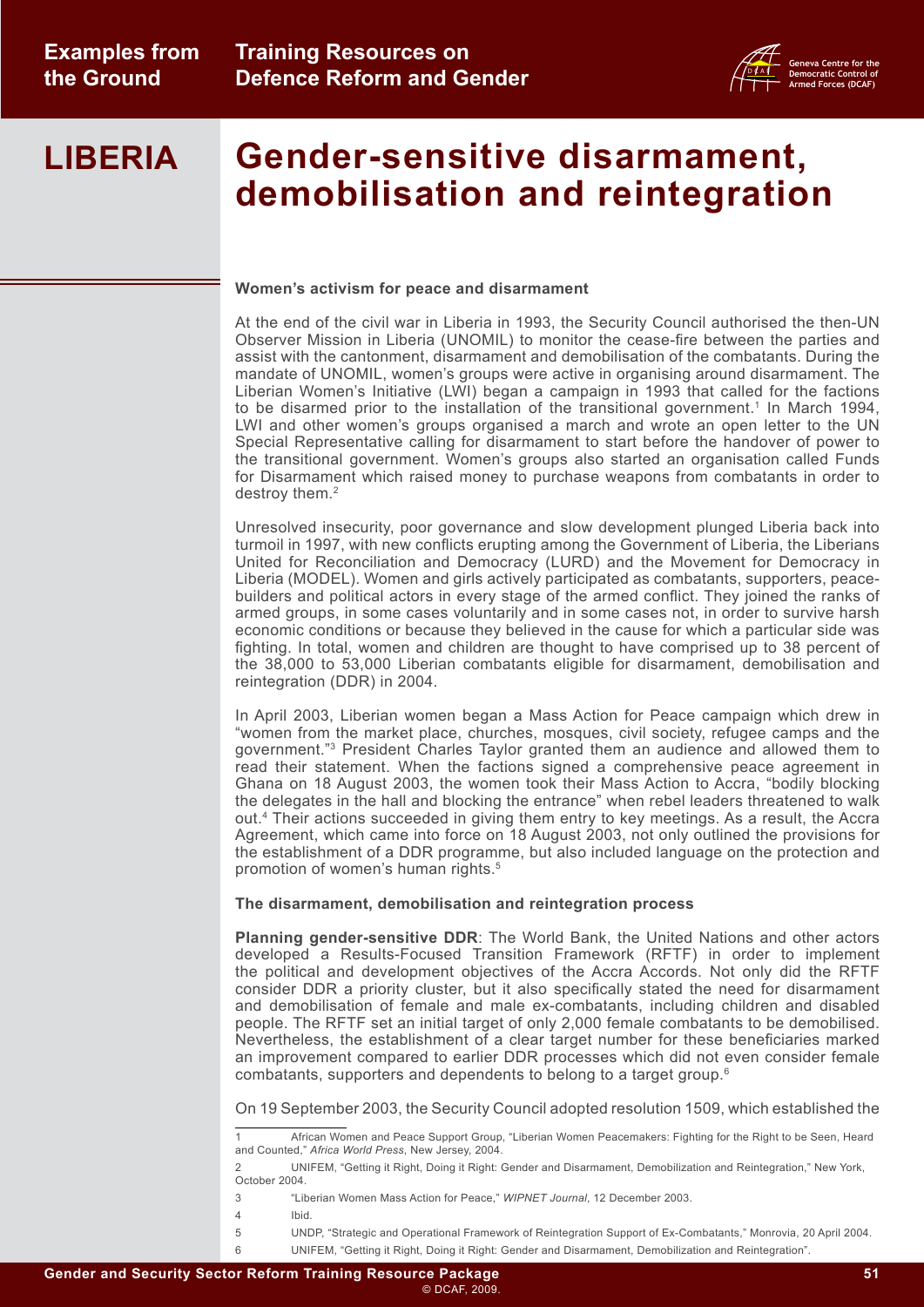

## **LIBERIA Gender-sensitive disarmament, demobilisation and reintegration**

United Nations Mission in Liberia (UNMIL); the resolution tasked UNMIL with incorporating a gender perspective into its activities in accordance with Security Council Resolution 1325 on women, peace and security.7 Resolution 1509 requested that UNMIL develop a DDR Action Plan that would pay "particular attention to the needs of child combatants and women."<sup>8</sup> Like the RFTF's progress in having been able to set gender-sensitive targets for the first time, UNMIL's mandate and scope also marked progress compared to other missions in that UNMIL was able to recognise the need for separate facilities and services for women, girls, boys and men in the DDR process.

**A false start**: Despite UNMIL's mandate and DDR Action Plan, the DDR process in Liberia suffered a false start. Over 12,000 fighters presented themselves to be demobilised at a cantonment site in Monrovia that was only intended to accommodate 1,000. The camp could not provide adequate services for the unexpected numbers. Overwhelmed by the large numbers of combatants who arrived eager to trade their weapons for the US\$ 300 cash payment, UNMIL was unable to provide the payments.<sup>9</sup> Thus the combatants, who came with high expectations, were neither able to fulfil their basic needs nor receive the promised benefits. As a result, riots erupted and many male and female combatants were injured.

The first DDR process was officially suspended on 17 December 2003, after 12,664 combatants had been disarmed and 8,686 weapons collected.

**Support for DDR by women's civil society organisations**: The Liberian Women in Peacebuilding Network (WIPNET) was called upon to assist UNMIL cope with the chaotic conditions in the cantonment site. Women came to the site to calm the combatants, provide them with essential services and safeguard the underage combatants. WIPNET members and volunteers, who were largely civilian women without formal training or equipment, performed essential tasks at the cantonment site that would normally have been the responsibility of armed military personnel.

Shortly before the suspension of the DDR programme, Liberian women's groups held a press conference to identify key flaws they had observed in the DDR process. WIPNET, along with the LWI, the Christian Community, the Government of Liberia and local NGOs, acted under the banner "Concerned Women of Liberia" to identify the gaps they thought had contributed to the chaos in the cantonment sites. These included:

- The lack of clarity surrounding how information on the disarmament package was being given to combatants
- Inadequate transportation and logistical arrangements, in particular the shortage of vehicles and adequate lodging facilities
- The fact that the DDR process was not localised, which created cultural and language barriers between the combatants and the peacekeepers<sup>10</sup>

The women's groups expressed a "ready-to-help" posture, highlighting that the abovementioned flaws could have been mitigated if citizens with expertise and experience in the field, including women, had been brought into the process.<sup>11</sup> As a consequence of the Concerned Women of Liberia's work, Liberian women worked with UNMIL and the Ministry of Gender and Development to design an awareness campaign that used print media and

Security Council Resolution 1509 (S/RES/2003/1509) "reaffirms the importance of a gender perspective in peacekeeping operations and post-conflict peace-building in accordance with resolution 1325 (2000)" and "recalls the need to address violence against women and girls as a tool of warfare, and encourages UNMIL as well as the Liberian parties to actively address these issues."

<sup>8</sup> Ibid.

<sup>9</sup> "Second Progress Report of the Secretary-General on the United Nations Mission in Liberia", 22 March 2004 (S/2004/229); and IRIN News, "Liberia: Former Fighters in Second Day of Riots, UNMIL Offers Initial Payment," 9 December 2003, [http://www.irinnews.org/report.asp?ReportID=38318&SelectRegion=West\\_Africa&SelectCountry=LIBERIA.](http://www.irinnews.org/report.asp?ReportID=38318&SelectRegion=West_Africa&SelectCountry=LIBERIA)

<sup>10</sup> Nelson, Estella, "Women Identify Flaws in DDRR Program, Want to Assist," The NEWS, Monrovia, 12 December 2003, [http://allafrica.com/stories/printable/200312120184.html.](http://allafrica.com/stories/printable/200312120184.html)

<sup>11</sup> Ibid.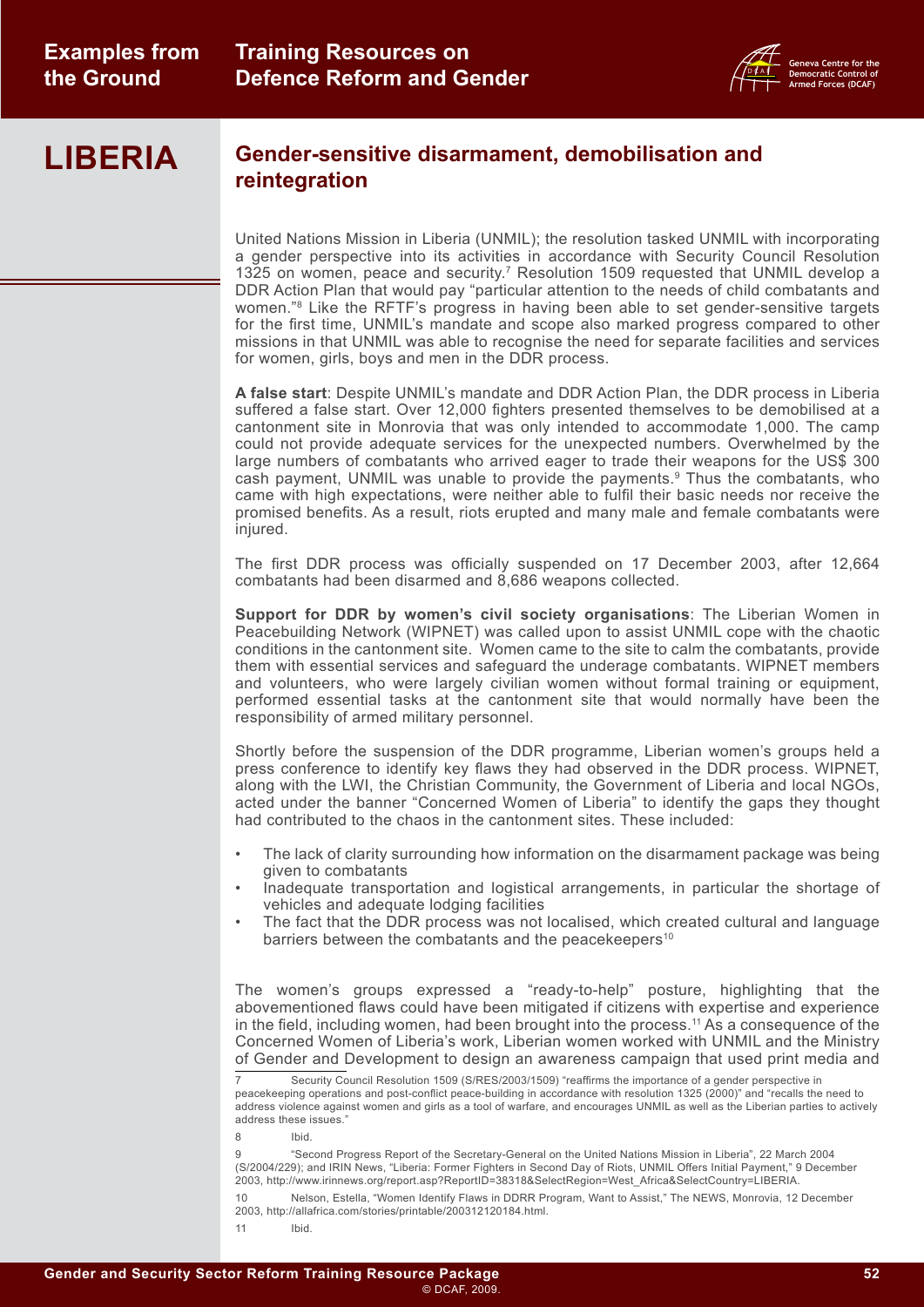

# **LIBERIA Gender-sensitive disarmament, demobilisation and reintegration**

radio to encourage women and girls to participate in the DDR process.12

**The re-launched DDR process**: DDR was officially re-launched on 15 April 2004.13 During the interim period and partly in response to the problems identified by Concerned Women of Liberia, UNMIL created a Joint Operational Plan which articulated specific provisions and services that were to be made available to women and girls in the DDR process. These included separate transport; separate registration lines; and separate medical examination, dining, sleeping and recreation areas for male and female ex-combatants. In addition, reproductive health and gender-based violence screening and services were identified as priority activities while combatants remained in the camps.14 Access to DDR was not based on the holding of weapons: "Women Associated with Fighting Forces" were eligible for enrolment. With its mandate to mainstream gender in all the activities of the Mission, UNMIL's Office of the Gender Advisor undertook a comprehensive assessment on reintegration opportunities for men and women and identified specific requirements of female vis-à-vis male beneficiaries during the process.

Despite these preparations, UN IRIN News reported that during the first week of the relaunched process, UNMIL had disarmed and demobilised fewer than 130 women out of a total of 1,789. As the weeks went on, however, more women presented themselves for disarmament and demobilisation.15 By February 2005, 22,370 women and 2,440 girls (24% of all participants in the DDR programme) had been disarmed and demobilised. By the end of 2006, 13,223 of the women had been 'reinserted', mainly into agriculture, formal education and vocational training.16

► Gender-responsive disarmament, demobilisation and reintegration (DDR) is discussed in section 5.1 of the *[Defence Reform and Gender Tool](http://www.dcaf.ch/publications/kms/details.cfm?ord279=title&q279=gender&lng=en&id=47394&nav1=4)*, and in section 7.1 of the *[Security](http://www.dcaf.ch/publications/kms/details.cfm?ord279=title&q279=gender&lng=en&id=47331&nav1=4)  [Sector Reform and Gender Tool](http://www.dcaf.ch/publications/kms/details.cfm?ord279=title&q279=gender&lng=en&id=47331&nav1=4)*.

<sup>12</sup> UN DPKO, *Gender Mainstreaming in Peacekeeping Operations: Progress Report*, (New York: 2005), [http://www.](http://www.peacekeepingbestpractices.unlb.org/PBPS/Library/Gender%20Mainstreaming%20Progress%20report.pdf) [peacekeepingbestpractices.unlb.org/PBPS/Library/Gender%20Mainstreaming%20Progress%20report.pdf](http://www.peacekeepingbestpractices.unlb.org/PBPS/Library/Gender%20Mainstreaming%20Progress%20report.pdf).

<sup>13</sup> "Second Progress Report of the Secretary-General on the United Nations Mission in Liberia"; and IRIN News, "Liberia: Former Fighters in Second Day of Riots, UNMIL Offers Initial Payment."

<sup>14</sup> Office of the Deputy Special Representative of the Secretary-General, "Joint Operational Plan," UNMIL, April 15, 2004.

<sup>15</sup> "Third Progress Report of the Secretary-General on the United Nations Mission in Liberia," May 26, 2004 (S/2003/430).

<sup>16</sup> UNMIL web-page, [http://www.unmil.org/.](http://www.unmil.org/)